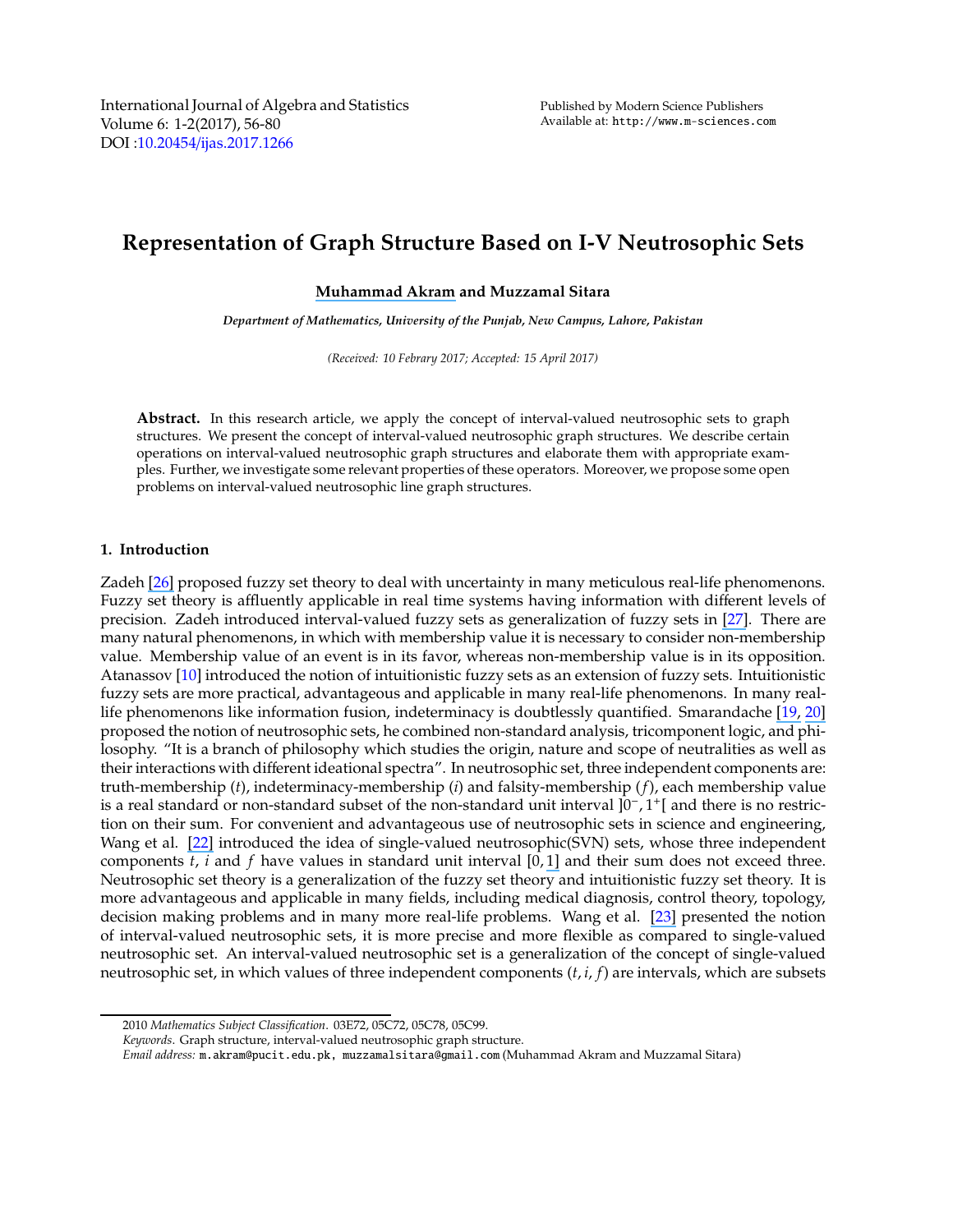#### of standard unit interval [0, [1\]](https://www.researchgate.net/publication/225510417_Interval-valued_fuzzy_line_graphs?el=1_x_8&enrichId=rgreq-2f2daf30a3dd4624747e9a727df241b0-XXX&enrichSource=Y292ZXJQYWdlOzMxNjY4NDI5OTtBUzo0OTI2OTkzMTgwMDE2NjVAMTQ5NDQ4MDA3OTk1MA==).

On the basis of Zadeh's fuzzy relations [\[28](#page-24-6)], Kaufmann proposed fuzzy graph [\[15\]](#page-24-7). Rosenfeld [\[17\]](https://www.researchgate.net/publication/285264036_Fuzzy_Graphs_Fuzzy_Sets_and_their_Applications?el=1_x_8&enrichId=rgreq-2f2daf30a3dd4624747e9a727df241b0-XXX&enrichSource=Y292ZXJQYWdlOzMxNjY4NDI5OTtBUzo0OTI2OTkzMTgwMDE2NjVAMTQ5NDQ4MDA3OTk1MA==) discussed fuzzy analogue of various graph-theoretic ideas. Later on, Bhattacharya [\[11\]](https://www.researchgate.net/publication/242794179_Some_remarks_on_fuzzy_graphs?el=1_x_8&enrichId=rgreq-2f2daf30a3dd4624747e9a727df241b0-XXX&enrichSource=Y292ZXJQYWdlOzMxNjY4NDI5OTtBUzo0OTI2OTkzMTgwMDE2NjVAMTQ5NDQ4MDA3OTk1MA==) gave some remarks on fuzzy graphs, and some operations on fuzzy graphs were introduced by Mordeson and Peng [\[16\]](https://www.researchgate.net/publication/220314865_Operations_on_Fuzzy_Graphs?el=1_x_8&enrichId=rgreq-2f2daf30a3dd4624747e9a727df241b0-XXX&enrichSource=Y292ZXJQYWdlOzMxNjY4NDI5OTtBUzo0OTI2OTkzMTgwMDE2NjVAMTQ5NDQ4MDA3OTk1MA==). The complement of a fuzzy graph was defined by Mordeson [\[16\]](https://www.researchgate.net/publication/220314865_Operations_on_Fuzzy_Graphs?el=1_x_8&enrichId=rgreq-2f2daf30a3dd4624747e9a727df241b0-XXX&enrichSource=Y292ZXJQYWdlOzMxNjY4NDI5OTtBUzo0OTI2OTkzMTgwMDE2NjVAMTQ5NDQ4MDA3OTk1MA==) and further studied by Sunitha and Vijayakumar [\[21\]](https://www.researchgate.net/publication/264994797_Complement_of_a_fuzzy_graph?el=1_x_8&enrichId=rgreq-2f2daf30a3dd4624747e9a727df241b0-XXX&enrichSource=Y292ZXJQYWdlOzMxNjY4NDI5OTtBUzo0OTI2OTkzMTgwMDE2NjVAMTQ5NDQ4MDA3OTk1MA==). Hongmei and Lianhua gave the definition of interval-valued fuzzy graph in [\[14\]](https://www.researchgate.net/publication/224580256_Interval-valued_Fuzzy_Subsemigroups_and_Subgroups_Associated_by_Interval-valued_Fuzzy_Graphs?el=1_x_8&enrichId=rgreq-2f2daf30a3dd4624747e9a727df241b0-XXX&enrichSource=Y292ZXJQYWdlOzMxNjY4NDI5OTtBUzo0OTI2OTkzMTgwMDE2NjVAMTQ5NDQ4MDA3OTk1MA==). After that, Akram et al. [\[1](https://www.researchgate.net/publication/225510417_Interval-valued_fuzzy_line_graphs?el=1_x_8&enrichId=rgreq-2f2daf30a3dd4624747e9a727df241b0-XXX&enrichSource=Y292ZXJQYWdlOzMxNjY4NDI5OTtBUzo0OTI2OTkzMTgwMDE2NjVAMTQ5NDQ4MDA3OTk1MA==)[–](https://www.researchgate.net/publication/258399842_Certain_Types_of_Interval-Valued_Fuzzy_Graphs?el=1_x_8&enrichId=rgreq-2f2daf30a3dd4624747e9a727df241b0-XXX&enrichSource=Y292ZXJQYWdlOzMxNjY4NDI5OTtBUzo0OTI2OTkzMTgwMDE2NjVAMTQ5NDQ4MDA3OTk1MA==)[4\]](https://www.researchgate.net/publication/282712255_Self_centered_interval-valued_fuzzy_graphs?el=1_x_8&enrichId=rgreq-2f2daf30a3dd4624747e9a727df241b0-XXX&enrichSource=Y292ZXJQYWdlOzMxNjY4NDI5OTtBUzo0OTI2OTkzMTgwMDE2NjVAMTQ5NDQ4MDA3OTk1MA==) considered several concepts on interval-valued fuzzy graphs. Recently, Akram and Nasir [\[5\]](https://www.researchgate.net/publication/314469945_Concepts_of_Interval-Valued_Neutrosophic_Graphs?el=1_x_8&enrichId=rgreq-2f2daf30a3dd4624747e9a727df241b0-XXX&enrichSource=Y292ZXJQYWdlOzMxNjY4NDI5OTtBUzo0OTI2OTkzMTgwMDE2NjVAMTQ5NDQ4MDA3OTk1MA==) dealt with interval-valued neutrosophic graphs. Akram and Shahzadi [\[6\]](https://www.researchgate.net/publication/305920288_Neutrosophic_soft_graphs_with_application?el=1_x_8&enrichId=rgreq-2f2daf30a3dd4624747e9a727df241b0-XXX&enrichSource=Y292ZXJQYWdlOzMxNjY4NDI5OTtBUzo0OTI2OTkzMTgwMDE2NjVAMTQ5NDQ4MDA3OTk1MA==) introduced the notion of neutrosophic soft graphs with applications. Akram [\[7\]](https://www.researchgate.net/publication/311743641_Single-Valued_Neutrosophic_Planar_Graphs?el=1_x_8&enrichId=rgreq-2f2daf30a3dd4624747e9a727df241b0-XXX&enrichSource=Y292ZXJQYWdlOzMxNjY4NDI5OTtBUzo0OTI2OTkzMTgwMDE2NjVAMTQ5NDQ4MDA3OTk1MA==) introduced the notion of single-valued neutrosophic planar graphs. Dinesh and Ramakrishnan [\[13\]](https://www.researchgate.net/publication/267127400_On_generalised_fuzzy_graph_structures?el=1_x_8&enrichId=rgreq-2f2daf30a3dd4624747e9a727df241b0-XXX&enrichSource=Y292ZXJQYWdlOzMxNjY4NDI5OTtBUzo0OTI2OTkzMTgwMDE2NjVAMTQ5NDQ4MDA3OTk1MA==) defined fuzzy graph structures and discussed its properties. Akram and Akmal [\[9\]](https://www.researchgate.net/publication/294139615_Application_of_Bipolar_Fuzzy_Sets_in_Graph_Structures?el=1_x_8&enrichId=rgreq-2f2daf30a3dd4624747e9a727df241b0-XXX&enrichSource=Y292ZXJQYWdlOzMxNjY4NDI5OTtBUzo0OTI2OTkzMTgwMDE2NjVAMTQ5NDQ4MDA3OTk1MA==) proposed the notion of bipolar fuzzy graph structures. In this research article, we first present the concept of interval-valued neutrosophic line graphs as an extension of interval-valued fuzzy line graphs [\[1\]](https://www.researchgate.net/publication/225510417_Interval-valued_fuzzy_line_graphs?el=1_x_8&enrichId=rgreq-2f2daf30a3dd4624747e9a727df241b0-XXX&enrichSource=Y292ZXJQYWdlOzMxNjY4NDI5OTtBUzo0OTI2OTkzMTgwMDE2NjVAMTQ5NDQ4MDA3OTk1MA==). We then present concept of interval-valued neutrosophic graph structures. Further, we describe certain operations on interval-valued neutrosophic graph structures. Finally, we state some open problems on interval-valued neutrosophic line graph structures.

#### **2. Background**

Wang et al. [\[23\]](https://www.researchgate.net/publication/4196552_Truth-value_based_interval_neutrosophic_sets?el=1_x_8&enrichId=rgreq-2f2daf30a3dd4624747e9a727df241b0-XXX&enrichSource=Y292ZXJQYWdlOzMxNjY4NDI5OTtBUzo0OTI2OTkzMTgwMDE2NjVAMTQ5NDQ4MDA3OTk1MA==) introduced the concept of interval-valued (I-V) neutrosophic sets as follows:

**Definition 2.1.** *[\[23,](https://www.researchgate.net/publication/4196552_Truth-value_based_interval_neutrosophic_sets?el=1_x_8&enrichId=rgreq-2f2daf30a3dd4624747e9a727df241b0-XXX&enrichSource=Y292ZXJQYWdlOzMxNjY4NDI5OTtBUzo0OTI2OTkzMTgwMDE2NjVAMTQ5NDQ4MDA3OTk1MA==) [24\]](https://www.researchgate.net/publication/308949183_Interval_Neutrosophic_Sets_and_Logic_Theory_and_Applications_in_Computing?el=1_x_8&enrichId=rgreq-2f2daf30a3dd4624747e9a727df241b0-XXX&enrichSource=Y292ZXJQYWdlOzMxNjY4NDI5OTtBUzo0OTI2OTkzMTgwMDE2NjVAMTQ5NDQ4MDA3OTk1MA==) The interval-valued neutrosophic set A in X is defined by*

 $A = \{(x, [t_A^-(x), t_A^+(x)], [t_A^-(x), t_A^+(x)], [f_A^-(x), f_A^+(x)]) : x \in X\},\$ 

where,  $t_A^-(x)$ ,  $t_A^+(x)$ ,  $i_A^-(x)$ ,  $i_A^+(x)$ ,  $f_A^-(x)$ , and  $f_A^+(x)$  are neutrosophic subsets of X such that  $t_A^-(x) \le t_A^+(x)$ ,  $\hat{i}_A^-(x) \le t_A^+(x)$  and  $\hat{f}_A^-(x) \le t_A^+(x)$  for all  $x \in X$ .

For any two interval-valued neutrosophic sets  $A = ([t_A^-(x), t_A^+(x)],[i_A^-(x), i_A^+(x)] , [f_A^-(x), f_A^+(x)])$  and B =  $([t_B^-(x), t_B^+(x)], [t_B^-(x), t_B^+(x)], [f_B^-(x), f_B^+(x)])$  in X, we define:

- $A \cup B = \{(x, \max(t_A^-(x), t_B^-(x)), \max(t_A^+(x), t_B^+(x)), \max(t_A^-(x), t_B^-(x))),$  $\max(i_A^+(x), i_B^+(x))$ ,  $\min(f_A^-(x), f_B^-(x))$ ,  $\min(f_A^+(x), f_B^+(x)))$ :  $x \in X$ .
- $A \cap B = \{ (x, \min(t_A^{-}(x), t_B^{-}(x)), \min(t_A^{+}(x), t_B^{+}(x)), \min(t_A^{-}(x), t_B^{-}(x))),$  $\min(i_A^+(x), i_B^+(x))$ ,  $\max(f_A^-(x), f_B^-(x))$ ,  $\max(\tilde{f}_A^+(x), f_B^+(x))) : x \in X$ .

Akram and Nasir [\[5\]](https://www.researchgate.net/publication/314469945_Concepts_of_Interval-Valued_Neutrosophic_Graphs?el=1_x_8&enrichId=rgreq-2f2daf30a3dd4624747e9a727df241b0-XXX&enrichSource=Y292ZXJQYWdlOzMxNjY4NDI5OTtBUzo0OTI2OTkzMTgwMDE2NjVAMTQ5NDQ4MDA3OTk1MA==) defined interval-valued neutrosophic graph as follows:

**Definition 2.2.** [\[5\]](https://www.researchgate.net/publication/314469945_Concepts_of_Interval-Valued_Neutrosophic_Graphs?el=1_x_8&enrichId=rgreq-2f2daf30a3dd4624747e9a727df241b0-XXX&enrichSource=Y292ZXJQYWdlOzMxNjY4NDI5OTtBUzo0OTI2OTkzMTgwMDE2NjVAMTQ5NDQ4MDA3OTk1MA==) An interval-valued neutrosophic graph on a nonempty set X is a pair  $G = (A, B)$ , where A is an *interval-valued neutrosophic set on X and B is an interval-valued neutrosophic relation on X such that:*

1.  $t_B^-(xy) \le \min(t_A^-(x), t_A^-(y)),$   $t_B^+(xy) \le \min(t_A^+(x), t_A^+(y)),$ 2.  $i_B^-(xy) \le \min(i_A^-(x), i_A^-(y))$ ,  $i_B^+(xy) \le \min(i_A^+(x), i_A^+(y))$ , 3.  $f_B^-(xy) \le \min(f_A^-(x), f_A^-(y)),$   $f_B^+(xy) \le \min(f_A^+(x), f_A^+(y)),$ 

*for all*  $x, y \in X$ . Note that B is called symmetric relation on A.

<span id="page-1-0"></span>We now introduce the notion of an interval-valued neutrosophic line graph as a generalization of an interval-valued fuzzy line graph [\[1\]](https://www.researchgate.net/publication/225510417_Interval-valued_fuzzy_line_graphs?el=1_x_8&enrichId=rgreq-2f2daf30a3dd4624747e9a727df241b0-XXX&enrichSource=Y292ZXJQYWdlOzMxNjY4NDI5OTtBUzo0OTI2OTkzMTgwMDE2NjVAMTQ5NDQ4MDA3OTk1MA==).

**Definition 2.3.** Let  $L(\hat{G}) = (X, Y)$  be line graph of the crisp graph  $\hat{G} = (V, E)$ . Let  $A_1 = (\begin{bmatrix} t_{A_1}^-, t_{A_1}^+, l_{A_1}^-, t_{A_1}^+, l_{A_1}^-, t_{A_1}^+ \end{bmatrix})$ and  $B_1 = ([t_{B_1}^-, t_{B_1}^+], [i_{B_1}^-, i_{B_1}^+], [f_{B_1}^-, f_{B_1}^+])$  be interval-valued neutrosophic sets on V and E,  $A_2 = ([t_{A_2}^-, t_{A_2}^+], [i_{A_2}^-, i_{A_2}^+], [f_{A_2}^-, f_{A_2}^+])$ and  $B_2 = ([t_{B_2}^-, t_{B_2}^+], [i_{B_2}^-, i_{B_2}^+], [f_{B_2}^-, f_{B_2}^+])$  on X and Y, respectively. Then an interval-valued neutrosophic line graph of *the interval-valued neutrosophic graph G* = (*A*1, *B*1) *is an interval-valued neutrosophic graph L*(*G*) = (*A*2, *B*2) *such that*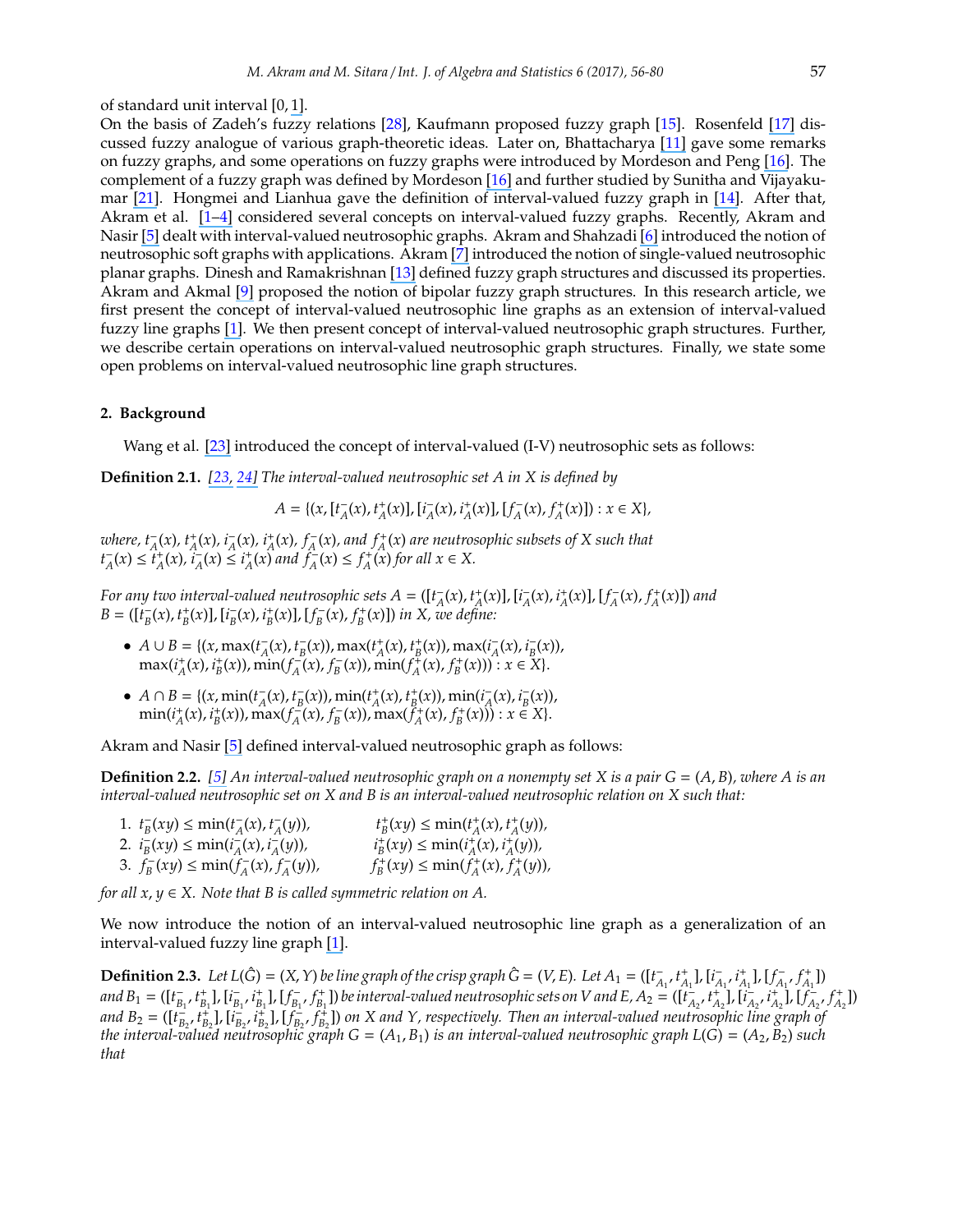- (i)  $t_{A_2}^-(S_x) = t_{B_1}^-(x) = t_{B_1}^-(u_x v_x), t_{A_2}^+(S_x) = t_{B_1}^+(x) = t_{B_1}^+(u_x v_x),$
- (ii)  $i_{A_2}^-(S_x) = i_{B_1}^-(x) = i_{B_1}^-(u_x v_x)$ ,  $i_{A_2}^+(S_x) = i_{B_1}^+(x) = i_{B_1}^+(u_x v_x)$ ,
- (iii)  $f_{A_2}^-(S_x) = f_{B_1}^-(x) = f_{B_1}^-(u_x v_x)$ ,  $f_{A_2}^+(S_x) = f_{B_1}^+(x) = f_{B_1}^+(u_x v_x)$ ,
- (iv)  $t_{B_2}^-(S_xS_y) = \min(t_{B_1}^-(x), t_{B_1}^-(y)), t_{B_2}^+(S_xS_y) = \min(t_{B_1}^+(x), t_{B_1}^+(y)),$
- (v)  $i_{B_2}^-(S_xS_y) = \min(i_{B_1}^-(x), i_{B_1}^-(y)), i_{B_2}^+(S_xS_y) = \min(i_{B_1}^+(x), i_{B_1}^+(y)),$
- (vi)  $f_{B_2}^-(S_xS_y) = \min(f_{B_1}^-(x), f_{B_1}^-(y)), f_{B_2}^+(S_xS_y) = \min(f_{B_1}^+(x), f_{B_1}^+(y)),$

*for all*  $S_x$ ,  $S_y \in X$ ,  $S_x S_y \in Y$ .

**Proposition 2.4.**  $L(G) = (A_2, B_2)$  *is an interval-valued neutrosophic line graph of some interval-valued neutrosophic graph*  $G = (A_1, B_1)$  *if and only if* 

$$
t_{B_2}^-(S_xS_y) = \min(t_{A_2}^-(S_x), t_{A_2}^-(S_y)), \ t_{B_2}^+(S_xS_y) = \min(t_{A_2}^+(S_x), t_{A_2}^+(S_y)),
$$
  
\n
$$
i_{B_2}^-(S_xS_y) = \min(i_{A_2}^-(S_x), i_{A_2}^-(S_y)), \ t_{B_2}^+(S_xS_y) = \min(i_{A_2}^+(S_x), i_{A_2}^+(S_y)),
$$
  
\n
$$
f_{B_2}^-(S_xS_y) = \min(f_{A_2}^-(S_x), f_{A_2}^-(S_y)), \ f_{B_2}^+(S_xS_y) = \min(f_{A_2}^+(S_x), f_{A_2}^+(S_y)),
$$
  
\n
$$
f_{B_2}^-(S_xS_y) = \min(f_{A_2}^-(S_x), f_{A_2}^-(S_y)), \ f_{B_2}^+(S_xS_y) = \min(f_{A_2}^+(S_x), f_{A_2}^+(S_y)),
$$

 $\forall S_x, S_y \in Y$ .

*Proof.* By using similar arguments as used in the proof of Proposition 3.7 of [\[1\]](https://www.researchgate.net/publication/225510417_Interval-valued_fuzzy_line_graphs?el=1_x_8&enrichId=rgreq-2f2daf30a3dd4624747e9a727df241b0-XXX&enrichSource=Y292ZXJQYWdlOzMxNjY4NDI5OTtBUzo0OTI2OTkzMTgwMDE2NjVAMTQ5NDQ4MDA3OTk1MA==), the proof is straightforward.  $\Box$ 

**Definition 2.5.** *Consider two interval-valued neutrosophic graphs*  $G_1 = (A_1, B_1)$  *and*  $G_2 = (A_2, B_2)$ *. A mapping*  $\varphi: V_1 \to V_2$  *is called homomorphism*  $\varphi: G_1 \to G_2$  *if* 

$$
(a) \begin{cases} t_{A_1}^-(x_1) \le t_{A_2}^-(\varphi(x_1)), \quad i_{A_1}^-(x_1) \le i_{A_2}^-(\varphi(x_1)), \quad f_{A_1}^-(x_1) \le f_{A_2}^-(\varphi(x_1)), \\ t_{A_1}^+(x_1) \le t_{A_2}^+( \varphi(x_1)), \quad i_{A_1}^+(x_1) \le t_{A_2}^+( \varphi(x_1)), \quad f_{A_1}^+(x_1) \le f_{A_2}^+(\varphi(x_1)), \\ (b) \begin{cases} t_{B_1}^-(x_1y_1) \le t_{B_2}^-(\varphi(x_1)\varphi(y_1)), \quad t_{B_1}^+(x_1y_1) \le t_{B_2}^+( \varphi(x_1)\varphi(y_1)), \\ i_{B_1}^-(x_1y_1) \le t_{B_2}^-(\varphi(x_1)\varphi(y_1)), \quad i_{B_1}^+(x_1y_1) \le t_{B_2}^+( \varphi(x_1)\varphi(y_1)), \\ f_{B_1}^-(x_1y_1) \le f_{B_2}^-(\varphi(x_1)\varphi(y_1)), \quad f_{B_1}^+(x_1y_1) \le f_{B_2}^+( \varphi(x_1)\varphi(y_1)), \end{cases}
$$

*for all*  $x_1 \in V_1$ ,  $x_1y_1 \in E_1$ . Weak vertex-isomorphism of interval-valued neutrosophic graphs is a bijective homomor*phism*  $\varphi$  :  $G_1 \rightarrow G_2$ *, such that* 

$$
(c)\ \left\{\begin{array}{lll} t_{A_1}^-(x_1)=t_{A_2}^-(\varphi(x_1)), & i_{A_1}^-(x_1)=i_{A_2}^-(\varphi(x_1)), & f_{A_1}^-(x_1)=f_{A_2}^-(\varphi(x_1)),\\ t_{A_1}^+(x_1)=t_{A_2}^+(\varphi(x_1)), & i_{A_1}^+(x_1)=i_{A_2}^+(\varphi(x_1)), & f_{A_1}^+(x_1)=f_{A_2}^+(\varphi(x_1)),\end{array}\right.
$$

*for all*  $x_1 \in V_1$  *and*  $\varphi : G_1 \to G_2$  *is called weak line-isomorphism if* 

$$
(d) \left\{ \begin{array}{ll} t_{B_1}^-(x_1y_1)=t_{B_2}^-(\varphi(x_1)\varphi(y_1)), & t_{B_1}^+(x_1y_1)=t_{B_2}^+(\varphi(x_1)\varphi(y_1)),\\ i_{B_1}^-(x_1y_1)=i_{B_2}^-(\varphi(x_1)\varphi(y_1)), & i_{B_1}^+(x_1y_1)=i_{B_2}^+(\varphi(x_1)\varphi(y_1)),\\ f_{B_1}^-(x_1y_1)=f_{B_2}^-(\varphi(x_1)\varphi(y_1)), & f_{B_1}^+(x_1y_1)=f_{B_2}^+(\varphi(x_1)\varphi(y_1)), \end{array} \right.
$$

*for all*  $x_1y_1 \in V_1$ . Weak isomorphism  $\varphi: G_1 \to G_2$  of two interval-valued neutrosophic graphs  $G_1$  and  $G_2$  is bijective *homomorphism and satisfies* (*c*) *and* (*d*)*. Weak isomorphism may not preserve the weights of the edges but preserves the weights of vertices .*

**Theorem 2.6.** Let  $L(G) = (A_2, B_2)$  be an interval-valued neutrosophic line graph corresponding to an interval-valued *neutrosophic graph*  $G = (A_1, B_1)$ *. Suppose that*  $\hat{G} = (V, E)$  *is a connected graph. Then*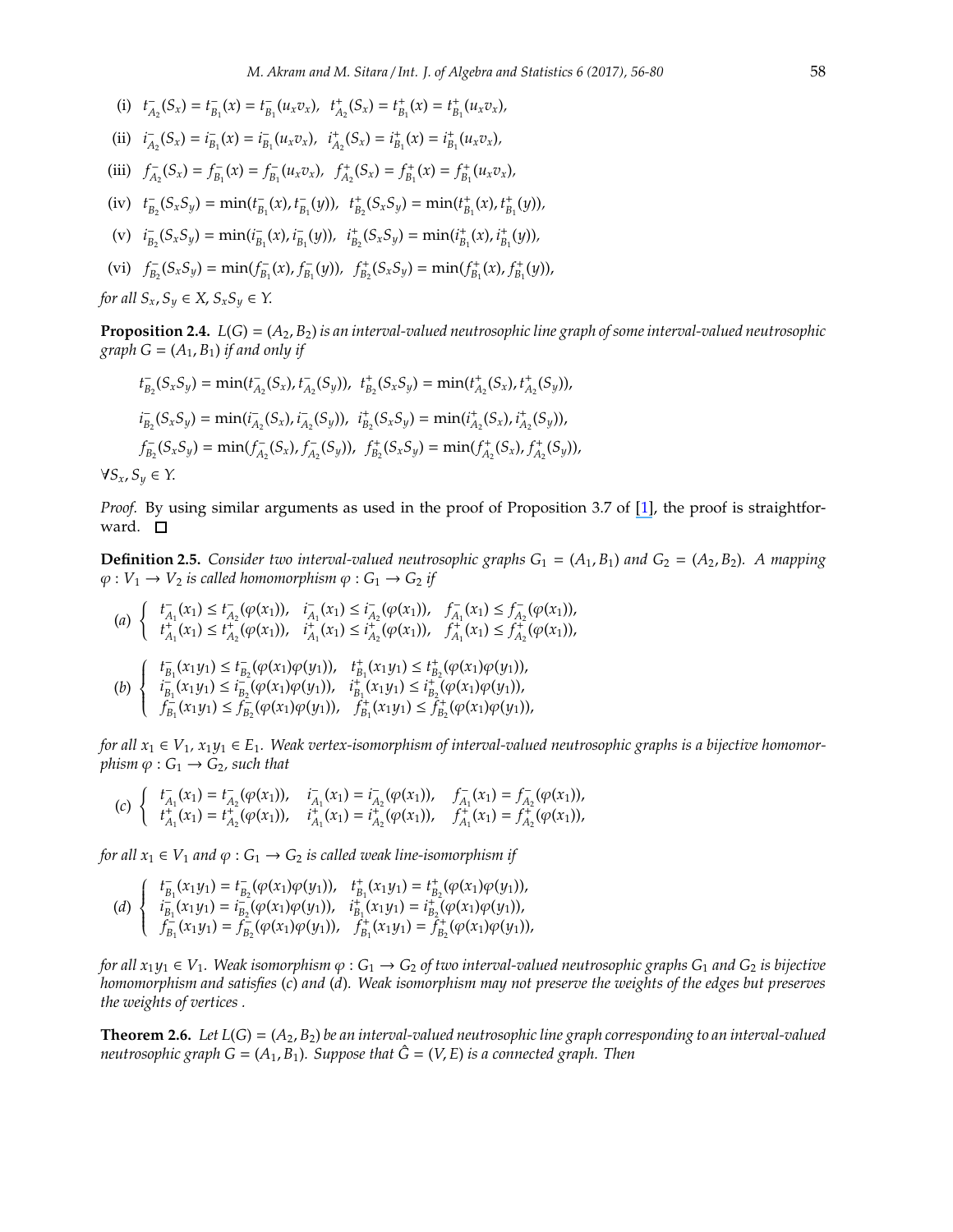(i) there is a week isomorphism between G and L(G) if and only if  $\hat{G}$  is a cyclic graph and  $\forall v \in V, x \in E$ ,

$$
\begin{aligned} t_{A_1}^-(v) &= t_{B_1}^-(x), \, i_{A_1}^-(v) = i_{B_1}^-(x), \, f_{A_1}^-(v) = f_{B_1}^-(x), \\ t_{A_1}^+(v) &= t_{B_1}^+(x), \, i_{A_1}^+(v) = i_{B_1}^+(x), \, f_{A_1}^+(v) = f_{B_1}^+(x), \end{aligned}
$$

*i.e.*,  $A_1 = ([t_{A_1}^-, t_{A_1}^+], [i_{A_1}^-, i_{A_1}^+], [f_{A_1}^-, f_{A_1}^+])$  and  $B_1 = ([t_{B_1}^-, t_{B_1}^+], [i_{B_1}^-, i_{B_1}^+], [f_{B_1}^-, f_{B_1}^+])$  are constant functions on the *sets V and E, respectively, taking on same value.*

(ii) *If*  $\varphi$  *is a weak isomorphism between G* and *L*(*G*)*, then*  $\varphi$  *is an isomorphism.* 

*Proof.* By using similar arguments as used in the proof of Theorem 3.11 of [\[1\]](https://www.researchgate.net/publication/225510417_Interval-valued_fuzzy_line_graphs?el=1_x_8&enrichId=rgreq-2f2daf30a3dd4624747e9a727df241b0-XXX&enrichSource=Y292ZXJQYWdlOzMxNjY4NDI5OTtBUzo0OTI2OTkzMTgwMDE2NjVAMTQ5NDQ4MDA3OTk1MA==), the proof is straightforward.  $\square$ 

#### **3. Operations on I-V Neutrosophic Graph Structures**

In this section, we describe certain methods of construction of new interval-valued neutrosophic graph structures from old one.

**Definition 3.1.**  $\check{G}_{iv} = (I, I_1, I_2, \ldots, I_t)$  is called an interval-valued neutrosophic graph structure(IVNGS) of graph structure  $G_s = (U, U_1, U_2, \ldots, U_t)$  if  $I = < r$ ,  $[t^-(r), t^+(r)]$ ,  $[i^-(r), i^+(r)]$ ,  $[f^-(r), f^+(r)] >$  and  $I_j = < rs$ ,  $[t^-(rs), t^+(rs)]$ , [*i* − (*rs*), *i* + (*rs*)], [*f* − (*rs*), *f* + (*rs*)] > *are interval-valued neutrosophic(IVN) sets on U and U<sup>j</sup> , respectively, such that:*

- $t_j^+(r_s) \le \min\{t^-(r), t^-(s)\}, \quad t_j^+(r_s) \le \min\{t^+(r), t^+(s)\},$
- $i_j^+(r) \leq \min\{i^-(r), i^-(s)\}, \quad i_j^+(r) \leq \min\{i^+(r), i^+(s)\},$
- 3. *f*<sub>*j*</sub><sup>−</sup>(*rs*) ≤ min{*f*<sup>−</sup>(*r*), *f*<sup>−</sup>(*s*)}, *f*<sub>*j*</sub><sup>+</sup>(*rs*) ≤ min{*f*<sup>+</sup>(*r*), *f*<sup>+</sup>(*s*)},

for all  $r, s \in U$ . Note that  $0 \le t_j(rs) + i_j(rs) + f_j(rs) \le 3$ , for all  $(rs) \in U_j$ ,  $j = 1, 2, ..., t$ .

**Example 3.2.** Consider graph structure  $G_s = (U, U_1, U_2)$  such that  $U = \{r_1, r_2, r_3, r_4, r_5, r_6\}$ ,  $U_1 = \{r_1r_4, r_2r_4, r_2r_6\}$ ,  $U_2 = \{r_1r_5, r_3r_5, r_3r_6\}$  $U_2 = \{r_1r_5, r_3r_5, r_3r_6\}$  $U_2 = \{r_1r_5, r_3r_5, r_3r_6\}$ . Let I be an IVN set on U given in Table. 1 and  $I_1$ ,  $I_2$  be IVN sets on  $U_1$ ,  $U_2$ , respectively given *in Table. [2.](#page-3-1) and Table. [3.](#page-3-2)*

<span id="page-3-2"></span><span id="page-3-0"></span>

| Table 1: IVN set I on vertex set U |                |     |         |       |         |         |  |  |  |  |  |  |
|------------------------------------|----------------|-----|---------|-------|---------|---------|--|--|--|--|--|--|
|                                    | r <sub>1</sub> | r   | $r_3$   | $r_4$ | $r_{5}$ | $r_{6}$ |  |  |  |  |  |  |
|                                    | 0.2            | 0.3 | 0.3     | 0.1   | 0.3     | 0.3     |  |  |  |  |  |  |
| $t^+$                              | 0.3            | 0.4 | 0.4     | 0.2   | 0.4     | 0.4     |  |  |  |  |  |  |
|                                    | 0.3            | 0.4 | 0.4     | 0.4   | 0.4     | 0.1     |  |  |  |  |  |  |
| i <sup>+</sup>                     | 0.4            | 0.5 | $0.5\,$ | 0.5   | 0.5     | 0.2     |  |  |  |  |  |  |
|                                    | 0.4            | 0.3 | 0.3     | 0.2   | 0.3     | 0.3     |  |  |  |  |  |  |
| $\mathcal{L}+$                     | 0.5            | 0.4 | 0.4     | 0.3   | 0.4     | 0.4     |  |  |  |  |  |  |

<span id="page-3-1"></span>

| Table 2: IVN set $I_1$ on set $U_1$ |          |          |          |       | Table 3: IVN set $I_2$ on set $U_2$ |          |          |          |
|-------------------------------------|----------|----------|----------|-------|-------------------------------------|----------|----------|----------|
| 11                                  | $r_1r_4$ | $r_2r_4$ | $r_2r_6$ | 12    |                                     | $r_1r_5$ | $r_3r_5$ | $r_3r_6$ |
| $t^-$                               | 0.1      | 0.1      | 0.3      |       |                                     | 0.2      | 0.3      | 0.3      |
| $t^+$                               | 0.2      | 0.2      | 0.4      | $t^+$ |                                     | 0.3      | 0.4      | 0.4      |
|                                     | 0.3      | 0.4      | 0.1      |       |                                     | 0.3      | 0.4      | 0.1      |
| $i^+$                               | 0.4      | 0.5      | 0.2      | $i^+$ |                                     | 0.4      | 0.5      | 0.2      |
|                                     | 0.2      | 0.2      | 0.3      |       |                                     | 0.3      | 0.3      | 0.3      |
|                                     | 0.3      | 0.3      | 0.4      |       |                                     | 0.4      | 0.4      | 0.4      |

Routine calculations show that  $\check{G}_{iv}$  = (I, I<sub>1</sub>, I<sub>2</sub>) is an interval-valued neutrosophic graph structure, as shown in Fig. [1.](#page-4-0)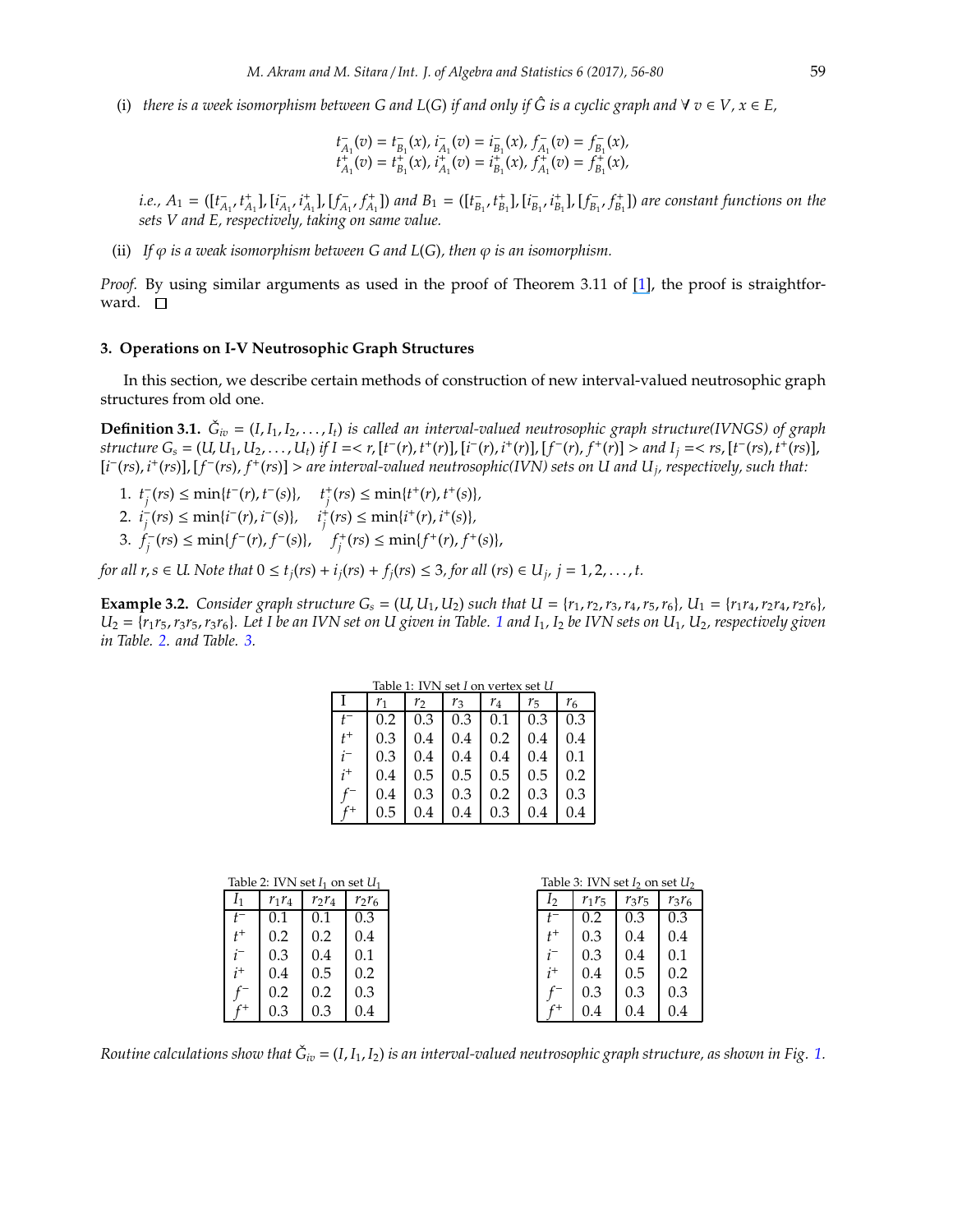

<span id="page-4-0"></span>Figure 1: An IVNGS  $\check{G}_{iv} = (I, I_1, I_2)$ 

We now present some operations on IVNGSs.

*G*ˇ

**Definition 3.3.** Let  $\check{G}_{iv1} = (I_1, I_{11}, I_{12}, \ldots, I_{1t})$  and  $\check{G}_{iv2} = (I_2, I_{21}, I_{22}, \ldots, I_{2t})$  be two IVNGSs of graph structures  $G_{s1} = (U_1, U_{11}, U_{12}, \ldots, U_{1t})$  and  $G_{s2} = (U_2, U_{21}, U_{22}, \ldots, U_{2t})$ , respectively. *Cartesian product of G*ˇ *iv*<sup>1</sup> *and G*ˇ *iv*2*, denoted by*

$$
\check{G}_{iv1} \times \check{G}_{iv2} = (I_1 \times I_2, I_{11} \times I_{21}, I_{12} \times I_{22}, \ldots, I_{1t} \times I_{2t}),
$$

(i) 
$$
\begin{cases}\nt_{(I_1 \times I_2)}(rs) = (t_{I_1}^r \times t_{I_2}^r)(rs) = t_{I_1}^r(r) \wedge t_{I_2}^r(s) \\
i_{(I_1 \times I_2)}(rs) = (i_{I_1}^r \times i_{I_2}^r)(rs) = i_{I_1}^r(r) \wedge i_{I_2}^r(s) \\
f_{(I_1 \times I_2)}(rs) = (f_{I_1}^r \times f_{I_2}^r)(rs) = f_{I_1}^r(r) \wedge f_{I_2}^r(s) \\
\text{(ii)} \begin{cases}\nt_{(I_1 \times I_2)}^r(rs) = (t_{I_1}^+ \times t_{I_2}^+)(rs) = t_{I_1}^+(r) \wedge t_{I_2}^+(s) \\
f_{(I_1 \times I_2)}^r(rs) = (t_{I_1}^+ \times t_{I_2}^+)(rs) = t_{I_1}^+(r) \wedge t_{I_2}^+(s) \\
f_{(I_1 \times I_2)}^r(rs) = (f_{I_1}^+ \times f_{I_2}^+)(rs) = f_{I_1}^+(r) \wedge f_{I_2}^+(s) \\
\text{for all } rs \in U_1 \times U_2,\n\end{cases}
$$
\n(iii) 
$$
\begin{cases}\nt_{(I_1 \times I_2)}^r(rs_1)(rs_2) = (t_{I_1}^+ \times t_{I_2}^r)(rs_1)(rs_2) = t_{I_1}^-(r) \wedge t_{I_2}^-(s_1s_2) \\
i_{(I_1 \times I_2)}^r(rs_1)(rs_2) = (t_{I_1}^+ \times t_{I_2}^r)(rs_1)(rs_2) = t_{I_1}^-(r) \wedge i_{I_2}^-(s_1s_2) \\
f_{(I_1 \times I_2)}^r(rs_1)(rs_2) = (t_{I_1}^+ \times t_{I_2}^+)(rs_1)(rs_2) = f_{I_1}^+(r) \wedge f_{I_2}^r(s_1s_2) \\
f_{(I_1 \times I_2)}^r(rs_1)(rs_2) = (t_{I_1}^+ \times t_{I_2}^+)(rs_1)(rs_2) = t_{I_1}^+(r) \wedge t_{I_2}^+(s_1s_2
$$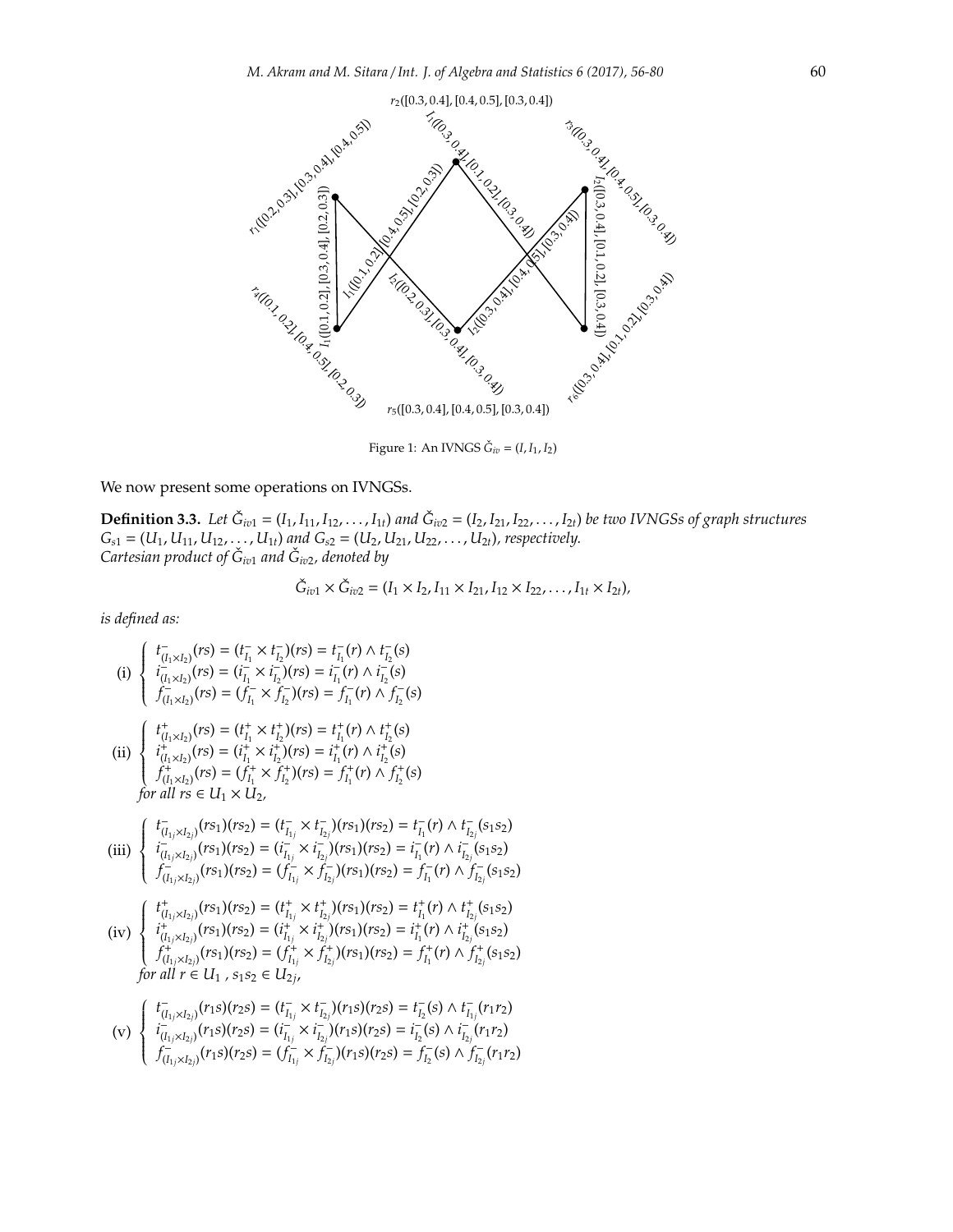$$
\text{(vi)} \begin{cases} \ t_{(I_{1j}\times I_{2j})}^+(r_{1S})(r_{2S}) = (t_{I_{1j}}^+\times t_{I_{2j}}^+)(r_{1S})(r_{2S}) = t_{I_{2}}^+(s)\wedge t_{I_{1j}}^+(r_{1}r_{2})\\ \ i_{(I_{1j}\times I_{2j})}^+(r_{1S})(r_{2S}) = (i_{I_{1j}}^+\times i_{I_{2j}}^+)(r_{1S})(r_{2S}) = i_{I_{2}}^+(s)\wedge i_{I_{2j}}^+(r_{1}r_{2})\\ \ f_{(I_{1j}\times I_{2j})}^+(r_{1S})(r_{2S}) = (f_{I_{1j}}^+\times f_{I_{2j}}^+)(r_{1S})(r_{2S}) = f_{I_{2}}^+(s)\wedge f_{I_{2j}}^+(r_{1}r_{2})\\ \text{for all } s\in U_{2}\ ,\ r_{1}r_{2}\in U_{1j},\ j=1,2,\ldots,t.\end{cases}
$$

**Example 3.4.** *Consider*  $\check{G}_{iv1} = (I_1, I_{11}, I_{12})$  *and*  $\check{G}_{iv2} = (I_2, I_{21}, I_{22})$  *are two IVNGSs of graph structures*  $\check{G}_{s1} = (U_1, U_{11}, U_{12})$  and  $\check{G}_{s2} = (U_2, U_{21}, U_{22})$  $\check{G}_{s2} = (U_2, U_{21}, U_{22})$  $\check{G}_{s2} = (U_2, U_{21}, U_{22})$ , respectively, as shown in Fig. 2, where  $U_{11} = \{r_1r_2\}$ ,  $U_{12} = \{r_3r_4\}$ ,  $U_{21} = \{s_1s_2\}$ ,  $U_{22} = \{s_2s_3\}$ .



<span id="page-5-0"></span>Figure 2: Two IVNGSs  $\check{G}_{iv1}$  and  $\check{G}_{iv2}$ 

*Cartesian product of*  $\check{G}_{iv1}$  *and*  $\check{G}_{iv2}$  *defined as*  $\check{G}_{iv1} \times \check{G}_{iv2} = \{I_1 \times I_2, I_{11} \times I_{21}, I_{12} \times I_{22}\}$ *is shown in Fig. [3](#page-6-0) and Fig. [4.](#page-6-1)*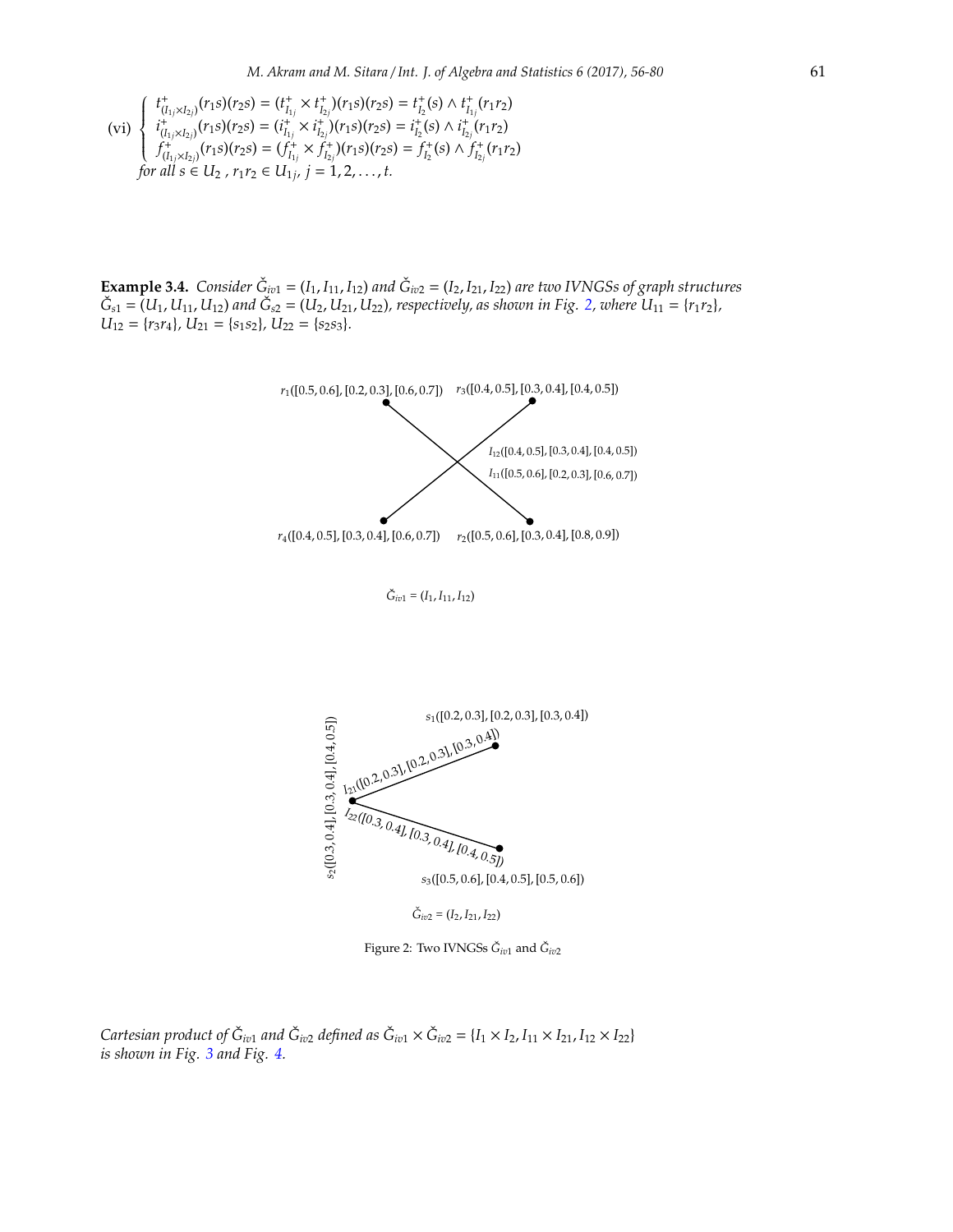

<span id="page-6-1"></span><span id="page-6-0"></span>Figure 4:  $\check{G}_{iv1} \times \check{G}_{iv2}$ 

**Theorem 3.5.** Cartesian product  $\check{G}_{iv1} \times \check{G}_{iv2} = (I_1 \times I_2, I_{11} \times I_{21}, I_{12} \times I_{22}, \dots, I_{1t} \times I_{2t})$  of two IVNGSs  $\check{G}_{iv1}$  and  $\check{G}_{iv2}$ <br>of graph structures G<sub>s1</sub> and G<sub>s2</sub>, respectively is an IVNGS of G<sub>s1</sub> × G<sub>s2</sub>

**Definition 3.6.** Let  $\check{G}_{i\sigma 1} = (I_1, I_{11}, I_{12}, \ldots, I_{1t})$  and  $\check{G}_{i\sigma 2} = (I_2, I_{21}, I_{22}, \ldots, I_{2t})$  be two IVNGSs. *Cross product of G*ˇ *iv*<sup>1</sup> *and G*ˇ *iv*2*, denoted by*

$$
\check{G}_{iv1} * \check{G}_{iv2} = (I_1 * I_2, I_{11} * I_{21}, I_{12} * I_{22}, \ldots, I_{1t} * I_{2t}),
$$

(i) 
$$
\begin{cases} t_{(I_1 * I_2)}(rs) = (t_{I_1}^ - * t_{I_2}^ -)(rs) = t_{I_1}^ - (r) \wedge t_{I_2}^ - (s) \\ i_{(I_1 * I_2)}^ - (rs) = (i_{I_1}^ - * i_{I_2}^ -)(rs) = i_{I_1}^ - (r) \wedge i_{I_2}^ - (s) \\ f_{(I_1 * I_2)}^ - (rs) = (f_{I_1}^ - * f_{I_2}^ -)(rs) = f_{I_1}^ - (r) \wedge f_{I_2}^ - (s) \end{cases}
$$

(ii) 
$$
\begin{cases} t_{(I_1 * I_2)}^+(rs) = (t_{I_1}^* * t_{I_2}^+)(rs) = t_{I_1}^+(r) \wedge t_{I_2}^+(s) \\ t_{(I_1 * I_2)}^+(rs) = (t_{I_1}^* * t_{I_2}^+)(rs) = t_{I_1}^+(r) \wedge t_{I_2}^+(s) \\ f_{(I_1 * I_2)}^+(rs) = (f_{I_1}^* * f_{I_2}^+)(rs) = f_{I_1}^+(r) \wedge f_{I_2}^-(s) \\ \text{for all } (rs) \in U_1 \times U_2, \end{cases}
$$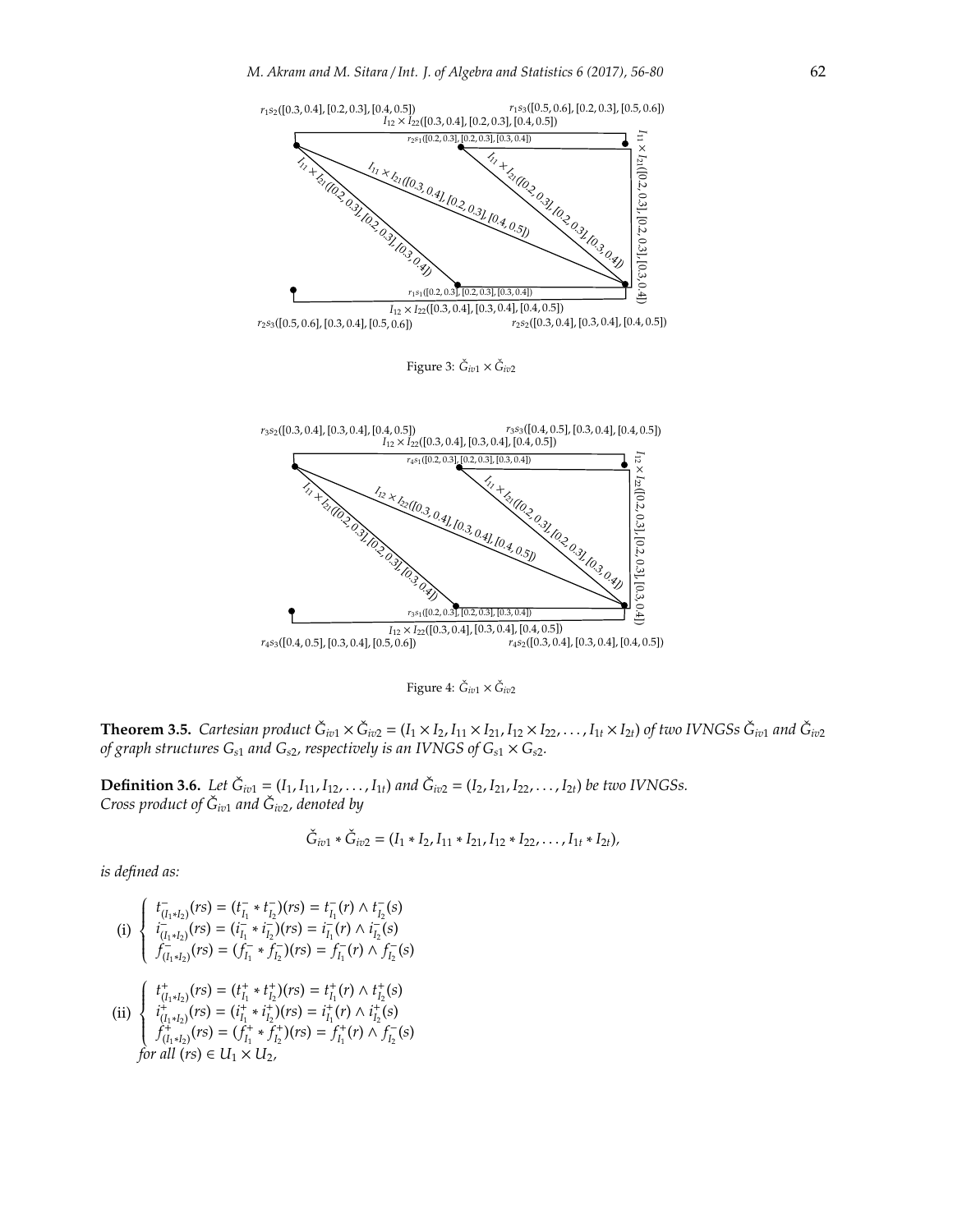$$
\begin{array}{c}\n\text{(iii)} \begin{cases}\nt^{\text{t}}_{(I_{1j}*I_{2j})}(r_{1}s_{1})(r_{2}s_{2}) = (t^{\text{t}}_{I_{1j}} * t^{\text{t}}_{I_{2j}})(r_{1}s_{1})(r_{2}s_{2}) = t^{\text{t}}_{I_{1j}}(r_{1}r_{2}) \land t^{\text{t}}_{I_{2j}}(s_{1}s_{2}) \\
i^{\text{t}}_{(I_{1j}*I_{2j})}(r_{1}s_{1})(r_{2}s_{2}) = (i^{\text{t}}_{I_{1j}} * i^{\text{t}}_{I_{2j}})(r_{1}s_{1})(r_{2}s_{2}) = i^{\text{t}}_{I_{1j}}(r_{1}r_{2}) \land i^{\text{t}}_{I_{2j}}(s_{1}s_{2}) \\
f^{\text{t}}_{(I_{1j}*I_{2j})}(r_{1}s_{1})(r_{2}s_{2}) = (f^{\text{t}}_{I_{1j}} * f^{\text{t}}_{I_{2j}})(r_{1}s_{1})(r_{2}s_{2}) = f^{\text{t}}_{I_{1j}}(r_{1}r_{2}) \land f^{\text{t}}_{I_{2j}}(s_{1}s_{2}) \\
\text{(iv)} \begin{cases}\nt^{\text{t}}_{(I_{1j}*I_{2j})}(r_{1}s_{1})(r_{2}s_{2}) = (t^{\text{t}}_{I_{1j}} * t^{\text{t}}_{I_{2j}})(r_{1}s_{1})(r_{2}s_{2}) = t^{\text{t}}_{I_{1j}}(r_{1}r_{2}) \land t^{\text{t}}_{I_{2j}}(s_{1}s_{2}) \\
i^{\text{t}}_{(I_{1j}*I_{2j})}(r_{1}s_{1})(r_{2}s_{2}) = (i^{\text{t}}_{I_{1j}} * i^{\text{t}}_{I_{2j}})(r_{1}s_{1})(r_{2}s_{2}) = i^{\text{t}}_{I_{1j}}(r_{1}r_{2}) \land i^{\text{t}}_{I_{2j}}(s_{1}s_{2})\n\end{cases}\n\end{array}
$$

 $\begin{cases} \n\cdot \frac{(I_{1j}*I_{2j})}{(I_1*I_{2j})}(r_1s_1)(r_2s_2) = \n\cdot \frac{(I_{I_{1j}} - I_{I_{2j}})(r_1s_1)(r_2s_2) - I_{I_{1j}}(r_1s_1)}{(I_{I_{1j}*I_{2j}})(r_1s_1)(r_2s_2)} = \n\cdot \frac{f_1^+}{f_1} (r_1r_2) \wedge f_2^+ \n\end{cases}$  $f^+_{(I_{1j}*I_{2j})}(r_1s_1)(r_2s_2) = (f^+_{I_{1j}} * f^+_{I_{2j}})(r_1s_1)(r_2s_2) = f^+_{I_{1j}}(r_1r_2) \wedge f^+_{I_{2j}}(s_1s_2)$ *for all*  $r_1r_2 \in U_{1j}$ ,  $s_1s_2 \in U_{2j}$ .

**Example 3.7.** *Cross product of IVNGSs*  $\check{G}_{iv1}$  *and*  $\check{G}_{iv2}$  $\check{G}_{iv2}$  $\check{G}_{iv2}$  *shown in Fig. 2 is defined as*  $\check{G}_{iv1} * \check{G}_{iv2} = \{I_1 * I_2, I_{11} * I_{21}, I_{12} * I_{22}\}$  *and is shown in Fig. [5](#page-7-0) and Fig. 6*.



<span id="page-7-1"></span><span id="page-7-0"></span>

**Theorem 3.8.** Cross product  $\check{G}_{iv1} * \check{G}_{iv2} = (I_1 * I_2, I_{11} * I_{21}, I_{12} * I_{22}, \ldots, I_{1t} * I_{2t})$  of two IVNGSs *of graph structures Gs*<sup>1</sup> *and Gs*<sup>2</sup> *is an IVNGS of Gs*<sup>1</sup> ∗ *Gs*2*.*

**Definition 3.9.** Let  $\check{G}_{i\sigma 1} = (I_1, I_{11}, I_{12}, \ldots, I_{1t})$  and  $\check{G}_{i\sigma 2} = (I_2, I_{21}, I_{22}, \ldots, I_{2t})$  be two IVNGSs. *Lexicographic product of G*ˇ *iv*<sup>1</sup> *and G*ˇ *iv*2*, denoted by*

$$
\check{G}_{iv1} \bullet \check{G}_{iv2} = (I_1 \bullet I_2, I_{11} \bullet I_{21}, I_{12} \bullet I_{22}, \ldots, I_{1t} \bullet I_{2t}),
$$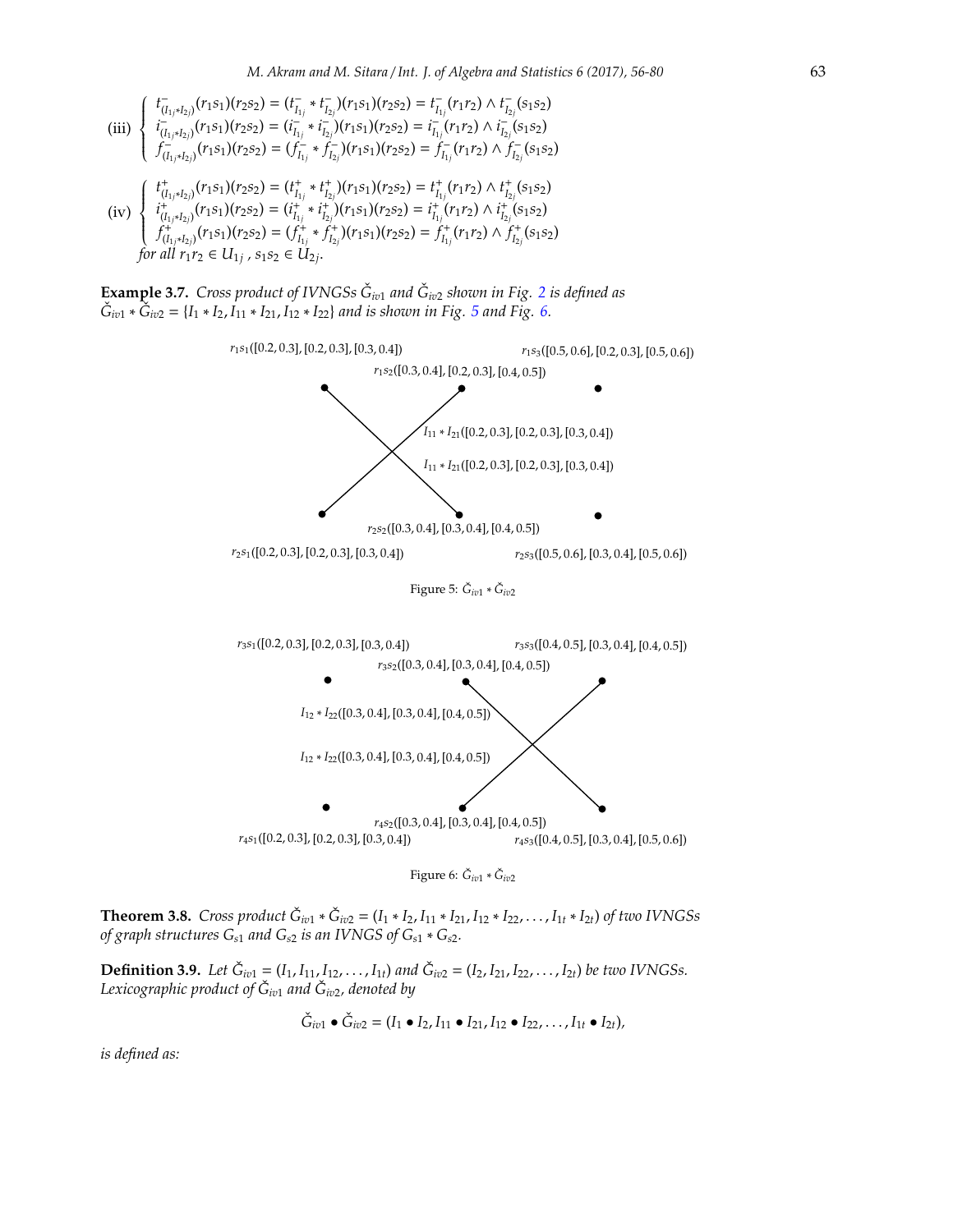(i) 
$$
\begin{cases}\nt_{(I_{1},\bullet I_{2})}^{+}(rs) = (t_{I_{1}}^{-} \bullet t_{I_{2}}^{-})(rs) = t_{I_{1}}^{-}(r) \wedge t_{I_{2}}^{-}(s) \\
t_{(I_{1},\bullet I_{2})}^{+}(rs) = (i_{I_{1}}^{-} \bullet i_{I_{2}}^{-})(rs) = i_{I_{1}}^{-}(r) \wedge t_{I_{2}}^{-}(s) \\
t_{(I_{1},\bullet I_{2})}^{+}(rs) = (f_{I_{1}}^{-} \bullet f_{I_{2}}^{-})(rs) = f_{I_{1}}^{-}(r) \wedge f_{I_{2}}^{-}(s) \\
\text{(ii)} \begin{cases}\nt_{(I_{1},\bullet I_{2})}^{+}(rs) = (t_{I_{1}}^{+} \bullet t_{I_{2}}^{+})(rs) = t_{I_{1}}^{+}(r) \wedge t_{I_{2}}^{+}(s) \\
t_{(I_{1},\bullet I_{2})}^{+}(rs) = (t_{I_{1}}^{+} \bullet t_{I_{2}}^{+})(rs) = t_{I_{1}}^{+}(r) \wedge t_{I_{2}}^{+}(s) \\
t_{(I_{1},\bullet I_{2})}^{+}(rs) = (f_{I_{1}}^{+} \bullet f_{I_{2}}^{+})(rs) = f_{I_{1}}^{+}(r) \wedge f_{I_{2}}^{+}(s) \\
\text{for all } rs \in U_{1} \times U_{2}.\n\end{cases}
$$
\n(iii) 
$$
\begin{cases}\nt_{(I_{1},\bullet I_{2})}^{+}(rs_{1})(rs_{2}) = (t_{I_{1}}^{-} \bullet t_{I_{2})}^{-}(rs_{1})(rs_{2}) = t_{I_{1}}^{-}(r) \wedge t_{I_{2}}^{-}(s_{1}s_{2}) \\
t_{(I_{1},\bullet I_{2})}^{+}(rs_{1})(rs_{2}) = (t_{I_{1}}^{-} \bullet t_{I_{2})}^{-}(rs_{1})(rs_{2}) = t_{I_{1}}^{-}(r) \wedge t_{I_{2}}^{-}(s_{1}s_{2}) \\
t_{(I_{1},\bullet I_{2})}^{+}(rs_{1})(rs_{2}) = (t_{I_{1}}^{-} \bullet t_{I_{2})}^{-}(rs_{1})(rs_{2}) = t_{I_{1}}^{-}(r) \wedge t_{I_{2}}^{-}(s_{1}s_{2}) \\
\text{(iv)} \begin{cases}\nt_{(I_{1},\bullet I_{2})}^{+}(rs_{1})(rs_{2}) = (t_{I_{
$$

**Example 3.10.** Lexicographic product of IVNGSs  $\check{G}_{iv1}$  and  $\check{G}_{iv2}$  $\check{G}_{iv2}$  $\check{G}_{iv2}$  shown in Fig. 2 is defined as  $\check{G}_{iv1} \bullet \check{G}_{iv2} = \{I_1 \bullet I_2, I_{11} \bullet I_{21}, I_{12} \bullet I_{22}\}$  *and is depicted in Fig. [7](#page-8-0) and Fig. [8.](#page-9-0)* 



<span id="page-8-0"></span>Figure 7: *Ğ<sub>iv1</sub> ● Ğ<sub>iv2</sub>*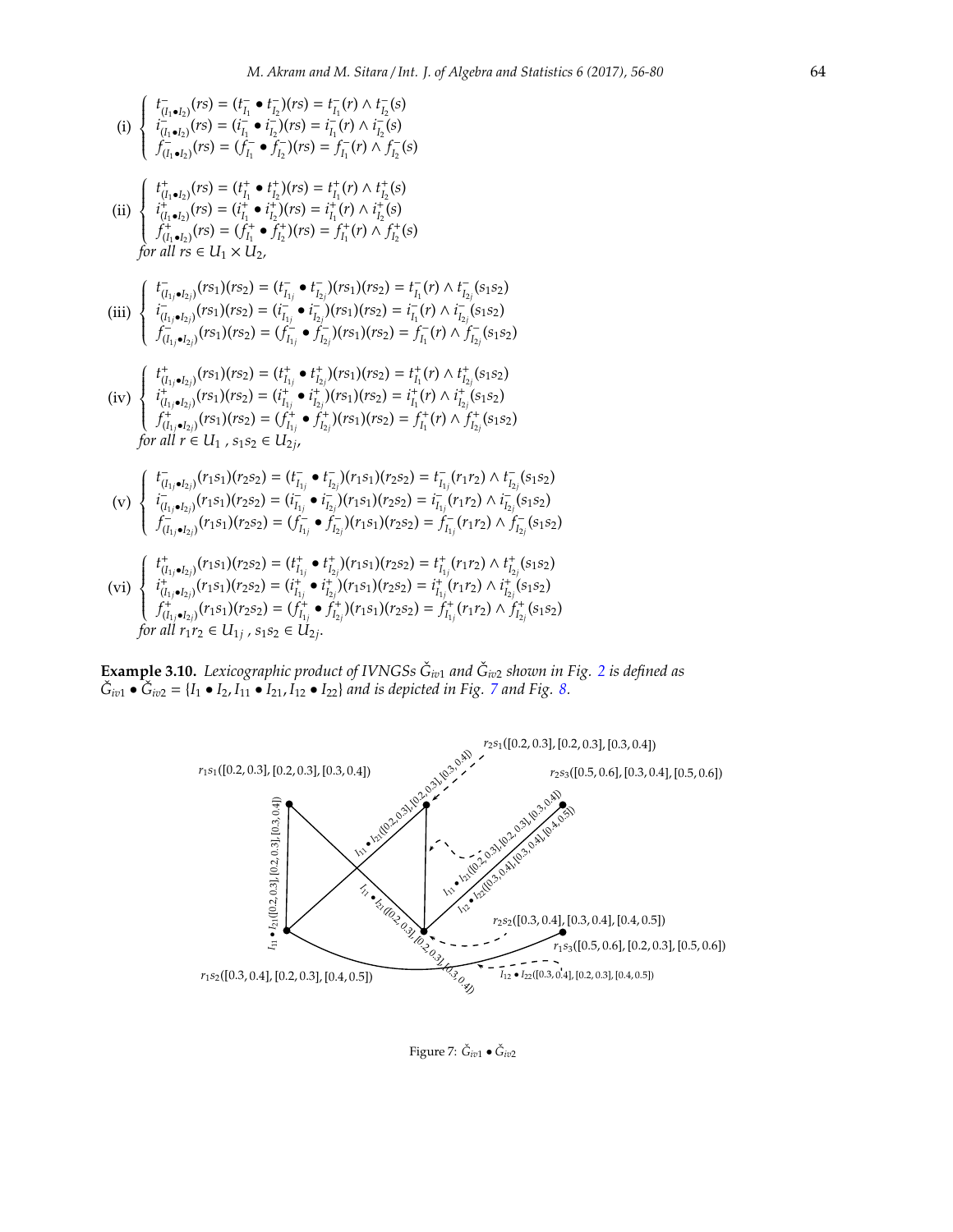

<span id="page-9-0"></span>Figure 8: *Ğ<sub>iv1</sub> ● Ğ<sub>iv2</sub>* 

**Theorem 3.11.** Lexicographic product  $\check{G}_{i\sigma1} \bullet \check{G}_{i\sigma2} = (I_1 \bullet I_2, I_{11} \bullet I_{21}, I_{12} \bullet I_{22}, \ldots, I_{1t} \bullet I_{2t})$  of two IVNGSs of graph *structures G<sup>s</sup>*<sup>1</sup> *and G<sup>s</sup>*<sup>2</sup> *is an IVNGS of G<sup>s</sup>*<sup>1</sup> • *G<sup>s</sup>*2*.*

*Proof.* Consider two cases:

Case 1. For 
$$
r \in U_1
$$
,  $s_1s_2 \in U_{2j}$ ,  
\n
$$
t_{(I_1,\bullet I_{2j})}^-( (rs_1)(rs_2)) = t_{I_1}^-(r) \wedge t_{I_{2j}}^-(s_1s_2)
$$
\n
$$
\leq t_{I_1}^-(r) \wedge [t_{I_2}^-(s_1) \wedge t_{I_2}^-(s_2)]
$$
\n
$$
= [t_{I_1}^-(r) \wedge t_{I_2}^-(s_1)] \wedge [t_{I_1}^-(r) \wedge t_{I_2}^-(s_2)]
$$
\n
$$
= t_{(I_1 \bullet I_2)}^-(rs_1) \wedge t_{(I_1 \bullet I_2)}^-(rs_2),
$$

$$
t_{(I_{1j}\bullet I_{2j})}^{+}((rs_{1})(rs_{2})) = t_{I_{1}}^{+}(r) \wedge t_{I_{2j}}^{+}(s_{1}s_{2})
$$
  
\n
$$
\leq t_{I_{1}}^{+}(r) \wedge [t_{I_{2}}^{+}(s_{1}) \wedge t_{I_{2}}^{+}(s_{2})]
$$
  
\n
$$
= [t_{I_{1}}^{+}(r) \wedge t_{I_{2}}^{+}(s_{1})] \wedge [t_{I_{1}}^{+}(r) \wedge t_{I_{2}}^{+}(s_{2})]
$$
  
\n
$$
= t_{(I_{1}\bullet I_{2})}^{+}(rs_{1}) \wedge t_{(I_{1}\bullet I_{2})}^{+}(rs_{2}),
$$

$$
i_{(I_{1j}\bullet I_{2j})}^-(r s_1)(r s_2)) = i_{I_1}^-(r) \wedge i_{I_{2j}}^-(s_1 s_2)
$$
  
\n
$$
\leq i_{I_1}^-(r) \wedge [i_{I_2}^-(s_1) \wedge i_{I_2}^-(s_2)]
$$
  
\n
$$
= [i_{I_1}^-(r) \wedge i_{I_2}^-(s_1)] \wedge [i_{I_1}^-(r) \wedge i_{I_2}^-(s_2)]
$$
  
\n
$$
= i_{(I_1 \bullet I_2)}^-(r s_1) \wedge i_{(I_1 \bullet I_2)}^-(r s_2),
$$

$$
i_{(I_{1j}\bullet I_{2j})}^+((rs_1)(rs_2)) = i_{I_1}^+(r) \wedge i_{I_{2j}}^+(s_1s_2)
$$
  
\n
$$
\leq i_{I_1}^+(r) \wedge [i_{I_2}^+(s_1) \wedge i_{I_2}^+(s_2)]
$$
  
\n
$$
= [i_{I_1}^+(r) \wedge i_{I_2}^+(s_1)] \wedge [i_{I_1}^+(r) \wedge i_{I_2}^+(s_2)]
$$
  
\n
$$
= i_{(I_1\bullet I_2)}^+(rs_1) \wedge i_{(I_1\bullet I_2)}^+(rs_2),
$$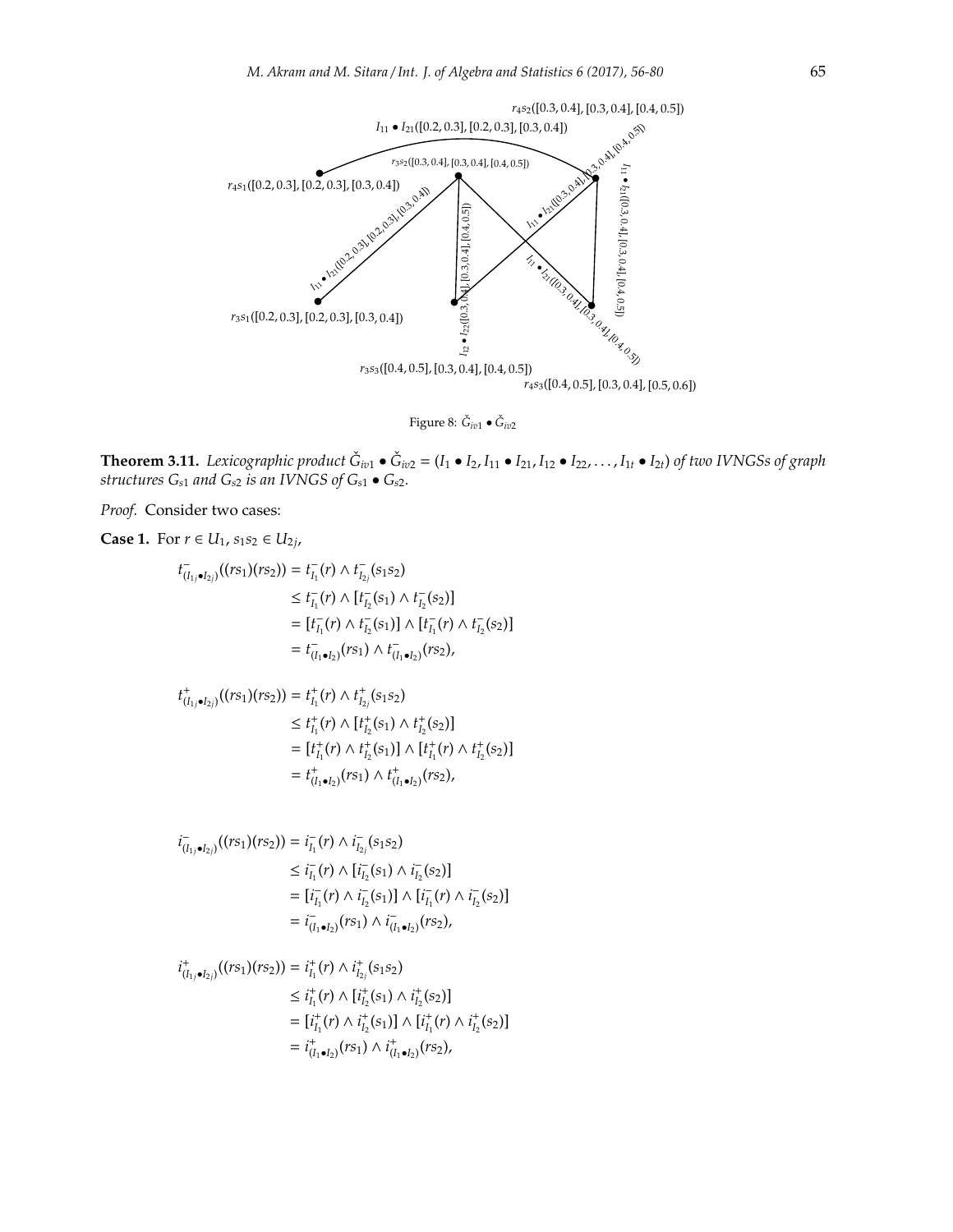$$
f_{(I_{1j}\bullet I_{2j})}^{-}(rs_{1})(rs_{2})) = f_{I_{1}}^{-}(r) \wedge f_{I_{2j}}^{-}(s_{1}s_{2})
$$
  
\n
$$
\leq f_{I_{1}}^{-}(r) \wedge [f_{I_{2}}^{-}(s_{1}) \wedge f_{I_{2}}^{-}(s_{2})]
$$
  
\n
$$
= [f_{I_{1}}^{-}(r) \wedge f_{I_{2}}^{-}(s_{1})] \wedge [f_{I_{1}}^{-}(r) \wedge f_{I_{2}}^{-}(s_{2})]
$$
  
\n
$$
= f_{(I_{1}\bullet I_{2})}^{-}(rs_{1}) \wedge f_{(I_{1}\bullet I_{2})}^{-}(rs_{2}),
$$

$$
f_{(I_{1j}\bullet I_{2j})}^{+}((rs_{1})(rs_{2})) = f_{I_{1}}^{+}(r) \wedge f_{I_{2j}}^{+}(s_{1}s_{2})
$$
  
\n
$$
\leq f_{I_{1}}^{+}(r) \wedge [f_{I_{2}}^{+}(s_{1}) \wedge f_{I_{2}}^{+}(s_{2})]
$$
  
\n
$$
= [f_{I_{1}}^{+}(r) \wedge f_{I_{2}}^{+}(s_{1})] \wedge [f_{I_{1}}^{+}(r) \wedge f_{I_{2}}^{+}(s_{2})]
$$
  
\n
$$
= f_{(I_{1}\bullet I_{2})}^{+}(rs_{1}) \wedge f_{(I_{1}\bullet I_{2})}^{+}(rs_{2}),
$$

for  $rs_1, rs_2 \in U_1 \bullet U_2$ .

### **Case 2.** For  $r_1r_2$  ∈  $U_{1j}$ ,  $s_1s_2$  ∈  $U_{2j}$ ,

$$
t_{(I_{1j}\bullet I_{2j})}^-(r_1s_1)(r_2s_2)) = t_{I_{1j}}^-(r_1r_2) \wedge t_{I_{2j}}^-(s_1s_2)
$$
  
\n
$$
\leq [t_{I_1}^-(r_1) \wedge t_{I_1}^-(r_2) \wedge [t_{I_2}^-(s_1) \wedge t_{I_2}^-(s_2)]
$$
  
\n
$$
= [t_{I_1}^-(r_1) \wedge t_{I_2}^-(s_1)] \wedge [t_{I_1}^-(r_2) \wedge t_{I_2}^-(s_2)]
$$
  
\n
$$
= t_{(I_1\bullet I_2)}^-(r_1s_1) \wedge t_{(I_1\bullet I_2)}^-(r_2s_2),
$$

$$
t_{(I_{1j}\bullet I_{2j})}^{+}((r_{1}s_{1})(r_{2}s_{2})) = t_{I_{1j}}^{+}(r_{1}r_{2}) \wedge t_{I_{2j}}^{+}(s_{1}s_{2})
$$
  
\n
$$
\leq [t_{I_{1}}^{+}(r_{1}) \wedge t_{I_{1}}^{+}(r_{2}] \wedge [t_{I_{2}}^{+}(s_{1}) \wedge t_{I_{2}}^{+}(s_{2})]
$$
  
\n
$$
= [t_{I_{1}}^{+}(r_{1}) \wedge t_{I_{2}}^{+}(s_{1})] \wedge [t_{I_{1}}^{+}(r_{2}) \wedge t_{I_{2}}^{+}(s_{2})]
$$
  
\n
$$
= t_{(I_{1}\bullet I_{2})}^{+}(r_{1}s_{1}) \wedge t_{(I_{1}\bullet I_{2})}^{+}(r_{2}s_{2}),
$$

$$
i_{(I_{1j}\bullet I_{2j})}^{-}(r_{1}s_{1})(r_{2}s_{2})) = i_{I_{1j}}^{-}(r_{1}r_{2}) \wedge i_{I_{2j}}^{-}(s_{1}s_{2})
$$
\n
$$
\leq [i_{I_{1}}^{-}(r_{1}) \wedge i_{I_{1}}^{-}(r_{2}) \wedge [i_{I_{2}}^{-}(s_{1}) \wedge i_{I_{2}}^{-}(s_{2})]
$$
\n
$$
= [i_{I_{1}}^{-}(r_{1}) \wedge i_{I_{2}}^{-}(s_{1})] \wedge [i_{I_{1}}^{-}(r_{2}) \wedge i_{I_{2}}^{-}(s_{2})]
$$
\n
$$
= i_{(I_{1}\bullet I_{2})}^{-}(r_{1}s_{1}) \wedge i_{(I_{1}\bullet I_{2})}^{-}(r_{2}s_{2}),
$$

$$
i^+_{(I_{1j}\bullet I_{2j})}((r_1s_1)(r_2s_2)) = i^+_{I_{1j}}(r_1r_2) \wedge i^+_{I_{2j}}(s_1s_2)
$$
  
\n
$$
\leq [i^+_{I_1}(r_1) \wedge i^+_{I_1}(r_2] \wedge [i^+_{I_2}(s_1) \wedge i^+_{I_2}(s_2)]
$$
  
\n
$$
= [i^+_{I_1}(r_1) \wedge i^+_{I_2}(s_1)] \wedge [i^+_{I_1}(r_2) \wedge i^+_{I_2}(s_2)]
$$
  
\n
$$
= i^+_{(I_1\bullet I_2)}(r_1s_1) \wedge i^+_{(I_1\bullet I_2)}(r_2s_2),
$$

$$
f_{(I_{1j}\bullet I_{2j})}^{-}(r_{1}s_{1})(r_{2}s_{2})) = f_{I_{1j}}^{-}(r_{1}r_{2}) \wedge f_{I_{2j}}^{-}(s_{1}s_{2})
$$
  
\n
$$
\leq [f_{I_{1}}^{-}(r_{1}) \wedge f_{I_{1}}^{-}(r_{2}] \wedge [f_{I_{2}}^{-}(s_{1}) \wedge f_{I_{2}}^{-}(s_{2})]
$$
  
\n
$$
= [f_{I_{1}}^{-}(r_{1}) \wedge f_{I_{2}}^{-}(s_{1})] \wedge [f_{I_{1}}^{-}(r_{2}) \wedge f_{I_{2}}^{-}(s_{2})]
$$
  
\n
$$
= f_{(I_{1}\bullet I_{2})}^{-}(r_{1}s_{1}) \wedge f_{(I_{1}\bullet I_{2})}^{-}(r_{2}s_{2}),
$$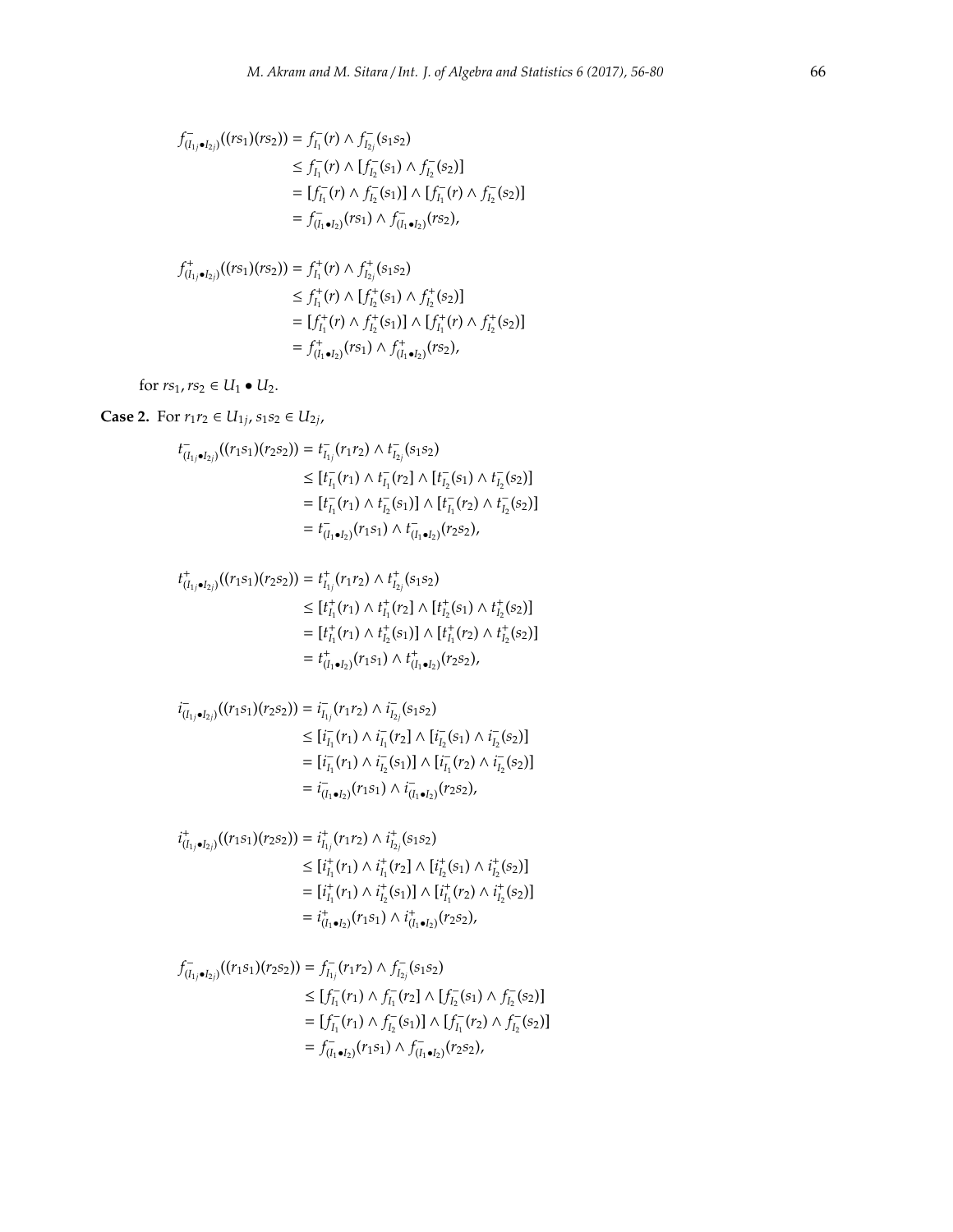$$
f_{(I_1,\bullet I_2)}^+(((r_1s_1)(r_2s_2)) = f_{I_{1j}}^+(r_1r_2) \wedge f_{I_{2j}}^+(s_1s_2)
$$
  
\n
$$
\leq [f_{I_1}^+(r_1) \wedge f_{I_1}^+(r_2) \wedge [f_{I_2}^+(s_1) \wedge f_{I_2}^+(s_2)]
$$
  
\n
$$
= [f_{I_1}^+(r_1) \wedge f_{I_2}^+(s_1)] \wedge [f_{I_1}^+(r_2) \wedge f_{I_2}^+(s_2)]
$$
  
\n
$$
= f_{(I_1\bullet I_2)}^+(r_1s_1) \wedge f_{(I_1\bullet I_2)}^+(r_2s_2),
$$
  
\n
$$
r_1s_1, r_2s_2 \in U_1 \bullet U_2 \text{ and } j \in \{1, 2, ..., t\}. \text{ This completes the proof.}
$$

 $\Box$ 

**Definition 3.12.** Let  $\check{G}_{iv1} = (I_1, I_{11}, I_{12}, \ldots, I_{1t})$  and  $\check{G}_{iv2} = (I_2, I_{21}, I_{22}, \ldots, I_{2t})$  be two IVNGSs. *Strong product of G*ˇ *iv*<sup>1</sup> *and G*ˇ *iv*2*, denoted by*

$$
\check{G}_{iv1} \boxtimes \check{G}_{iv2} = (I_1 \boxtimes I_2, I_{11} \boxtimes I_{21}, I_{12} \boxtimes I_{22}, \ldots, I_{1t} \boxtimes I_{2t}),
$$

(i) 
$$
\begin{cases}\n t_{(i,1,1,2,1)}^T(rs) = (t_{i-1}^T \boxtimes t_{i-1}^T)(rs) = t_{i-1}^T(r) \land t_{i-1}^T(s) \\
 t_{(i,1,2,2,1}^T(rs) = (t_{i-1}^T \boxtimes t_{i-1}^T)(rs) = t_{i-1}^T(r) \land t_{i-1}^T(s) \\
 t_{(i,1,2,1}^T(rs) = (t_{i-1}^T \boxtimes t_{i-1}^T)(rs) = t_{i-1}^T(r) \land t_{i-1}^T(s) \\
 t_{(i,1,2,1}^T(rs) = (t_{i-1}^T \boxtimes t_{i-1}^T)(rs) = t_{i-1}^T(r) \land t_{i-1}^T(s) \\
 t_{(i,1,2,1}^T(rs) = (t_{i-1}^T \boxtimes t_{i-1}^T)(rs) = t_{i-1}^T(r) \land t_{i-1}^T(s) \\
 t_{(i,1,2,1}^T(rs) = (t_{i-1}^T \boxtimes t_{i-1}^T)(rs) = t_{i-1}^T(r) \land t_{i-1}^T(s) \\
 t_{(i,1,2,1}^T(rs) = (t_{i-1}^T \boxtimes t_{i-1}^T)(rs) = t_{i-1}^T(r) \land t_{i-1}^T(rs) = t_{i-1}^T(r) \land t_{i-1}^T(s) = t_{i-1}^T(rs) \land t_{i-1}^T(s) = t_{i-1}^T(rs) \land t_{i-1}^T(s) = t_{i-1}^T(rs) \land t_{i-1}^T(s) = t_{i-1}^T(rs) \land t_{i-1}^T(s) = t_{i-1}^T(rs) \land t_{i-1}^T(s) = t_{i-1}^T(rs) \land t_{i-1}^T(s) = t_{i-1}^T(rs) \land t_{i-1}^T(s) = t_{i-1}^T(rs) \land t_{i-1}^T(s) = t_{i-1}^T(rs) \land t_{i-1}^T(s) = t_{i-1}^T(rs) \land t_{i-1}^T(s) = t_{i-1}^T(rs) \land t_{i-1}^T(s) = t_{i-1
$$

$$
\text{(viii)} \begin{cases} t_{(I_1\mid \mathfrak{B} I_2)}^+(r_{1S1})(r_{2S2}) = (t_{I_1j}^+ \boxtimes t_{I_2j}^+)(r_{1S1})(r_{2S2}) = t_{I_{1j}}^+(r_{1T2}) \wedge t_{I_{2j}}^+(s_{1S2})\\ i_{(I_1\mid \mathfrak{B} I_2)}^+(r_{1S1})(r_{2S2}) = (i_{I_{1j}}^+ \boxtimes i_{I_{2j}}^+)(r_{1S1})(r_{2S2}) = i_{I_{1j}}^+(r_{1T2}) \wedge i_{I_{2j}}^+(s_{1S2})\\ f_{(I_1\mid \mathfrak{B} I_2j)}^+(r_{1S1})(r_{2S2}) = (f_{I_{1j}}^+ \boxtimes f_{I_{2j}}^+)(r_{1S1})(r_{2S2}) = f_{I_{1j}}^+(r_{1T2}) \wedge f_{I_{2j}}^+(s_{1S2})\\ \text{for all } r_{1T2} \in U_{1j} \text{ , } s_{1S2} \in U_{2j}. \end{cases}
$$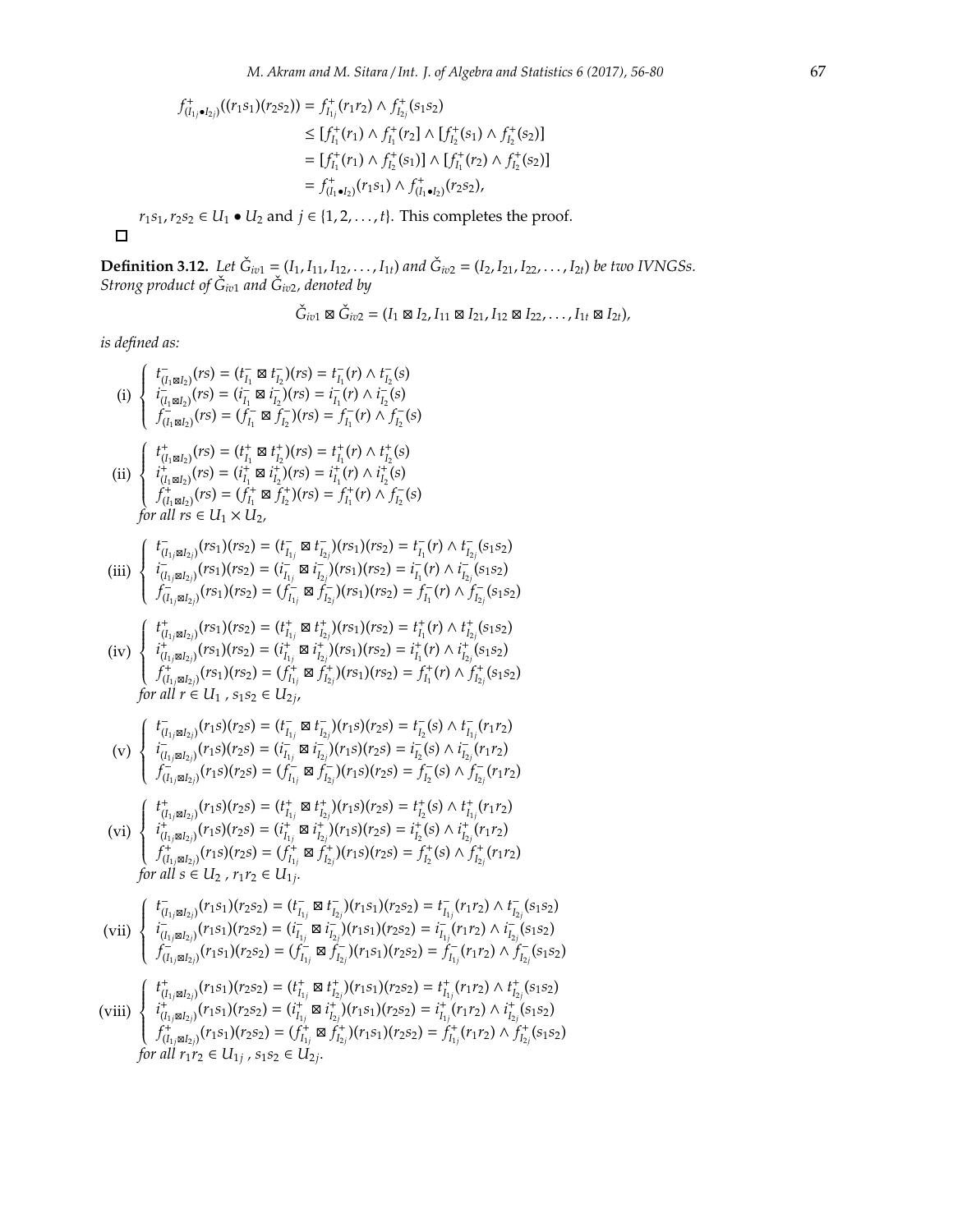**Example 3.13.** *Strong product of IVNGSs G*ˇ *iv*<sup>1</sup> *and G*ˇ *iv*<sup>2</sup> *shown in Fig. [2](#page-5-0) is defined as*  $\check{G}_{iv1}$  ⊠  $\check{G}_{iv2} = \{I_1 \boxtimes I_2, I_{11} \boxtimes I_{21}, I_{12} \boxtimes I_{22}\}$  *and is represented in Fig.* [9](#page-12-0) *and Fig.* [10.](#page-12-1)



<span id="page-12-0"></span>Figure 9: *G*ˇ *iv*<sup>1</sup> ⊠ *G*ˇ *iv*2

*<sup>r</sup>*3*s*3([0.4, <sup>0</sup>.5], [0.3, <sup>0</sup>.4], [0.4, <sup>0</sup>.5])



<span id="page-12-1"></span>Figure 10: *G*ˇ *iv*<sup>1</sup> ⊠ *G*ˇ *iv*2

**Theorem 3.14.** Strong product  $\check{G}_{iv1} \boxtimes \check{G}_{iv2} = (I_1 \boxtimes I_2, I_{11} \boxtimes I_{21}, I_{12} \boxtimes I_{22}, \ldots, I_{1t} \boxtimes I_{2t})$  of two IVNGSs  $\check{G}_{iv1}$  and  $\check{G}_{iv2}$ <br>of graph structures  $G_{s1}$  and  $G_{s2}$ , respectively is an IVNGS of  $G_{s$ 

*Proof.* Consider three cases: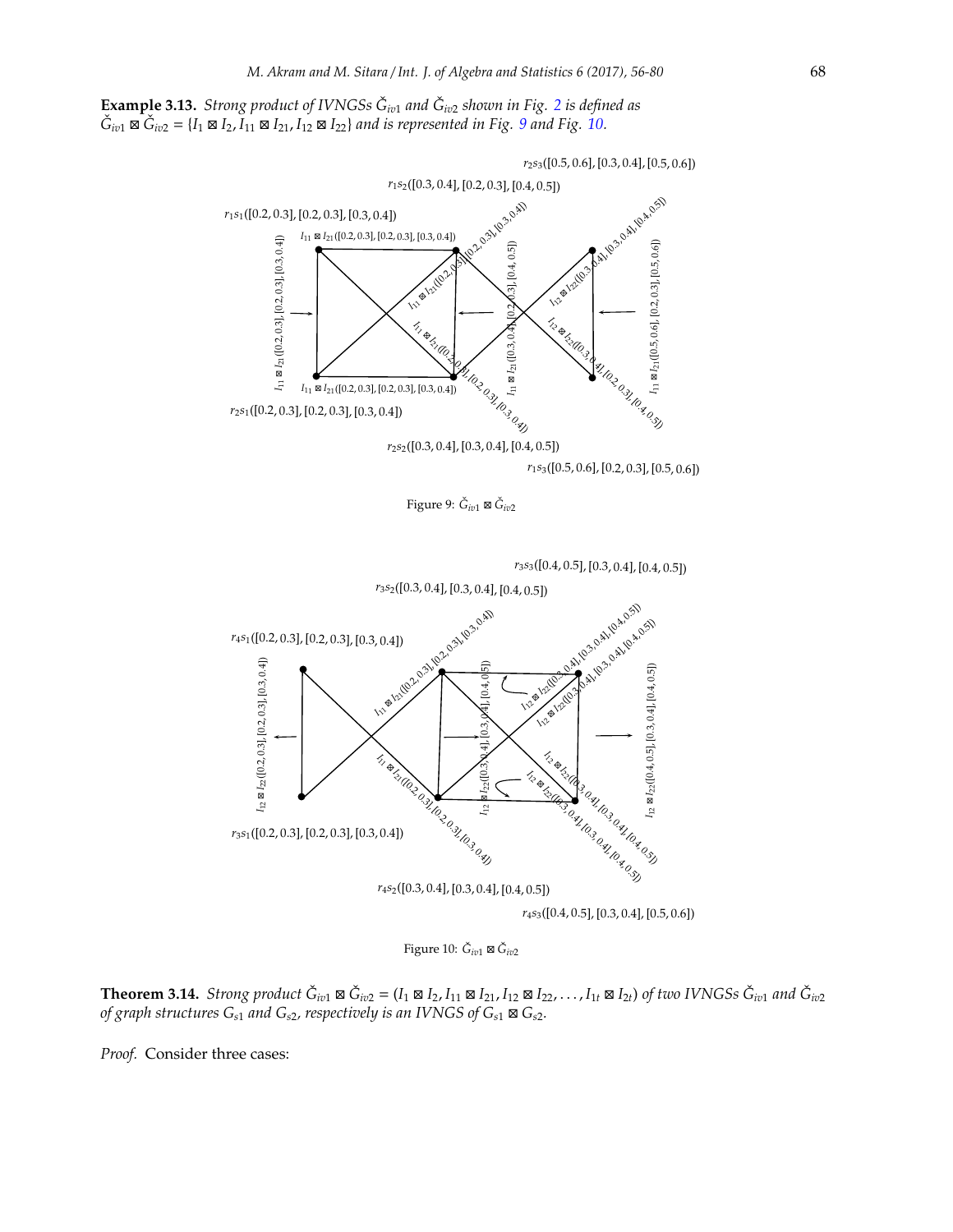Case 1. For 
$$
r \in U_1
$$
,  $s_1s_2 \in U_{2j}$ ,  
\n
$$
t_{(i_1, j_1, j_2)}(r_{S_1})(r_{S_2})) = t_{i_1}^-(r) \wedge t_{i_2}^-(s_1s_2)
$$
\n
$$
\leq t_{i_1}^-(r) \wedge t_{i_2}^-(s_1) \wedge t_{i_2}^-(s_2)
$$
\n
$$
= [t_{i_1}^-(r) \wedge t_{i_2}^-(s_1)] \wedge [t_{i_1}^-(r) \wedge t_{i_2}^-(s_2)]
$$
\n
$$
= t_{(i_1, j_2)}^+(r_{S_1})(r_{S_2})) = t_{i_1}^+(r) \wedge t_{i_2}^+(s_{1S_2})
$$
\n
$$
\leq t_{i_1}^+(r) \wedge [t_{i_2}^+(s_1) \wedge t_{i_2}^+(s_2)]
$$
\n
$$
= [t_{i_1}^+(r) \wedge t_{i_2}^+(s_1) \wedge t_{i_1}^+(s_2)]
$$
\n
$$
= t_{(i_1, j_2)}^+(r_{S_1}) \wedge t_{i_1, j_2}^+(s_2)]
$$
\n
$$
= t_{(i_1, j_2)}^+(r_{S_1}) \wedge t_{i_1, j_2}^+(s_2)
$$
\n
$$
\leq t_{i_1}^-(r) \wedge t_{i_2}^-(s_1s_2)
$$
\n
$$
\leq t_{i_1}^-(r) \wedge t_{i_2}^-(s_1s_2)
$$
\n
$$
= [t_{i_1}^-(r) \wedge t_{i_2}^-(s_1s_2)]
$$
\n
$$
= [t_{i_1}^-(r) \wedge t_{i_2}^-(s_1s_2)]
$$
\n
$$
= [t_{i_1}^-(r) \wedge t_{i_2}^+(s_1s_2)]
$$
\n
$$
= t_{(i_1, j_2)}^+(r_{S_1}) \wedge t_{i_1, j_2}^+(s_2)]
$$
\n
$$
= t_{i_1}^+(r) \wedge t_{i_2}^+(s_1
$$

$$
f_{(I_{1j}\boxtimes I_{2j})}^{+}((rs_{1})(rs_{2})) = f_{I_{1}}^{+}(r) \wedge f_{I_{2j}}^{+}(s_{1}s_{2})
$$
  
\n
$$
\leq f_{I_{1}}^{+}(r) \wedge [f_{I_{2}}^{+}(s_{1}) \wedge f_{I_{2}}^{+}(s_{2})]
$$
  
\n
$$
= [f_{I_{1}}^{+}(r) \wedge f_{I_{2}}^{+}(s_{1})] \wedge [f_{I_{1}}^{+}(r) \wedge f_{I_{2}}^{+}(s_{2})]
$$
  
\n
$$
= f_{(I_{1}\boxtimes I_{2})}^{+}(rs_{1}) \wedge f_{(I_{1}\boxtimes I_{2})}^{+}(rs_{2}),
$$

for  $rs_1, rs_2 \in U_1 \boxtimes U_2$ .

**Case 2.** For *r* ∈ *U*<sub>2</sub>, *s*<sub>1</sub>*s*<sub>2</sub> ∈ *U*<sub>1*j*</sub></sub>,

$$
t_{(I_{1j} \boxtimes B_{2j})}^-(s_1r)(s_2r) = t_{I_2}^-(r) \wedge t_{I_{1j}}^-(s_1s_2)
$$
  
\n
$$
\leq t_{I_2}^-(r) \wedge [t_{I_1}^-(s_1) \wedge t_{I_1}^-(s_2)]
$$
  
\n
$$
= [t_{I_2}^-(r) \wedge t_{I_1}^-(s_1)] \wedge [t_{I_2}^-(r) \wedge t_{I_1}^-(s_2)]
$$
  
\n
$$
= t_{(I_1 \boxtimes I_2)}^-(s_1r) \wedge t_{(I_1 \boxtimes I_2)}^-(s_2r),
$$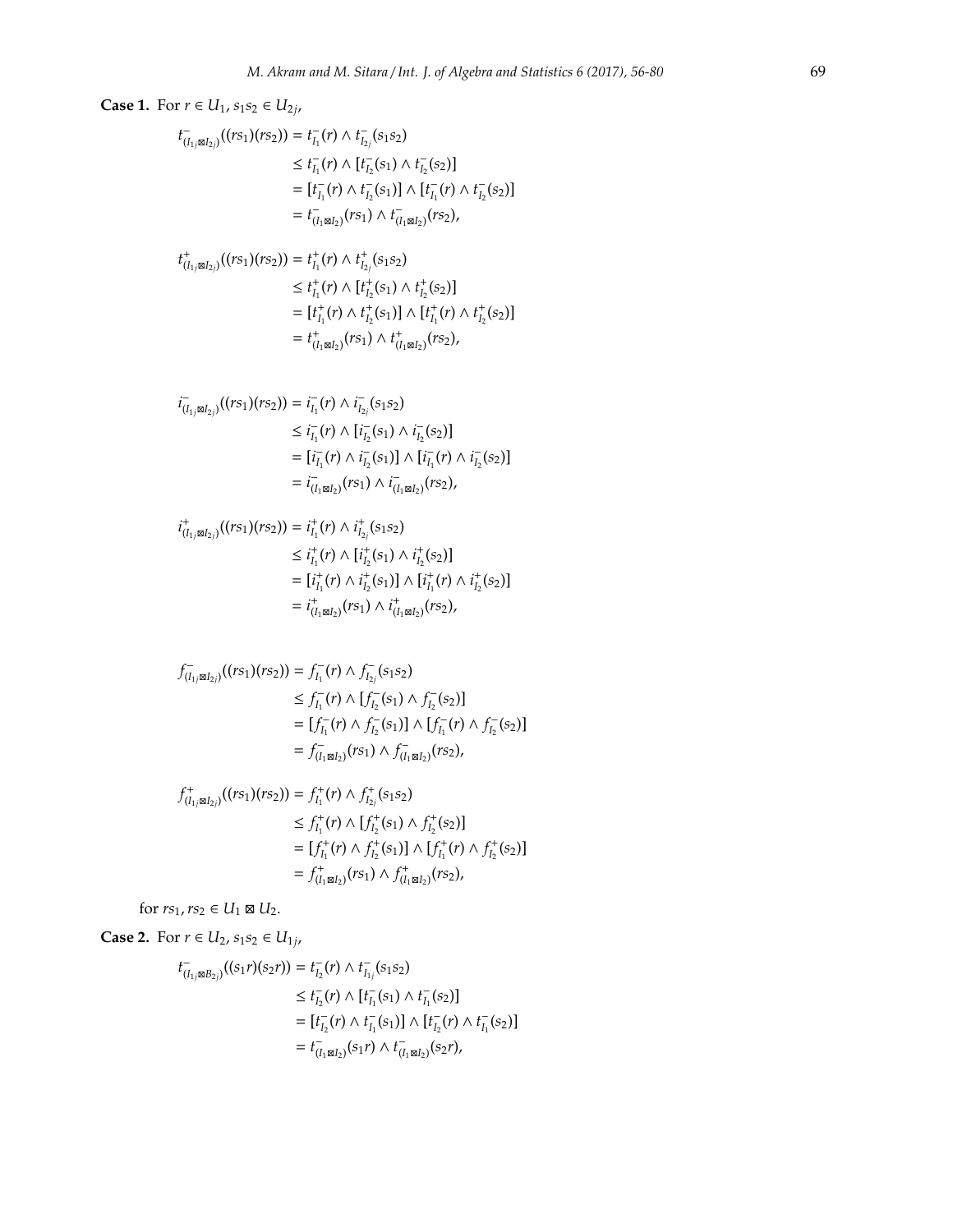$$
t_{(I_1, \boxtimes I_2)}^+(s_1r)(s_2r) = t_{I_2}^+(r) \wedge t_{I_1}^+(s_1s_2)
$$
  
\n
$$
\leq t_{I_2}^+(r) \wedge [t_{I_1}^+(s_1) \wedge t_{I_1}^+(s_2)]
$$
  
\n
$$
= [t_{I_2}^+(r) \wedge t_{I_1}^+(s_1)] \wedge [t_{I_2}^+(r) \wedge t_{I_1}^+(s_2)]
$$
  
\n
$$
= t_{(I_1 \boxtimes I_2)}^+(s_1r) \wedge t_{(I_1 \boxtimes I_2)}^+(s_2r),
$$

$$
\begin{aligned} i_{(I_{1j}\boxtimes I_{2j})}^-(s_1r)(s_2r)) &= i_{I_2}^-(r) \wedge i_{I_{1j}}^-(s_1s_2) \\ &\leq i_{I_2}^-(r) \wedge [i_{I_1}^-(s_1) \wedge i_{I_1}^-(s_2)] \\ &= [i_{I_2}^-(r) \wedge i_{I_1}^-(s_1)] \wedge [i_{I_2}^-(r) \wedge i_{I_1}^-(s_2)] \\ &= i_{(I_1\boxtimes I_2)}^-(s_1r) \wedge i_{(I_1\boxtimes I_2)}^-(s_2r), \end{aligned}
$$

$$
\begin{aligned} i^+_{(I_{1j}\boxtimes I_{2j})}((s_1r)(s_2r))&=i^+_{I_2}(r)\wedge i^+_{I_{1j}}(s_1s_2)\\ &\leq i^+_{I_2}(r)\wedge [i^+_{I_1}(s_1)\wedge i^+_{I_1}(s_2)]\\ &= [i^+_{I_2}(r)\wedge i^+_{I_1}(s_1)]\wedge [i^+_{I_2}(r)\wedge i^+_{I_1}(s_2)]\\ &= i^+_{(I_1\boxtimes I_2)}(s_1r)\wedge i^+_{(I_1\boxtimes I_2)}(s_2r),\end{aligned}
$$

$$
f_{(I_{1j}\boxtimes I_{2j})}^{-}(s_{1r})(s_{2r})) = f_{I_{2}}^{-}(r) \wedge f_{I_{1j}}^{-}(s_{1}s_{2})
$$
  
\n
$$
\leq f_{I_{2}}^{-}(r) \wedge [f_{I_{1}}^{-}(s_{1}) \wedge f_{I_{1}}^{-}(s_{2})]
$$
  
\n
$$
= [f_{I_{2}}^{-}(r) \wedge f_{I_{1}}^{-}(s_{1})] \wedge [f_{I_{2}}^{-}(r) \wedge f_{I_{1}}^{-}(s_{2})]
$$
  
\n
$$
= f_{(I_{1}\boxtimes I_{2})}^{-}(s_{1r}) \wedge f_{(I_{1}\boxtimes I_{2})}^{-}(s_{2r}),
$$

$$
f_{(I_1; \boxtimes I_2;)}^+((s_1r)(s_2r)) = f_{I_2}^+(r) \wedge f_{I_{1j}}^+(s_1s_2)
$$
  
\n
$$
\leq f_{I_2}^+(r) \wedge [f_{I_1}^+(s_1) \wedge f_{I_1}^+(s_2)]
$$
  
\n
$$
= [f_{I_2}^+(r) \wedge f_{I_1}^+(s_1)] \wedge [f_{I_2}^+(r) \wedge f_{I_1}^+(s_2)]
$$
  
\n
$$
= f_{(I_1 \boxtimes I_2)}^+(s_1r) \wedge f_{(I_1 \boxtimes I_2)}^+(s_2r),
$$

for  $s_1r$ ,  $s_2r \in U_1 \boxtimes U_2$ .

**Case 3.** For *r*<sub>1</sub>*r*<sub>2</sub> ∈ *U*<sub>1*j*</sub>, *s*<sub>1</sub>*s*<sub>2</sub> ∈ *U*<sub>2*j*</sub>,

$$
t_{(I_1, \boxtimes I_2)}^{-}(r_1s_1)(r_2s_2)) = t_{I_1}^{-}(r_1r_2) \wedge t_{I_2}^{-}(s_1s_2)
$$
  
\n
$$
\leq [t_{I_1}^{-}(r_1) \wedge t_{I_1}^{-}(r_2)] \wedge [t_{I_2}^{-}(s_1) \wedge t_{I_2}^{-}(s_2)]
$$
  
\n
$$
= [t_{I_1}^{-}(r_1) \wedge t_{I_2}^{-}(s_1)] \wedge [t_{I_1}^{-}(r_2) \wedge t_{I_2}^{-}(s_2)]
$$
  
\n
$$
= t_{(I_1 \boxtimes I_2)}^{-}(r_1s_1) \wedge t_{(I_1 \boxtimes I_2)}^{-}(r_2s_2),
$$

$$
\begin{aligned} t^+_{(I_{1j}\boxtimes I_{2j})}((r_1s_1)(r_2s_2))&=t^+_{I_{1j}}(r_1r_2)\wedge t^+_{I_{2j}}(s_1s_2)\\ &\leq [t^+_{I_1}(r_1)\wedge t^+_{I_1}(r_2)]\wedge [t^+_{I_2}(s_1)\wedge t^+_{I_2}(s_2)]\\ &= [t^+_{I_1}(r_1)\wedge t^+_{I_2}(s_1)]\wedge [t^+_{I_1}(r_2)\wedge t^+_{I_2}(s_2)]\\ &= t^+_{(I_1\boxtimes I_2)}(r_1s_1)\wedge t^+_{(I_1\boxtimes I_2)}(r_2s_2), \end{aligned}
$$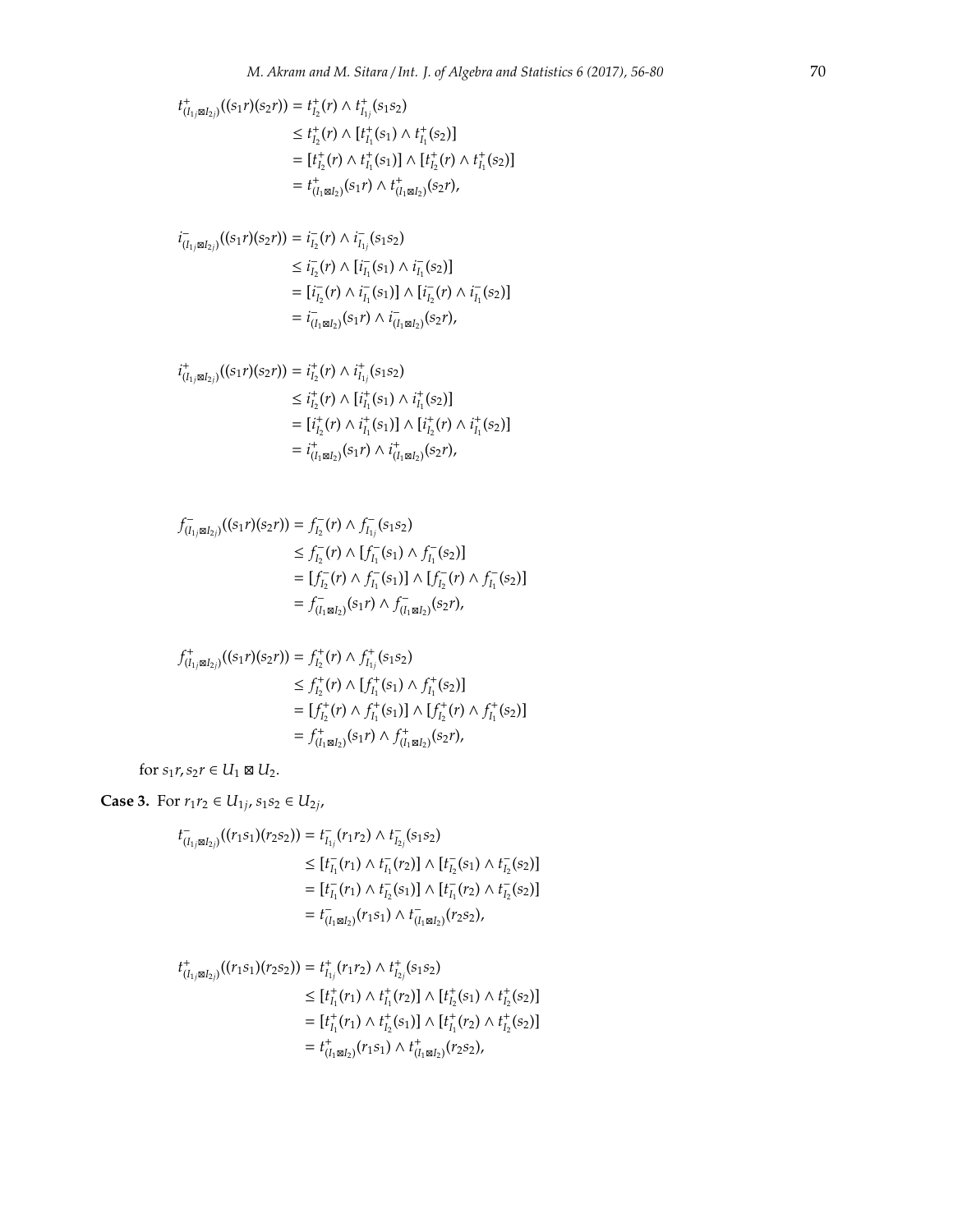$$
i_{(I_1, \boxtimes I_2)}^{-}((r_1s_1)(r_2s_2)) = i_{I_{1j}}^{-}(r_1r_2) \wedge i_{I_{2j}}^{-}(s_1s_2)
$$
  
\n
$$
\leq [i_{I_1}^{-}(r_1) \wedge i_{I_1}^{-}(r_2)] \wedge [i_{I_2}^{-}(s_1) \wedge i_{I_2}^{-}(s_2)]
$$
  
\n
$$
= [i_{I_1}^{-}(r_1) \wedge i_{I_2}^{-}(s_1)] \wedge [i_{I_1}^{-}(r_2) \wedge i_{I_2}^{-}(s_2)]
$$
  
\n
$$
= i_{(I_1 \boxtimes I_2)}^{-}(r_1s_1) \wedge i_{(I_1 \boxtimes I_2)}^{-}(r_2s_2),
$$

$$
\begin{aligned} i^+_{(I_{1j}\boxtimes I_{2j})}((r_1s_1)(r_2s_2))&=i^+_{I_{1j}}(r_1r_2)\wedge i^+_{I_{2j}}(s_1s_2)\\ &\leq [i^+_{I_1}(r_1)\wedge i^+_{I_1}(r_2)]\wedge [i^+_{I_2}(s_1)\wedge i^+_{I_2}(s_2)]\\ &= [i^+_{I_1}(r_1)\wedge i^+_{I_2}(s_1)]\wedge [i^+_{I_1}(r_2)\wedge i^+_{I_2}(s_2)]\\ &=i^+_{(I_1\boxtimes I_2)}(r_1s_1)\wedge i^+_{(I_1\boxtimes I_2)}(r_2s_2), \end{aligned}
$$

$$
f_{(I_{1j}\boxtimes I_{2j})}^{-}(r_{1}s_{1})(r_{2}s_{2})) = f_{I_{1j}}^{-}(r_{1}r_{2}) \wedge f_{I_{2j}}^{-}(s_{1}s_{2})
$$
  
\n
$$
\leq [f_{I_{1}}^{-}(r_{1}) \wedge f_{I_{1}}^{-}(r_{2})] \wedge [f_{I_{2}}^{-}(s_{1}) \wedge f_{I_{2}}^{-}(s_{2})]
$$
  
\n
$$
= [f_{I_{1}}^{-}(r_{1}) \wedge f_{I_{2}}^{-}(s_{1})] \wedge [f_{I_{1}}^{-}(r_{2}) \wedge f_{I_{2}}^{-}(s_{2})]
$$
  
\n
$$
= f_{(I_{1}\boxtimes I_{2})}^{P}(r_{1}s_{1}) \wedge f_{(I_{1}\boxtimes I_{2})}^{-}(r_{2}s_{2}),
$$

$$
f_{(I_{1j}\boxtimes I_{2j})}^{+}((r_{1}s_{1})(r_{2}s_{2})) = f_{I_{1j}}^{+}(r_{1}r_{2}) \wedge f_{I_{2j}}^{+}(s_{1}s_{2})
$$
  
\n
$$
\leq [f_{I_{1}}^{+}(r_{1}) \wedge f_{I_{1}}^{+}(r_{2})] \wedge [f_{I_{2}}^{+}(s_{1}) \wedge f_{I_{2}}^{+}(s_{2})]
$$
  
\n
$$
= [f_{I_{1}}^{+}(r_{1}) \wedge f_{I_{2}}^{+}(s_{1})] \wedge [f_{I_{1}}^{+}(r_{2}) \wedge f_{I_{2}}^{+}(s_{2})]
$$
  
\n
$$
= f_{(I_{1}\boxtimes I_{2})}^{+}(r_{1}s_{1}) \wedge f_{(I_{1}\boxtimes I_{2})}^{+}(r_{2}s_{2}),
$$

 $r_1 s_1, r_2 s_2 \in U_1 \boxtimes U_2.$ 

All cases hold for all *j* ∈ {1, 2, . . . , *t*}. This completes the proof.  $\Box$ 

**Definition 3.15.** Let  $\check{G}_{iv1} = (I_1, I_{11}, I_{12}, \ldots, I_{1t})$  and  $\check{G}_{iv2} = (I_2, I_{21}, I_{22}, \ldots, I_{2t})$  be two IVNGSs. Composition of  $\check{G}_{iv1}$  and  $\check{G}_{iv2}$ , denoted by

$$
\check{G}_{iv1} \circ \check{G}_{iv2} = (I_1 \circ I_2, I_{11} \circ I_{21}, I_{12} \circ I_{22}, \ldots, I_{1t} \circ I_{2t}),
$$

(i) 
$$
\begin{cases}\nt_{(I_1 \circ I_2)}^-(rs) = (t_{I_1}^-\circ t_{I_2}^-(rs) = t_{I_1}^-(r) \wedge t_{I_2}^-(s) \\
i_{(I_1 \circ I_2)}^-(rs) = (i_{I_1}^-\circ i_{I_2}^-(rs) = i_{I_1}^-(r) \wedge i_{I_2}^-(s) \\
f_{(I_1 \circ I_2)}^-(rs) = (f_{I_1}^-\circ f_{I_2}^-(rs) = f_{I_1}^-(r) \wedge f_{I_2}^-(s) \\
(i) \begin{cases}\nt_{(I_1 \circ I_2)}^+(rs) = (t_{I_1}^+\circ t_{I_2}^+)(rs) = t_{I_1}^+(r) \wedge t_{I_2}^+(s) \\
i_{(I_1 \circ I_2)}^+(rs) = (i_{I_1}^+\circ i_{I_2}^+)(rs) = i_{I_1}^+(r) \wedge i_{I_2}^+(s) \\
f_{(I_1 \circ I_2)}^+(rs) = (f_{I_1}^+\circ f_{I_2}^+)(rs) = f_{I_1}^+(r) \wedge f_{I_2}^+(s) \\
for all \space rs \in U_1 \times U_2,\n\end{cases}
$$

(iii) 
$$
\begin{cases}\nt_{(I_{1j} \circ I_{2j})}(rs_1)(rs_2) = (t_{I_{1j}}^- \circ t_{I_{2j}}^-)(rs_1)(rs_2) = t_{I_1}^-(r) \wedge t_{I_{2j}}^-(s_1s_2) \\
i_{(I_{1j} \circ I_{2j})}^-(rs_1)(rs_2) = (i_{I_{1j}}^- \circ i_{I_{2j}}^-)(rs_1)(rs_2) = i_{I_1}^-(r) \wedge i_{I_{2j}}^-(s_1s_2) \\
f_{(I_{1j} \circ I_{2j})}^-(rs_1)(rs_2) = (f_{I_{1j}}^- \circ f_{I_{2j}}^-(rs_1)(rs_2) = f_{I_1}^-(r) \wedge f_{I_{2j}}^-(s_1s_2)\n\end{cases}
$$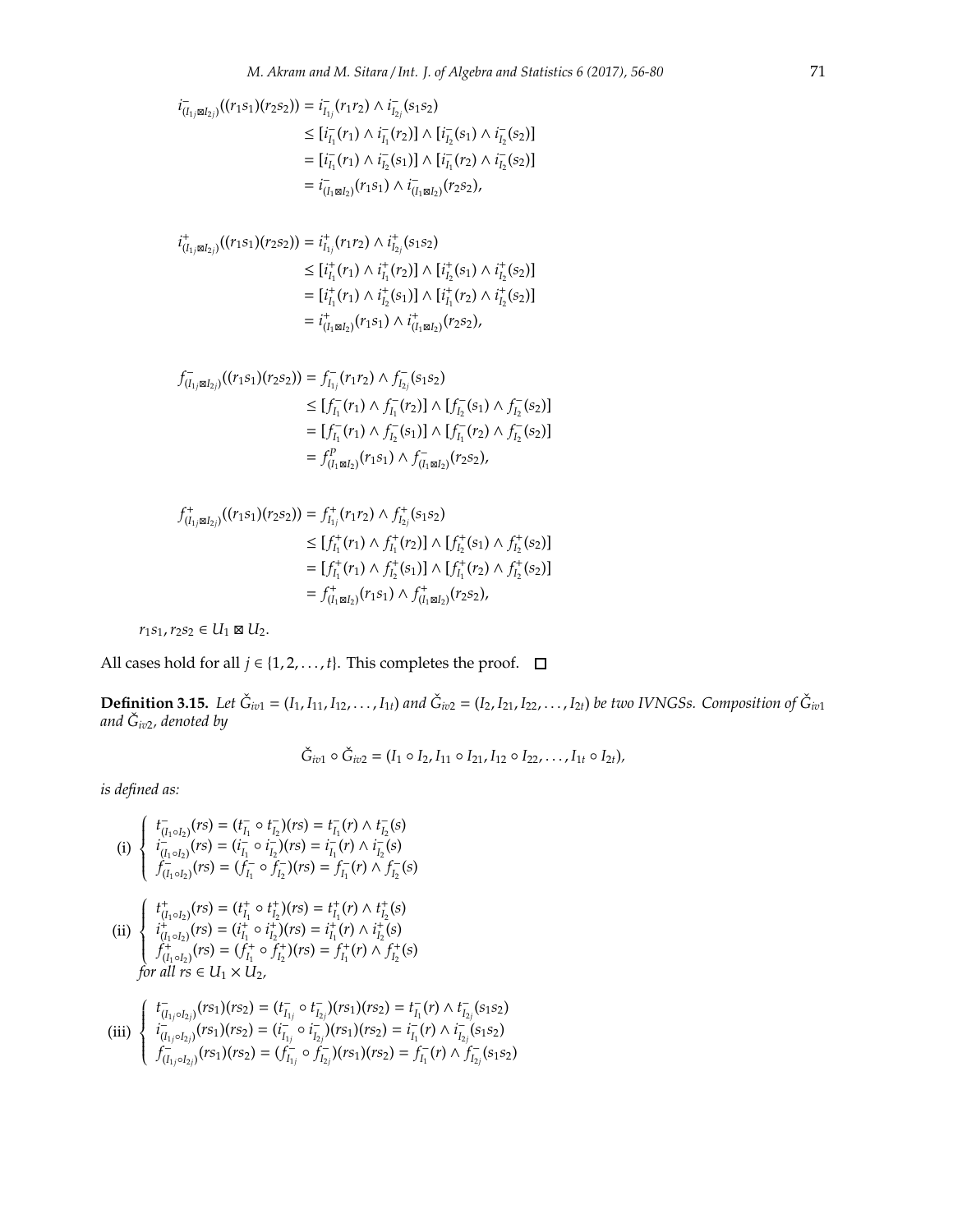(iv)  $\Bigg\{$  $\overline{\mathcal{L}}$  $t^+_{(I_{1j} \circ I_{2j})}(rs_1)(rs_2) = (t^+_{I_{1j}} \circ t^+_{I_{2j}})(rs_1)(rs_2) = t^+_{I_1}(r) \wedge t^+_{I_{2j}}(s_1s_2)$  $i^+_{(I_{1j} \circ I_{2j})}(rs_1)(rs_2) = (i^+_{I_{1j}} \circ i^+_{I_{2j}})(rs_1)(rs_2) = i^+_{I_1}(r) \wedge i^+_{I_{2j}}(s_1s_2)$  $f^+_{(I_{1j}\circ I_{2j})}(rs_1)(rs_2)=(f^+_{I_{1j}}\circ f^+_{I_{2j}})(rs_1)(rs_2)=f^+_{I_1}(r)\wedge f^+_{I_{2j}}(s_1s_2)$ *for all*  $r \in U_1$  ,  $s_1 s_2 \in U_{2j}$ ,

$$
\begin{array}{c}\n\text{(v)}\n\left\{\n\begin{array}{l}\nf_{(I_{1j}\circ I_{2j})}^-(r_1s)(r_2s) = (t_{I_{1j}}^-\circ t_{I_{2j}}^-()(r_1s)(r_2s) = t_{I_2}^-(s) \land t_{I_{1j}}^-(r_1r_2) \\
i_{(I_{1j}\circ I_{2j})}^-(r_1s)(r_2s) = (i_{I_{1j}}^-\circ i_{I_{2j}}^-()(r_1s)(r_2s) = i_{I_2}^-(s) \land i_{I_{1j}}^-(r_1r_2) \\
f_{(I_{1j}\circ I_{2j})}^-(r_1s)(r_2s) = (f_{I_{1j}}^-\circ f_{I_{2j}}^-()(r_1s)(r_2s) = f_{I_2}^-(s) \land f_{I_{1j}}^-(r_1r_2)\n\end{array}\n\right\}\n\end{array}
$$

$$
\text{(vi)} \begin{cases} \ t_{(I_{1j} \circ I_{2j})}^+(r_1s)(r_2s) = (t_{I_{1j}}^+ \circ t_{I_{2j}}^+)(r_1s)(r_2s) = t_{I_2}^+(s) \land t_{I_{1j}}^+(r_1r_2) \\ \ i_{(I_{1j} \circ I_{2j})}^+(r_1s)(r_2s) = (i_{I_{1j}}^+ \circ i_{I_{2j}}^+)(r_1s)(r_2s) = i_{I_2}^+(s) \land i_{I_{1j}}^+(r_1r_2) \\ f_{(I_{1j} \circ I_{2j})}^+(r_1s)(r_2s) = (f_{I_{1j}}^+ \circ f_{I_{2j}}^+)(r_1s)(r_2s) = f_{I_2}^+(s) \land f_{I_{1j}}^+(r_1r_2) \\ \text{for all } s \in U_2 \text{ , } r_1r_2 \in U_{1j}. \end{cases}
$$

$$
\text{(vii)} \begin{cases} \ t^-_{(I_{1j} \circ I_{2j})}(r_1 s_1)(r_2 s_2) = (t^-_{I_{1j}} \circ t^-_{I_{2j}})(r_1 s_1)(r_2 s_2) = t^-_{I_{1j}}(r_1 r_2) \wedge t^-_{I_2}(s_1) \wedge t^-_{I_2}(s_2) \\ \ i^-_{(I_{1j} \circ I_{2j})}(r_1 s_1)(r_2 s_2) = (i^-_{I_{1j}} \circ i^-_{I_{2j}})(r_1 s_1)(r_2 s_2) = i^-_{I_{1j}}(r_1 r_2) \wedge i^-_{I_2}(s_1) \wedge i^-_{I_2}(s_2) \\ f^-_{(I_{1j} \circ I_{2j})}(r_1 s_1)(r_2 s_2) = (f^-_{I_{1j}} \circ f^-_{I_2})(r_1 s_1)(r_2 s_2) = f^P_{I_{1j}}(r_1 r_2) \wedge f^-_{I_2}(s_1) \wedge f^-_{I_2}(s_2) \end{cases}
$$

$$
\text{(viii)} \begin{cases} t_{(I_1 \circ I_{2j})}^+(r_1 s_1)(r_2 s_2) = (t_{I_{1j}}^+ \circ t_{I_{2j}}^+)(r_1 s_1)(r_2 s_2) = t_{I_{1j}}^+(r_1 r_2) \wedge t_{I_2}^+(s_1) \wedge t_{I_2}^+(s_2) \\ i_{(I_{1j} \circ I_{2j})}^+(r_1 s_1)(r_2 s_2) = (i_{I_{1j}}^+ \circ i_{I_{2j}}^+)(r_1 s_1)(r_2 s_2) = i_{I_{1j}}^+(r_1 r_2) \wedge i_{I_2}^+(s_1) \wedge i_{I_2}^+(s_2) \\ f_{(I_{1j} \circ I_{2j})}^+(r_1 s_1)(r_2 s_2) = (f_{I_{1j}}^+ \circ f_{I_{2j}}^+)(r_1 s_1)(r_2 s_2) = f_{I_{1j}}^+(r_1 r_2) \wedge f_{I_2}^+(s_1) \wedge f_{I_2}^+(s_2) \\ \text{for all } r_1 r_2 \in U_{1j}, \ s_1 s_2 \in U_{2j} \text{ such that } s_1 \neq s_2. \end{cases}
$$

**Example 3.16.** Composition of IVNGSs  $\check{G}_{iv1}$  and  $\check{G}_{iv2}$  $\check{G}_{iv2}$  $\check{G}_{iv2}$  shown in Fig. 2 is defined as  $\check{G}_{iv1} \circ \check{G}_{iv2} = \{I_1 \circ I_2, I_{11} \circ I_{21}, I_{12} \circ I_{22}\}$  $\check{G}_{iv1} \circ \check{G}_{iv2} = \{I_1 \circ I_2, I_{11} \circ I_{21}, I_{12} \circ I_{22}\}$  $\check{G}_{iv1} \circ \check{G}_{iv2} = \{I_1 \circ I_2, I_{11} \circ I_{21}, I_{12} \circ I_{22}\}$  *and is depicted in Fig.* 11 *and Fig.* [12.](#page-17-0)



*<sup>r</sup>*1*s*3([0.5, 0.6], [0.2, 0.3], [0.5, 0.6])

<span id="page-16-0"></span>Figure 11: Ğ<sub>iv1</sub> ∘ Ğ<sub>iv2</sub>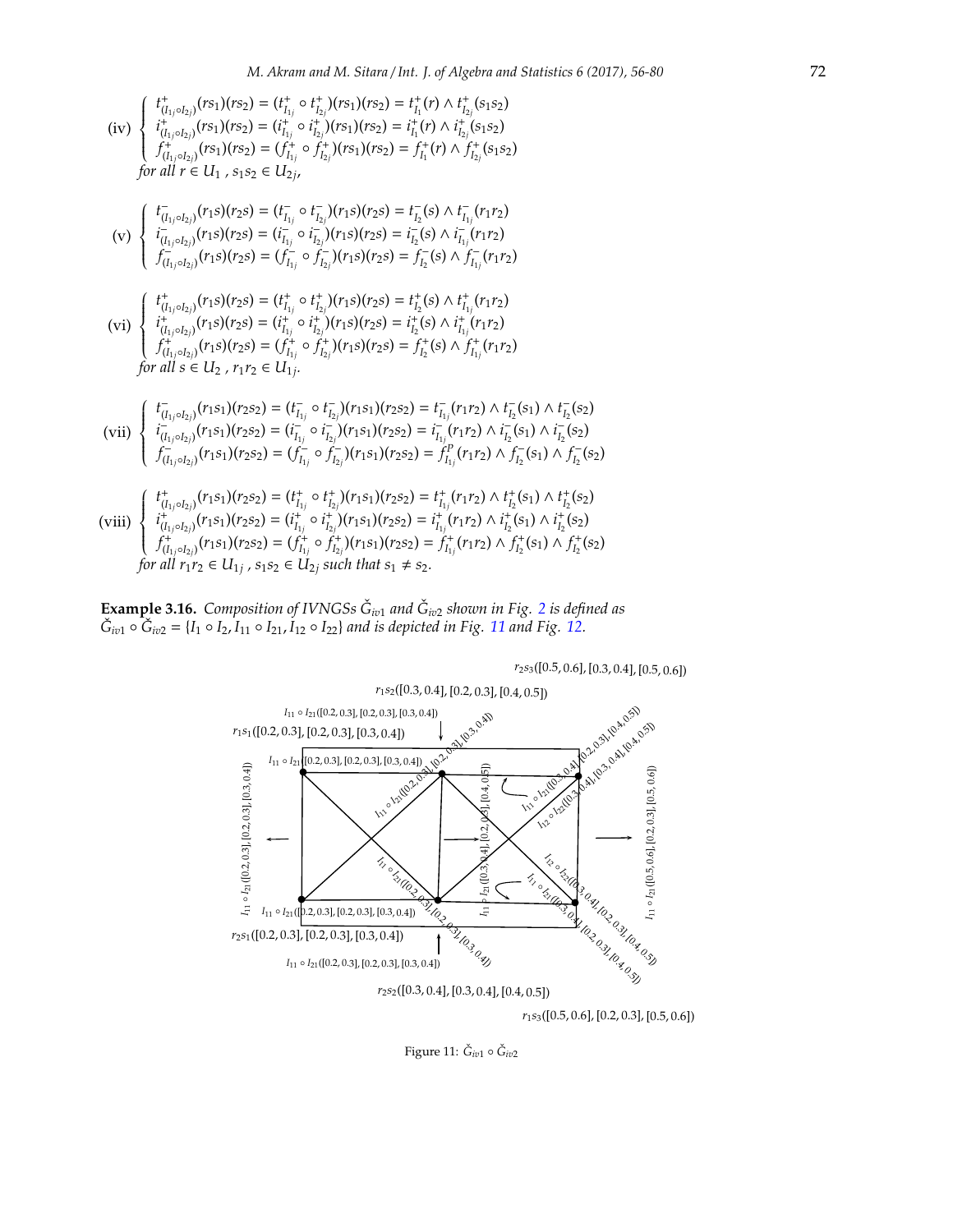

*<sup>r</sup>*3*s*3([0.4, <sup>0</sup>.5], [0.3, <sup>0</sup>.4], [0.4, <sup>0</sup>.5])

<span id="page-17-0"></span>Figure 12: Ğ<sub>iv1</sub> ∘ Ğ<sub>iv2</sub>

**Theorem 3.17.** Composition  $\check{G}_{iv1} \circ \check{G}_{iv2} = (I_1 \circ I_2, I_{11} \circ I_{21}, I_{12} \circ I_{22}, \ldots, I_{1t} \circ I_{2t})$  of two IVNGSs  $\check{G}_{i v 1}$  *and*  $\check{G}_{i v 2}$  *of graph structures*  $G_{s 1}$  *and*  $G_{s 2}$ *, respectively is an IVNGS of*  $G_{s 1} \circ G_{s 2}$ *.* 

*Proof.* Consider three cases:

## **Case 1.** For *r* ∈ *U*<sub>1</sub>, *s*<sub>1</sub>*s*<sub>2</sub> ∈ *U*<sub>2*j*</sub>

$$
t_{(I_{1j} \circ I_{2j})}^{-}(rs_{1})(rs_{2})) = t_{I_{1}}^{-}(r) \wedge t_{I_{2j}}^{-}(s_{1}s_{2})
$$
  
\n
$$
\leq t_{I_{1}}^{-}(r) \wedge [t_{I_{2}}^{-}(s_{1}) \wedge t_{I_{2}}^{-}(s_{2})]
$$
  
\n
$$
= [t_{I_{1}}^{-}(r) \wedge t_{I_{2}}^{-}(s_{1})] \wedge [t_{I_{1}}^{-}(r) \wedge t_{I_{2}}^{-}(s_{2})]
$$
  
\n
$$
= t_{(I_{1} \circ I_{2})}^{-}(rs_{1}) \wedge t_{(I_{1} \circ I_{2})}^{-}(rs_{2}),
$$

$$
t_{(I_{1j} \circ I_{2j})}^{+}((rs_{1})(rs_{2})) = t_{I_{1}}^{+}(r) \wedge t_{I_{2j}}^{+}(s_{1}s_{2})
$$
  
\n
$$
\leq t_{I_{1}}^{+}(r) \wedge [t_{I_{2}}^{+}(s_{1}) \wedge t_{I_{2}}^{+}(s_{2})]
$$
  
\n
$$
= [t_{I_{1}}^{+}(r) \wedge t_{I_{2}}^{+}(s_{1})] \wedge [t_{I_{1}}^{+}(r) \wedge t_{I_{2}}^{+}(s_{2})]
$$
  
\n
$$
= t_{(I_{1} \circ I_{2})}^{+}(rs_{1}) \wedge t_{(I_{1} \circ I_{2})}^{+}(rs_{2}),
$$

$$
i_{(I_{1j} \circ I_{2j})}^-(r s_1)(r s_2)) = i_{I_1}^-(r) \wedge i_{I_{2j}}^-(s_1 s_2)
$$
  
\n
$$
\leq i_{I_1}^-(r) \wedge [i_{I_2}^-(s_1) \wedge i_{I_2}^-(s_2)]
$$
  
\n
$$
= [i_{I_1}^-(r) \wedge i_{I_2}^-(s_1)] \wedge [i_{I_1}^-(r) \wedge i_{I_2}^-(s_2)]
$$
  
\n
$$
= i_{(I_1 \circ I_2)}^-(r s_1) \wedge i_{(I_1 \circ I_2)}^-(r s_2),
$$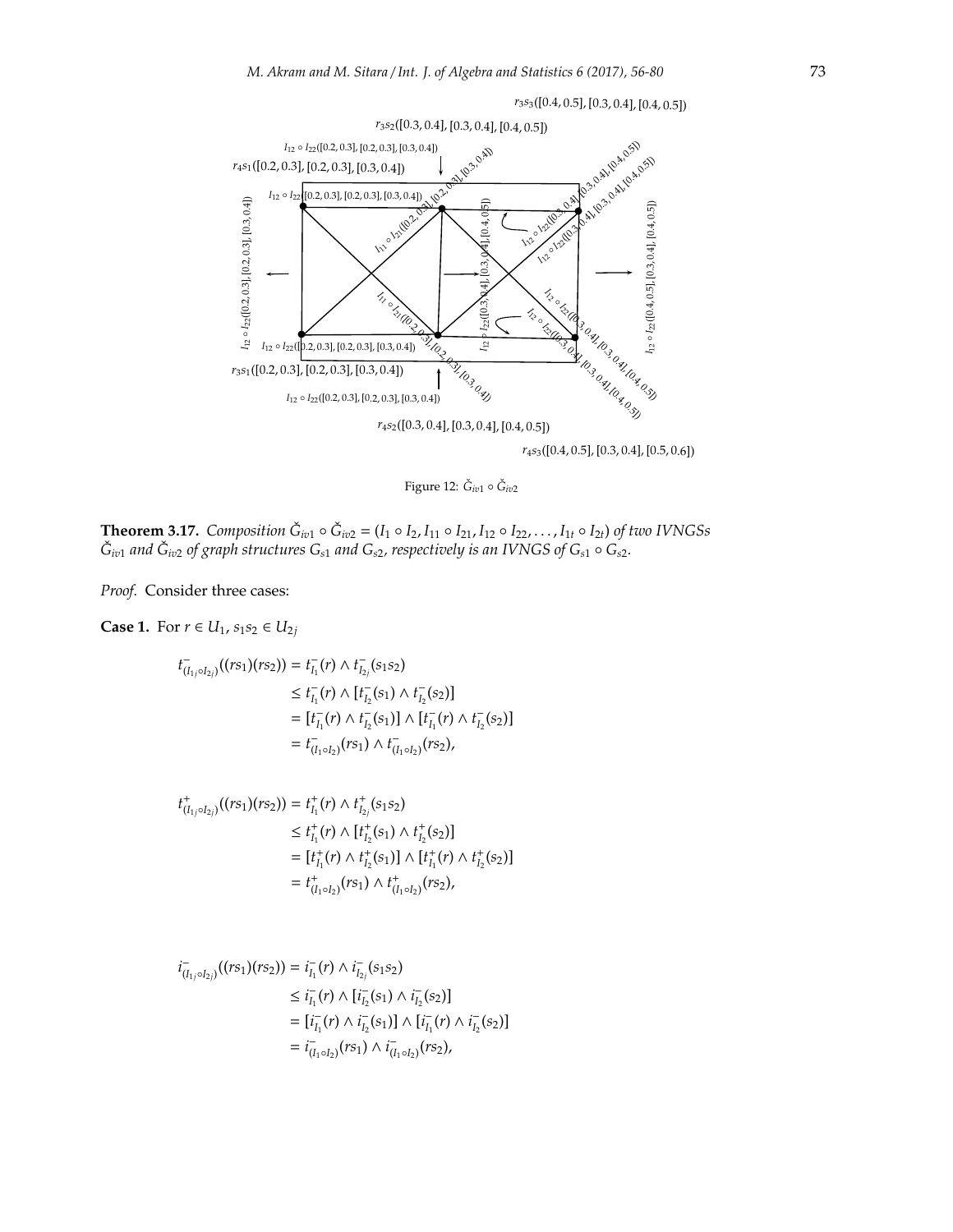$$
i_{(I_{1j} \circ I_{2j})}^*((rs_1)(rs_2)) = i_{I_1}^+(r) \wedge i_{I_{2j}}^+(s_1s_2)
$$
  
\n
$$
\leq i_{I_1}^+(r) \wedge [i_{I_2}^+(s_1) \wedge i_{I_2}^+(s_2)]
$$
  
\n
$$
= [i_{I_1}^+(r) \wedge i_{I_2}^+(s_1)] \wedge [i_{I_1}^+(r) \wedge i_{I_2}^+(s_2)]
$$
  
\n
$$
= i_{(I_1 \circ I_2)}^+(rs_1) \wedge i_{(I_1 \circ I_2)}^+(rs_2),
$$

$$
f_{(I_{1j} \circ I_{2j})}^{-}(rs_{1})(rs_{2})) = f_{I_{1}}^{-}(r) \wedge f_{I_{2j}}^{-}(s_{1}s_{2})
$$
  
\n
$$
\leq f_{I_{1}}^{-}(r) \wedge [f_{I_{2}}^{-}(s_{1}) \wedge f_{I_{2}}^{-}(s_{2})]
$$
  
\n
$$
= [f_{I_{1}}^{-}(r) \wedge f_{I_{2}}^{-}(s_{1})] \wedge [f_{I_{1}}^{-}(r) \wedge f_{I_{2}}^{-}(s_{2})]
$$
  
\n
$$
= f_{(I_{1} \circ I_{2})}^{-}(rs_{1}) \wedge f_{(I_{1} \circ I_{2})}(rs_{2}),
$$

$$
f_{(I_{1j} \circ B_{2j})}^{+}((rs_{1})(rs_{2})) = f_{I_{1}}^{+}(r) \wedge f_{I_{2j}}^{+}(s_{1}s_{2})
$$
  
\n
$$
\leq f_{I_{1}}^{+}(r) \wedge [f_{I_{2}}^{+}(s_{1}) \wedge f_{I_{2}}^{+}(s_{2})]
$$
  
\n
$$
= [f_{I_{1}}^{+}(r) \wedge f_{I_{2}}^{+}(s_{1})] \wedge [f_{I_{1}}^{+}(r) \wedge f_{I_{2}}^{+}(s_{2})]
$$
  
\n
$$
= f_{(I_{1} \circ I_{2})}^{+}(rs_{1}) \wedge f_{(I_{1} \circ I_{2})}^{+}(rs_{2}),
$$

 $rs_1, rs_2 \in U_1 \circ U_2.$ 

**Case 2.** For *r* ∈ *U*<sub>2</sub>, *s*<sub>1</sub>*s*<sub>2</sub> ∈ *U*<sub>1*j*</sub>

$$
t_{(I_{1j} \circ I_{2j})}^{-}(s_{1r})(s_{2r})) = t_{I_{2}}^{-}(r) \wedge t_{I_{1j}}^{-}(s_{1}s_{2})
$$
  
\n
$$
\leq t_{I_{2}}^{-}(r) \wedge [t_{I_{1}}^{-}(s_{1}) \wedge t_{I_{1}}^{-}(s_{2})]
$$
  
\n
$$
= [t_{I_{2}}^{-}(r) \wedge t_{I_{1}}^{-}(s_{1})] \wedge [t_{I_{2}}^{-}(r) \wedge t_{I_{1}}^{-}(s_{2})]
$$
  
\n
$$
= t_{(I_{1} \circ I_{2})}^{-}(s_{1r}) \wedge t_{(I_{1} \circ I_{2})}^{-}(s_{2r}),
$$

$$
\begin{aligned} t^+_{(I_{1j}\circ I_{2j})}((s_1r)(s_2r))&=t^+_{I_2}(r)\wedge t^+_{I_{1j}}(s_1s_2)\\ &\leq t^+_{I_2}(r)\wedge [t^+_{I_1}(s_1)\wedge t^+_{I_1}(s_2)]\\ &= [t^+_{I_2}(r)\wedge t^+_{I_1}(s_1)]\wedge [t^+_{I_2}(r)\wedge t^+_{I_1}(s_2)]\\ &= t^+_{(I_1\circ I_2)}(s_1r)\wedge t^+_{(I_1\circ I_2)}(s_2r), \end{aligned}
$$

$$
i_{(I_{1j} \circ I_{2j})}((s_1r)(s_2r)) = i_{I_2}^-(r) \wedge i_{I_{1j}}^-(s_1s_2)
$$
  
\n
$$
\leq i_{I_2}^-(r) \wedge [i_{I_1}^-(s_1) \wedge i_{I_1}^-(s_2)]
$$
  
\n
$$
= [i_{I_2}^-(r) \wedge i_{I_1}^-(s_1)] \wedge [i_{I_2}^-(r) \wedge i_{I_1}^-(s_2)]
$$
  
\n
$$
= i_{(I_1 \circ I_2)}^-(s_1r) \wedge i_{(I_1 \circ I_2)}^-(s_2r),
$$

$$
\begin{aligned} i^+_{(I_{1j}\circ I_{2j})}((s_1r)(s_2r))&=i^+_{I_2}(r)\wedge i^+_{I_{1j}}(s_1s_2)\\ &\leq i^+_{I_2}(r)\wedge [i^+_{I_1}(s_1)\wedge i^+_{I_1}(s_2)]\\ &= [i^+_{I_2}(r)\wedge i^+_{I_1}(s_1)]\wedge [i^+_{I_2}(r)\wedge i^+_{I_1}(s_2)]\\ &=i^+_{(I_1\circ I_2)}(s_1r)\wedge i^+_{(I_1\circ I_2)}(s_2r), \end{aligned}
$$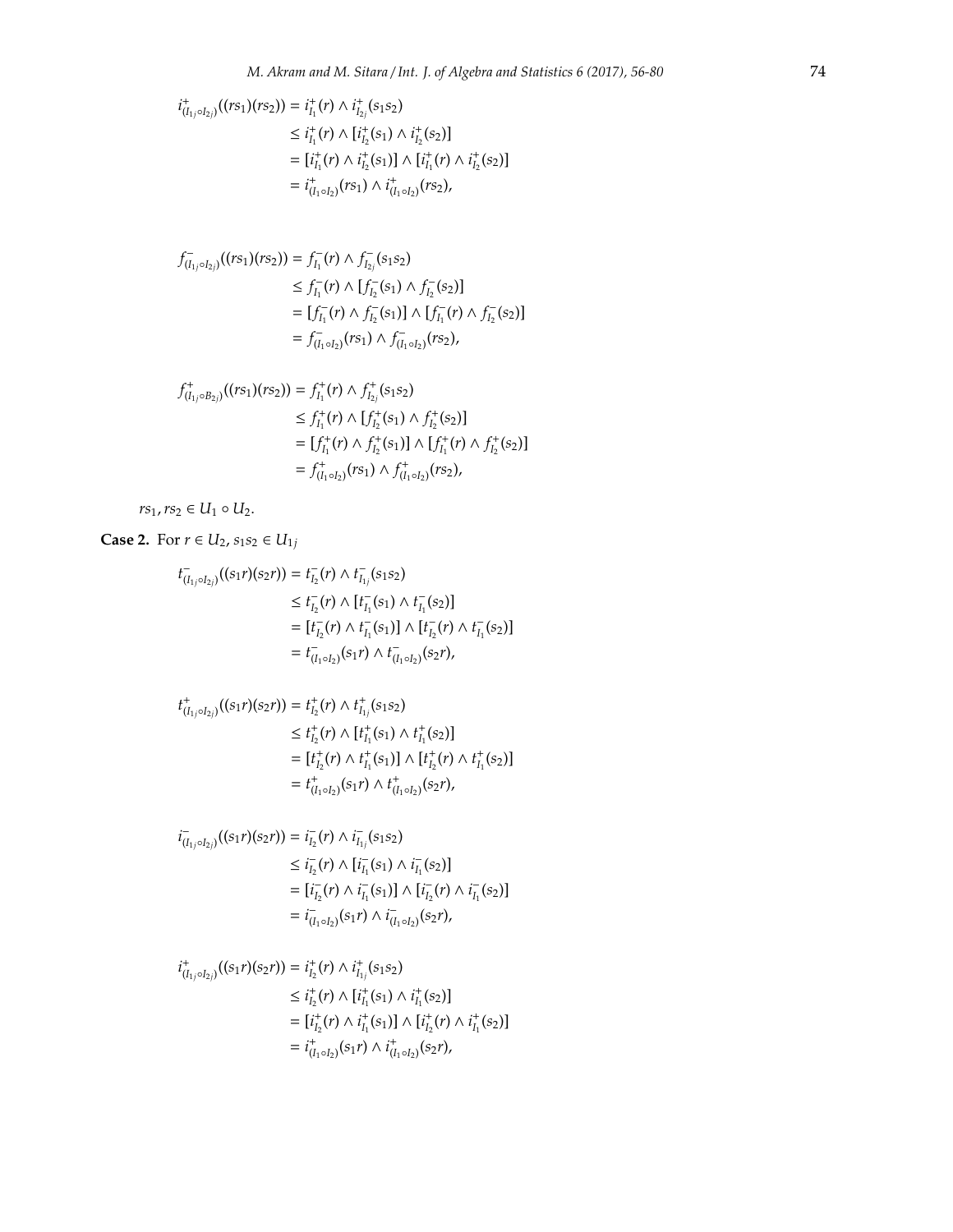$$
f_{(I_{1j} \circ I_{2j})}((s_1 r)(s_2 r)) = f_{I_2}^-(r) \wedge f_{I_{1j}}^-(s_1 s_2)
$$
  
\n
$$
\leq f_{I_2}^-(r) \wedge [f_{I_1}^-(s_1) \wedge f_{I_1}^-(s_2)]
$$
  
\n
$$
= [f_{I_2}^-(r) \wedge f_{I_1}^-(s_1)] \wedge [f_{I_2}^-(r) \wedge f_{I_1}^-(s_2)]
$$
  
\n
$$
= f_{(I_1 \circ I_2)}^-(s_1 r) \wedge f_{(I_1 \circ I_2)}^-(s_2 r),
$$

$$
f_{(I_{1j} \circ I_{2j})}^{+}((s_{1}r)(s_{2}r)) = f_{I_{2}}^{+}(r) \wedge f_{I_{1j}}^{+}(s_{1}s_{2})
$$
  
\n
$$
\leq f_{I_{2}}^{+}(r) \wedge [f_{I_{1}}^{+}(s_{1}) \wedge f_{I_{1}}^{+}(s_{2})]
$$
  
\n
$$
= [f_{I_{2}}^{+}(r) \wedge f_{I_{1}}^{+}(s_{1})] \wedge [f_{I_{2}}^{+}(r) \wedge f_{I_{1}}^{+}(s_{2})]
$$
  
\n
$$
= f_{(I_{1} \circ I_{2})}^{+}(s_{1}r) \wedge f_{(I_{1} \circ I_{2})}^{+}(s_{2}r),
$$

 $s_1r, s_2r \in U_1 \circ U_2.$ 

**Case 3.** For  $r_1r_2$  ∈  $U_{1j}$ ,  $s_1s_2$  ∈  $U_{2j}$  such that  $s_1 ≠ s_2$ 

$$
\begin{aligned} t_{(I_{1j}\circ I_{2j})}^-(r_1s_1)(r_2s_2))&=t_{I_{1j}}^-(r_1r_2)\wedge t_{I_2}^-(s_1)\wedge t_{I_2}^-(s_2)\\ &\leq [t_{I_1}^-(r_1)\wedge t_{I_1}^-(r_2)]\wedge [t_{I_2}^-(s_1)\wedge t_{I_2}^-(s_2)]\\ &= [t_{I_1}^-(r_1)\wedge t_{I_2}^-(s_1)]\wedge [t_{I_1}^-(r_2)\wedge t_{I_2}^-(s_2)]\\ &= t_{(I_1\circ I_2)}^-(r_1s_1)\wedge t_{(I_1\circ I_2)}^-(r_2s_2), \end{aligned}
$$

$$
t^+_{(I_{1j} \circ I_{2j})}((r_1s_1)(r_2s_2)) = t^+_{I_{1j}}(r_1r_2) \wedge t^+_{I_2}(s_1) \wedge t^+_{I_2}(s_2)
$$
  
\n
$$
\leq [t^+_{I_1}(r_1) \wedge t^+_{I_1}(r_2)] \wedge [t^+_{I_2}(s_1) \wedge t^+_{I_2}(s_2)]
$$
  
\n
$$
= [t^+_{I_1}(r_1) \wedge t^+_{I_2}(s_1)] \wedge [t^+_{I_1}(r_2) \wedge t^+_{I_2}(s_2)]
$$
  
\n
$$
= t^+_{(I_1 \circ I_2)}(r_1s_1) \wedge t^+_{(I_1 \circ I_2)}(r_2s_2),
$$

$$
i_{(I_{1j} \circ I_{2j})}^{-}(r_{1} s_{1})(r_{2} s_{2})) = i_{I_{1j}}^{-}(r_{1} r_{2}) \wedge i_{I_{2}}^{-}(s_{1}) \wedge i_{I_{2}}^{-}(s_{2})
$$
  
\n
$$
\leq [i_{I_{1}}^{-}(r_{1}) \wedge i_{I_{1}}^{-}(r_{2})] \wedge [i_{I_{2}}^{-}(s_{1}) \wedge i_{I_{2}}^{-}(s_{2})]
$$
  
\n
$$
= [i_{I_{1}}^{-}(r_{1}) \wedge i_{I_{2}}^{-}(s_{1})] \wedge [i_{I_{1}}^{-}(r_{2}) \wedge i_{I_{2}}^{-}(s_{2})]
$$
  
\n
$$
= i_{(I_{1} \circ I_{2})}^{-}(r_{1} s_{1}) \wedge i_{(I_{1} \circ I_{2})}^{-}(r_{2} s_{2}),
$$

$$
\begin{aligned} i^+_{(I_{1j}\circ I_{2j})}((r_1s_1)(r_2s_2))&=i^+_{I_{1j}}(r_1r_2)\wedge i^+_{I_2}(s_1)\wedge i^+_{I_2}(s_2)\\ &\leq [i^+_{I_1}(r_1)\wedge i^+_{I_1}(r_2)]\wedge [i^+_{I_2}(s_1)\wedge i^+_{I_2}(s_2)]\\ &= [i^+_{I_1}(r_1)\wedge i^+_{I_2}(s_1)]\wedge [i^+_{I_1}(r_2)\wedge i^+_{I_2}(s_2)]\\ &=i^+_{(I_1\circ I_2)}(r_1s_1)\wedge i^+_{(I_1\circ I_2)}(r_2s_2), \end{aligned}
$$

$$
f_{(I_1 \circ I_2)}^{-}(r_1 s_1)(r_2 s_2)) = f_{I_{1j}}^{-}(r_1 r_2) \wedge f_{I_2}^{-}(s_1) \wedge f_{I_2}^{-}(s_2)
$$
  
\n
$$
\leq [f_{I_1}^{-}(r_1) \wedge f_{I_1}^{-}(r_2)] \wedge [f_{I_2}^{-}(s_1) \wedge f_{I_2}^{-}(s_2)]
$$
  
\n
$$
= [f_{I_1}^{-}(r_1) \wedge f_{I_2}^{-}(s_1)] \wedge [f_{I_1}^{-}(r_2) \wedge f_{I_2}^{-}(s_2)]
$$
  
\n
$$
= f_{(I_1 \circ I_2)}^{-}(r_1 s_1) \wedge f_{(I_1 \circ I_2)}^{-}(r_2 s_2),
$$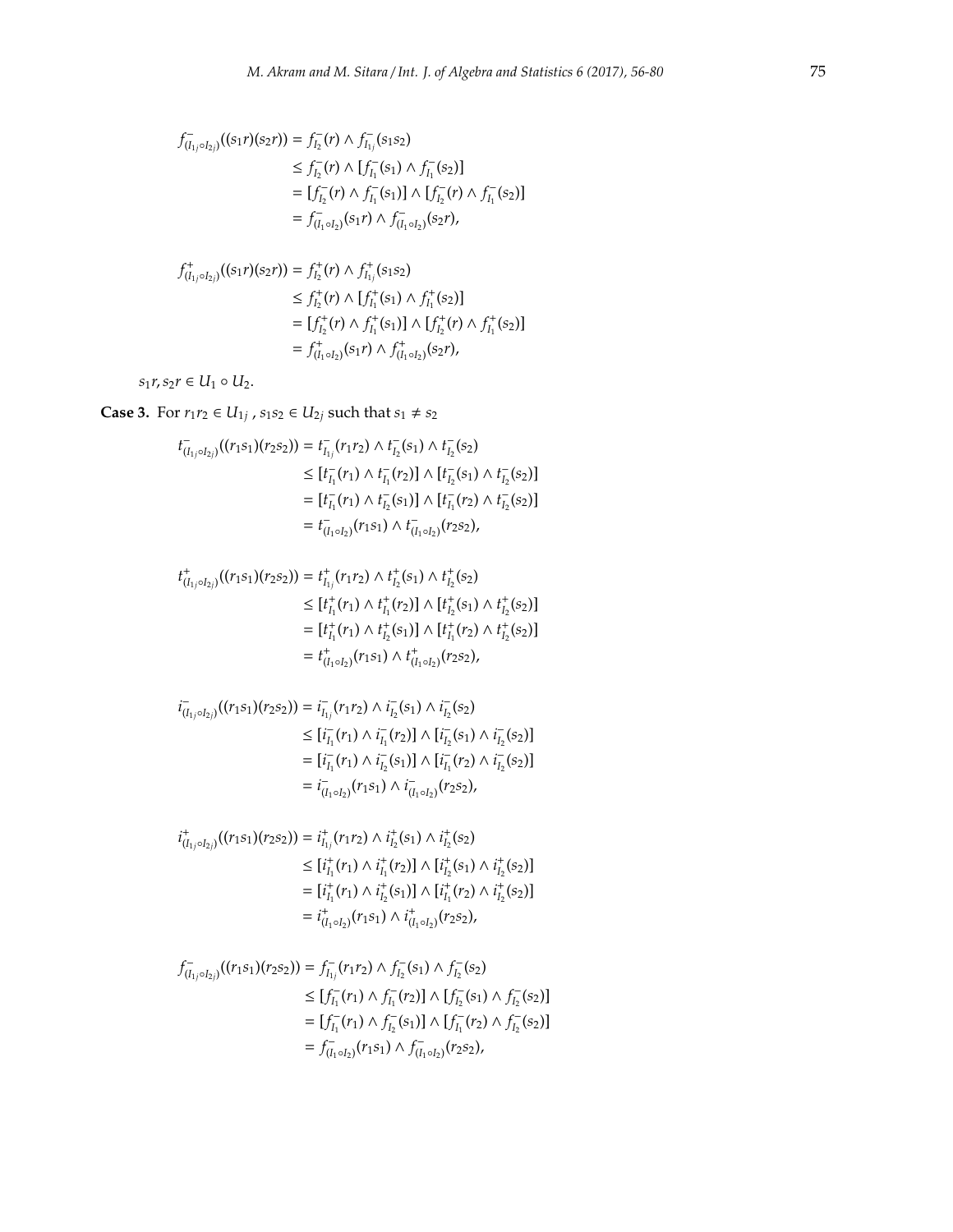$$
f_{(I_1, \circ I_2)}^+(r_1s_1)(r_2s_2)) = f_{I_{1j}}^+(r_1r_2) \wedge f_{I_2}^+(s_1) \wedge f_{I_2}^+(s_2)
$$
  
\n
$$
\leq [f_{I_1}^+(r_1) \wedge f_{I_1}^+(r_2)] \wedge [f_{I_2}^+(s_1) \wedge f_{I_2}^+(s_2)]
$$
  
\n
$$
= [f_{I_1}^+(r_1) \wedge f_{I_2}^+(s_1)] \wedge [f_{I_1}^+(r_2) \wedge f_{I_2}^+(s_2)]
$$
  
\n
$$
= f_{(I_1 \circ I_2)}^+(r_1s_1) \wedge f_{(I_1 \circ I_2)}^+(r_2s_2),
$$

 $r_1s_1, r_2s_2$  ∈  $U_1$  ◦  $U_2$ .

<span id="page-20-1"></span>All cases hold for all  $j \in \{1, 2, ..., t\}$ . This completes the proof.  $\Box$ 

**Definition 3.18.** Let  $\check{G}_{iv1} = (I_1, I_{11}, I_{12}, \ldots, I_{1t})$  and  $\check{G}_{iv2} = (I_2, I_{21}, I_{22}, \ldots, I_{2t})$  be two IVNGSs. *Union of G*ˇ *iv*<sup>1</sup> *and G*ˇ *iv*2*, denoted by*

$$
\check{G}_{iv1} \cup \check{G}_{iv2} = (I_1 \cup I_2, I_{11} \cup I_{21}, I_{12} \cup I_{22}, \ldots, I_{1t} \cup I_{2t}),
$$

*is defined as:*

(i) 
$$
\begin{cases} t_{(I_1 \cup I_2)}^-(r) = (t_{I_1}^-\cup t_{I_2}^-(r)) = t_{I_1}^-(r) \vee t_{I_2}^-(r) \\ i_{(I_1 \cup I_2)}^-(r) = (i_{I_1}^-\cup i_{I_2}^-(r)) = i_{I_1}^-(r) \vee i_{I_2}^-(r) \\ f_{(I_1 \cup I_2)}^-(r) = (f_{I_1}^-\cup f_{I_2}^-(r)) = f_{I_1}^-(r) \wedge f_{I_2}^-(r) \end{cases}
$$

(ii) 
$$
\begin{cases} t_{(I_1 \cup I_2)}^+(r) = (t_{I_1}^+ \cup t_{I_2}^+)(r) = t_{I_1}^+(r) \vee t_{I_2}^+(r) \\ t_{(I_1 \cup I_2)}^+(r) = (i_{I_1}^+ \cup i_{I_2}^+)(r) = i_{I_1}^+(r) \vee i_{I_2}^+(r) \\ f_{(I_1 \cup I_2)}^+(r) = (f_{I_1}^+ \cup f_{I_2}^+)(r) = f_{I_1}^+(r) \wedge f_{I_2}^+(r) \\ \text{for all } r \in U_1 \cup U_2, \end{cases}
$$

$$
\begin{cases}\nt_{(I_{1j}\cup I_{2j})}^-(rs)=(t_{I_{1j}}^-\cup t_{I_{2j}}^*)(rs)=t_{I_{1j}}^-(rs)\vee t_{I_{2j}}^-(rs) \\
i_{I_{n+1,I_{n}}}(rs)=(i_{I_{n}}^-\cup i_{I_{n}}^*)(rs)=i_{I_{n}}^-(rs)\vee i_{I_{n}}^-(rs)\n\end{cases}
$$

(iii) 
$$
\begin{cases}\n i_{(l_1j\cup l_{2j})}(rs) = (i_{l_1j}^r \cup i_{l_2j}^r)(rs) = i_{l_1j}^r (rs) \vee i_{l_2j}^r (rs) \\
 i_{(l_1j\cup l_{2j})}^r (rs) = (i_{l_1j}^r \cup i_{l_2j}^r)(rs) = i_{l_1j}^r (rs) \vee i_{l_2j}^r (rs) \\
 f_{(l_1j\cup l_{2j})}^r (rs) = (f_{l_1j}^r \cup f_{l_2j}^r)(rs) = f_{l_1j}^r (rs) \wedge f_{l_2j}^r (rs)\n\end{cases}
$$

$$
\text{(iv)}\begin{cases} \ t_{(I_{1j}\cup I_{2j})}^+(rs)=(t_{I_{1j}}^+\cup t_{I_{2j}}^+)(rs)=t_{I_{1j}}^+(rs)\vee t_{I_{2j}}^+(rs)\\ \ i_{(I_{1j}\cup I_{2j})}^+(rs)=(i_{I_{1j}}^+\cup i_{I_{2j}}^+)(rs)=i_{I_{1j}}^+(rs)\vee i_{I_{2j}}^+(rs)\\ \ f_{(I_{1j}\cup I_{2j})}^+(rs)=(f_{I_{1j}}^+\cup f_{I_{2j}}^+)(rs)=f_{I_{1j}}^+(rs)\wedge f_{I_{2j}}^+(rs)\\ \text{for all }rs\in U_{1j}\cup U_{2j}. \end{cases}
$$

**Example 3.19.** Union of two IVNGSs  $\check{G}_{iv1}$  and  $\check{G}_{iv2}$  $\check{G}_{iv2}$  $\check{G}_{iv2}$  shown in Fig. 2 is defined as  $\check{G}_{iv1}$  ∪  $\check{G}_{iv2}$  = {*I*<sub>1</sub> ∪ *I*<sub>2</sub>, *I*<sub>11</sub> ∪ *I*<sub>21</sub>, *I*<sub>12</sub> ∪ *I*<sub>22</sub>} *and is depicted in Fig.* [13.](#page-20-0)



<span id="page-20-0"></span>Figure 13: *Ğ<sub>iv1</sub>* ∪ *Ğ<sub>iv2</sub>*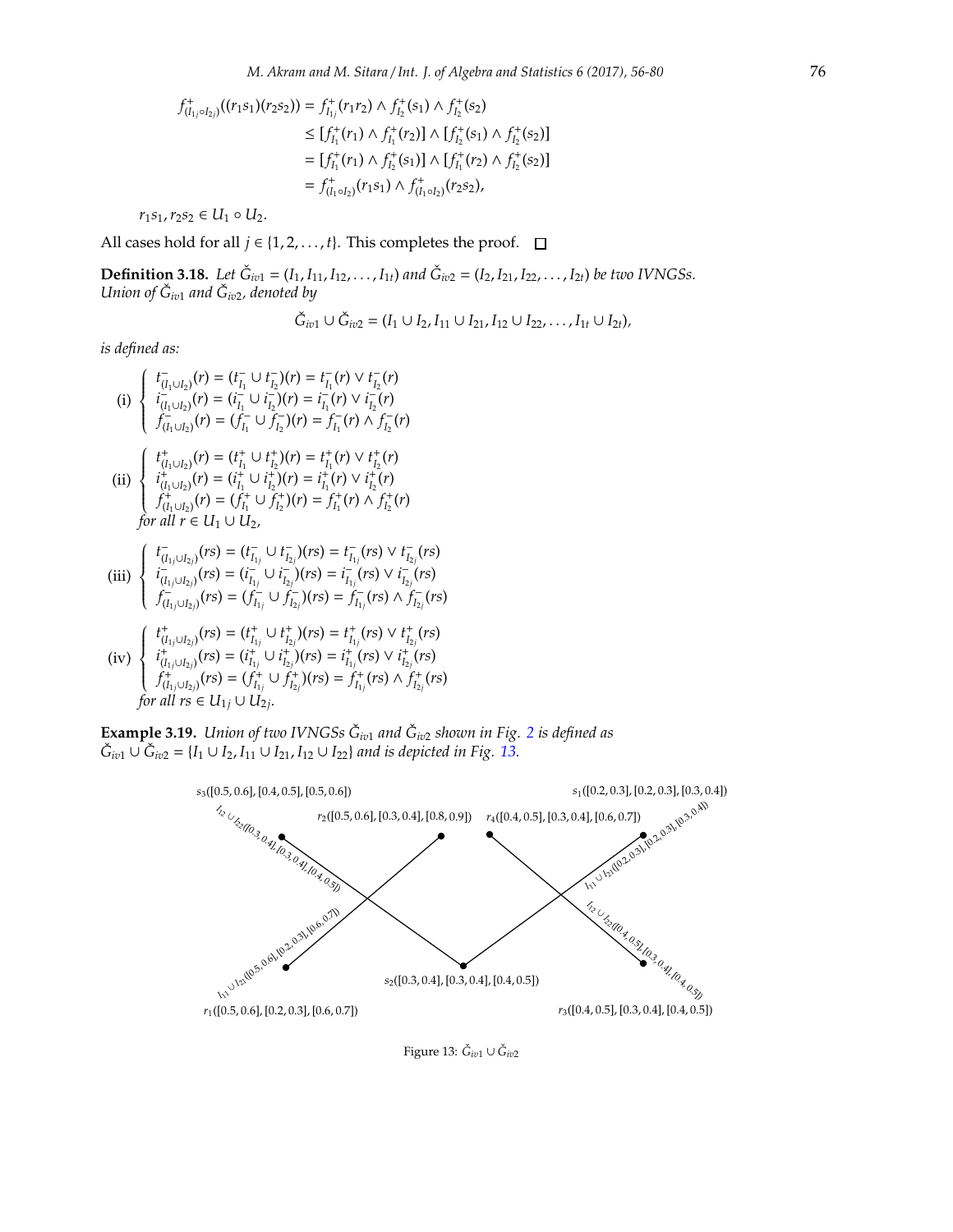**Theorem 3.20.** *Union*  $\check{G}_{iv1} \cup \check{G}_{iv2} = (I_1 \cup I_2, I_{11} \cup I_{21}, I_{12} \cup I_{22}, \ldots, I_{1t} \cup I_{2t})$  *of two IVNGSs*  $\check{G}_{i v 1}$  *and*  $\check{G}_{i v 2}$  *of graph structures*  $G_{s 1}$  *<i>and*  $G_{s 2}$  *is an IVNGS of*  $G_{s 1} \cup G_{s 2}$ *.* 

**Theorem 3.21.** *If*  $G_s$  = ( $U_1 ∪ U_2$ ,  $U_{11} ∪ U_{21}$ ,  $U_{12} ∪ U_{22}$ , . . . ,  $U_{1t} ∪ U_{2t}$ ) *is union of two graph structures*  $G_{s1} = (U_1, U_{11}, U_{12}, \ldots, U_{1t})$  and  $G_{s2} = (U_2, U_{21}, U_{22}, \ldots, U_{2t})$ , then every IVNGS  $\check{G}_{iv} = (I, I_1, I_2, \ldots, I_t)$  of  $G_s$  is  $u$ nion of two IVNGSs  $\check{G}_{i v 1}$  and  $\check{G}_{i v 2}$  of graph structures  $G_{s 1}$  and  $G_{s 2}$ , respectively.

*Proof.* Firstly, we define  $I_1$ ,  $I_2$ ,  $I_{1j}$  and  $I_{2j}$  for  $j \in \{1, 2, ..., t\}$  as:  $t_{I_1}^-(r) = t_I^-(r)$ ,  $i_{I_1}^-(r) = i_I^-(r)$ ,  $f_{I_1}^-(r) = f_I^-(r)$ ,  $t_{I_1}^+(r) = t_I^+(r)$ ,  $i_{I_1}^+(r) = i_I^+(r)$ ,  $f_{I_1}^+(r) = f_I^+(r)$ , if  $r \in U_1$ .

 $t_{I_2}^-(r) = t_I^-(r)$ ,  $i_{I_2}^-(r) = i_I^-(r)$ ,  $f_{I_2}^-(r) = f_I^-(r)$ ,  $t_{I_2}^{\tilde{+}}(r) = t_I^+(r)$ ,  $t_{I_2}^{\tilde{+}}(r) = i_I^+(r)$ ,  $f_{I_2}^{\tilde{+}}(r) = f_I^+(r)$ , if  $r \in U_2$ .

 $t_{I_{1j}}^-(r_1r_2) = t_{I_j}^-(r_1r_2), \ \ i_{I_{1j}}^-(r_1r_2) = t_{I_j}^-(r_1r_2), \ \ f_{I_{1j}}^-(r_1r_2) = f_{I_j}^-(r_1r_2),$  $t_{I_{1j}}^+(r_1r_2) = t_{I_{j}}^+(r_1r_2), \ \ i_{I_{1j}}^+(r_1r_2) = i_{I_{j}}^+(r_1r_2), \ \ f_{I_{1j}}^+(r_1r_2) = f_{I_{j}}^+(r_1r_2),$  if  $r_1r_2 \in U_{1j}$ .  $t_{I_{2j}}^-(r_1r_2) = t_{I_j}^-(r_1r_2), t_{I_{2j}}^-(r_1r_2) = t_{I_j}^-(r_1r_2), t_{I_{2j}}^-(r_1r_2) = f_{I_j}^-(r_1r_2),$  $t_{I_{2j}}^+(r_1r_2) = t_{I_j}^+(r_1r_2), \ \ i_{I_{2j}}^+(r_1r_2) = i_{I_j}^+(r_1r_2), \ \ f_{I_{2j}}^+(r_1r_2) = f_{I_j}^+(r_1r_2),$  if  $r_1r_2 \in U_{2j}$ .

Then *I* = *I*<sub>1</sub> ∪ *I*<sub>2</sub> and *I*<sub>*j*</sub> = *I*<sub>1*j*</sub> ∪ *I*<sub>2*j*</sub>, *j* ∈ {1, 2, . . . , *t*}. Now for *r*<sub>1</sub>*r*<sub>2</sub> ∈ *U*<sub>*kj*</sub>,  $t_{I_{kj}}^-(r_1r_2) = t_{I_j}^-(r_1r_2) \leq t_I^-(r_1) \wedge t_I^-(r_2) = t_{I_k}^-(r_1) \wedge t_{I_k}^-(r_2),$  $i_{I_{kj}}^-(r_1r_2) = i_{I_j}^-(r_1r_2) \leq i_I^-(r_1) \wedge i_I^-(r_2) = i_{I_k}^-(r_1) \wedge i_{I_k}^-(r_2)$  $f_{I_{kj}}^{\perp}(r_1r_2) = f_{I_j}^{\perp}(r_1r_2) \leq f_I^{\perp}(r_1) \wedge f_I^{\perp}(r_2) = f_{I_k}^{\perp}(r_1) \wedge f_{I_k}^{\perp}(r_2),$ 

 $t_{I_{k_i}}^+(r_1r_2) = t_{I_j}^+(r_1r_2) \leq t_I^+(r_1) \wedge t_I^+(r_2) = t_{I_k}^+(r_1) \wedge t_{I_k}^+(r_2),$  $i_{I_{kj}}^+(r_1r_2) = i_{I_j}^+(r_1r_2) \leq i_I^+(r_1) \wedge i_I^+(r_2) = i_{I_k}^+(r_1) \wedge i_{I_k}^+(r_2)$  $f_{I_{kj}}^+(r_1r_2) = f_{I_j}^+(r_1r_2) \leq f_I^+(r_1) \wedge f_I^+(r_2) = f_{I_k}^+(r_1) \wedge f_{I_k}^+(r_2),$ 

Hence  $\check{G}_{ivk}=(I_k,I_{k1},I_{k2},\ldots,I_{kt})$  is an IVNGS of graph structure  $G_{sk}$ ,  $k=1,2$ . Thus  $\check{G}_{iv}=(I,I_1,I_2,\ldots,I_t)$ an IVNGS of  $G_s = G_{s1} \cup G_{s2}$ , is union of two IVNGSs  $\check{G}_{iv1}$  and  $\check{G}_{iv2}$ .

<span id="page-21-0"></span>**Definition 3.22.** Let  $\check{G}_{iv1} = (I_1, I_{11}, I_{12}, \ldots, I_{1t})$  and  $\check{G}_{iv2} = (I_2, I_{21}, I_{22}, \ldots, I_{2t})$  be two IVNGSs *and U*<sub>1</sub> ∩  $U_2 = ∅$ . Join of  $\check{G}_{iv1}$  and  $\check{G}_{iv2}$ , denoted by

$$
\check{G}_{iv1} + \check{G}_{iv2} = (I_1 + I_2, I_{11} + I_{21}, I_{12} + I_{22}, \ldots, I_{1t} + I_{2t}),
$$

(i) 
$$
\begin{cases} t_{(I_1+I_2)}^-(r) = t_{(I_1 \cup I_2)}^-(r) \\ i_{(I_1+I_2)}^-(r) = i_{(I_1 \cup I_2)}^-(r) \\ f_{(I_1+I_2)}^-(r) = f_{(I_1 \cup I_2)}^-(r) \end{cases}
$$
  
\n(ii) 
$$
\begin{cases} t_{(I_1+I_2)}^+(r) = t_{(I_1 \cup I_2)}^+(r) \\ i_{(I_1+I_2)}^+(r) = i_{(I_1 \cup I_2)}^+(r) \\ f_{(I_1+I_2)}^+(r) = f_{(I_1 \cup I_2)}^+(r) \end{cases}
$$
  
\nfor all  $r \in U_1 \cup U_2$ ,  
\n
$$
\begin{cases} t_{(I_1+I_2)}^-(rs) = t_{(I_1 \cup I_2)}^-(rs) \end{cases}
$$

(iii) 
$$
\begin{cases} \begin{array}{c} \begin{array}{c} \begin{array}{c} \begin{array}{c} \begin{array}{c} \end{array}\\ \end{array}\\ \begin{array}{c} \end{array}\\ \begin{array}{c} \end{array}\\ \end{array}\\ \begin{array}{c} \end{array}\\ \end{cases}\\ \begin{array}{c} \begin{array}{c} \end{array}\\ \end{array}\\ \begin{array}{c} \end{array}\\ \end{cases}\\ \begin{array}{c} \begin{array}{c} \begin{array}{c} \end{array}\\ \end{array}\\ \begin{array}{c} \end{array}\\ \end{array}\\ \begin{array}{c} \end{array}\\ \end{cases}\\ \begin{array}{c} \begin{array}{c} \begin{array}{c} \end{array}\\ \end{array}\\ \begin{array}{c} \end{array}\\ \end{array}\\ \end{cases}\\ \begin{array}{c} \end{array}\\ \begin{array}{c} \end{array}\\ \begin{array}{c} \end{array}\\ \end{cases}\\ \begin{array}{c} \end{array}\\ \begin{array}{c} \end{array}\\ \end{cases}\\ \begin{array}{c} \begin{array}{c} \end{array}\\ \end{array}\\ \begin{array}{c} \end{array}\\ \end{cases}\\ \begin{array}{c} \end{array}\\ \begin{array}{c} \end{array}\\ \begin{array}{c} \end{array}\\ \begin{array}{c} \end{array}\\ \end{array}\\ \begin{array}{c} \end{array}\\ \begin{array}{c} \end{array}\\ \end{array}\\ \begin{array}{c} \end{array}\\ \begin{array}{c} \end{array}\\ \end{cases}\\ \begin{array}{c} \end{array}\\ \begin{array}{c} \end{array}\\ \begin{array}{c} \end{array}\\ \begin{array}{c} \end{array}\\ \begin{array}{c} \end{array}\\ \begin{array}{c} \end{array}\\ \begin{array}{c} \end{array}\\ \begin{array}{c} \end{array}\\ \begin{array}{c} \end{array}\\ \begin{array}{c} \end{array}\\ \begin{array}{c} \end{array}\\ \begin{array}{c} \end{array}\\ \begin{array}{c} \end{array}\\ \begin{array}{c} \end{array}\\ \begin{array}{c} \end{array}\\ \begin{array}{c} \end{array}\\ \begin{array}{c} \end{array}\\ \begin{array}{c} \end{array}\\ \begin{array}{c} \end{array}\\ \begin{array}{c} \end{array}\\ \begin{array}{c} \end{array}\\ \begin{array}{c} \end{array}\\ \begin{array}{c} \end{array}\\ \begin{array
$$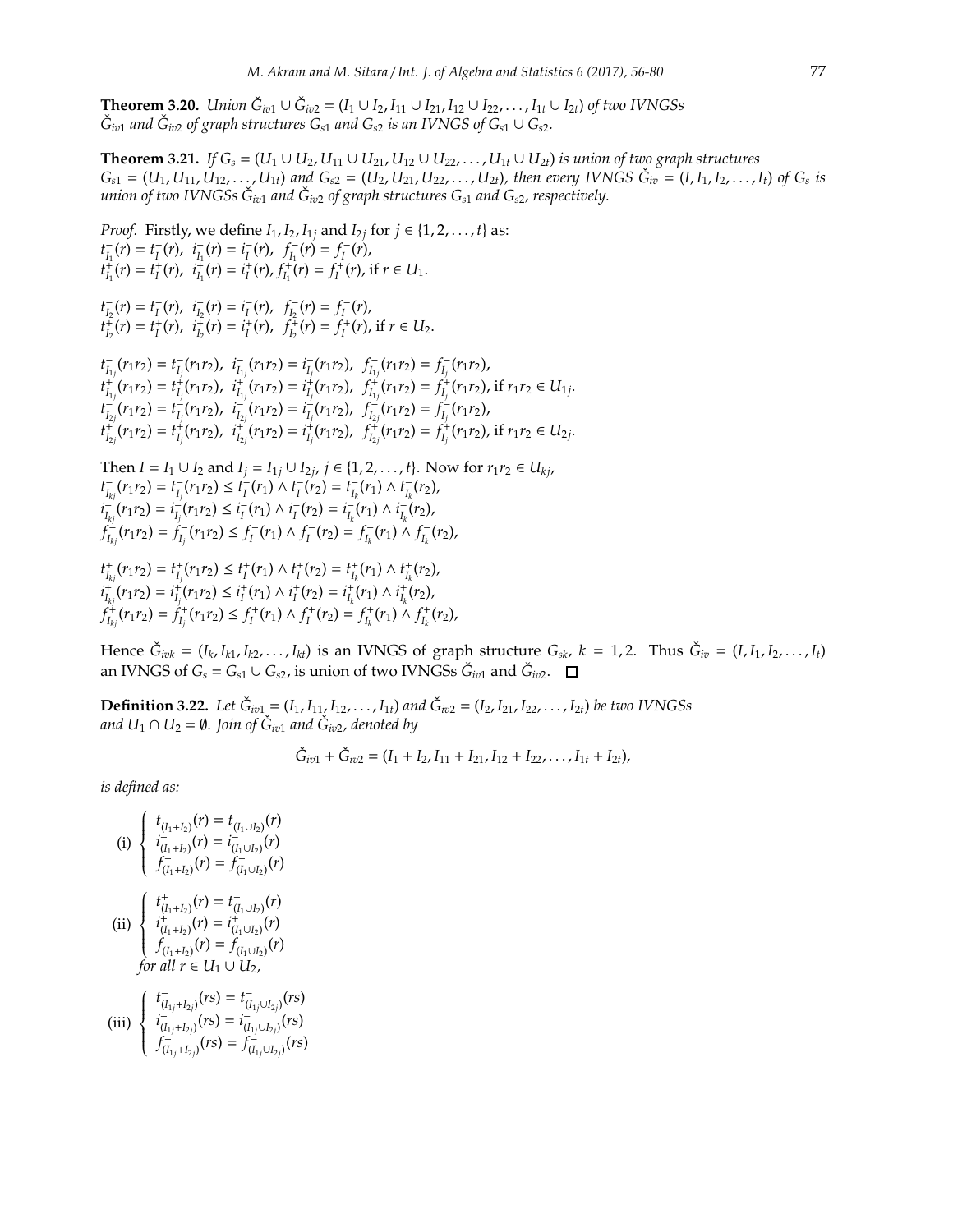$$
\begin{array}{l}\n\text{(iv)} \begin{cases}\nt^+_{(I_{1j}+I_{2j})}(rs) = t^+_{(I_{1j}\cup I_{2j})}(rs) \\
i^+_{(I_{1j}+I_{2j})}(rs) = i^+_{(I_{1j}\cup I_{2j})}(rs) \\
f^+_{(I_{1j}+I_{2j})}(rs) = f^+_{(I_{1j}\cup I_{2j})}(rs) \\
\text{for all } rs \in U_{1j} \cup U_{2j},\n\end{cases} \\
\text{(v)} \begin{cases}\nt^+_{(I_{1j}+I_{2j})}(rs) = (t^-_{I_{1j}} + t^-_{I_{2j}})(rs) = t^-_{I_{1}}(r) \land t^-_{I_{2}}(s) \\
i^-_{(I_{1j}+I_{2j})}(rs) = (i^-_{I_{1j}} + i^-_{I_{2j}})(rs) = i^-_{I_{1}}(r) \land i^-_{I_{2}}(s) \\
f^-_{(I_{1j}+I_{2j})}(rs) = (f^-_{I_{1j}} + f^-_{I_{2j}})(rs) = f^-_{I_{1}}(r) \land f^-_{I_{2}}(s)\n\end{cases} \\
\text{(vi)} \begin{cases}\nt^+_{(I_{1j}+I_{2j})}(rs) = (t^+_{I_{1j}} + t^+_{I_{2j}})(rs) = t^+_{I_{1}}(r) \land t^+_{I_{2}}(s) \\
i^+_{(I_{1j}+I_{2j})}(rs) = (t^+_{I_{1j}} + t^+_{I_{2j}})(rs) = t^+_{I_{1}}(r) \land i^+_{I_{2}}(s) \\
f^+_{(I_{1j}+I_{2j})}(rs) = (f^+_{I_{1j}} + f^+_{I_{2j}})(rs) = f^+_{I_{1}}(r) \land f^+_{I_{2}}(s) \\
f^-_{(I_{1j}+I_{2j})}(rs) = (f^+_{I_{1j}} + f^+_{I_{2j}})(rs) = f^-_{I_{1}}(r) \land f^+_{I_{2}}(s) \\
\text{for all } r \in U_1, s \in U_2.\n\end{cases}\n\end{cases}
$$

**Example 3.[2](#page-5-0)3.** Join of two IVNGSs  $\check{G}_{iv1}$  and  $\check{G}_{iv2}$  shown in Fig. 2 is defined as  $\check{G}_{iv1} + \check{G}_{iv2} = \{I_1 + I_2, I_{11} + I_{21}, I_{12} + I_{22}\}\$  *and is depicted in Fig.* [14.](#page-22-0)



<span id="page-22-0"></span>Figure 14:  $\check{G}_{iv1} + \check{G}_{iv2}$ 

**Theorem 3.24.** *Join*  $\check{G}_{iv1} + \check{G}_{iv2} = (I_1 + I_2, I_{11} + I_{21}, I_{12} + I_{22}, \ldots, I_{1t} + I_{2t})$  *of two IVNGSs*  $\check{G}_{i\sigma1}$  *and*  $\check{G}_{i\sigma2}$  *of graph structures*  $G_{s1}$  *<i>and*  $G_{s2}$ *, respectively is IVNGS of*  $G_{s1}$  *+*  $G_{s2}$ *.* 

**Theorem 3.25.** *If*  $G_s = (U_1 + U_2, U_{11} + U_{21}, U_{12} + U_{22}, \ldots, U_{1t} + U_{2t})$  *is join of two GSs*  $G_{s1} = (U_1, U_{11}, U_{12}, \ldots, U_{1t})$  and  $G_{s2} = (U_2, U_{21}, U_{22}, \ldots, U_{2t})$ , then every strong IVNGS  $\check{G}_{iv} = (I, I_1, I_2, \ldots, I_t)$  of  $G_s$  is join of two strong IVNGSs  $\check{G}_{iv1}$  and  $\check{G}_{iv2}$  of graph structures *Gs*<sup>1</sup> *and Gs*2*, respectively.*

*Proof.* We define  $I_k$  and  $I_{kj}$  for  $k = 1, 2$  and  $j = 1, 2, \ldots, t$  as:  $t_{I_k}^-(r) = t_I^-(r)$ ,  $i_{I_k}^-(r) = i_I^-(r)$ ,  $f_{I_k}^-(r) = f_I^-(r)$ ,  $t_{I_k}^{\hat{+}}(r) = t_I^+(r)$ ,  $i_{I_k}^{\hat{+}}(r) = i_I^+(r)$ ,  $f_{I_k}^{\hat{+}}(r) = f_I^+(r)$ , if  $r \in U_k$ −

$$
\begin{aligned}\nt_{I_{k_j}}^-(r_1r_2) &= t_{I_j}^-(r_1r_2), \quad i_{I_{k_j}}^-(r_1r_2) = i_{I_{k_j}}^-(r_1r_2), \quad f_{I_{k_j}}^-(r_1r_2) = f_{I_j}^-(r_1r_2), \\
t_{I_{k_j}}^+(r_1r_2) &= t_{I_j}^+(r_1r_2), \quad i_{I_{k_j}}^+(r_1r_2) = i_{I_{k_j}}^+(r_1r_2), \quad f_{I_{k_j}}^+(r_1r_2) = f_{I_j}^+(r_1r_2), \text{ if } r_1r_2 \in U_{k_j}.\n\end{aligned}
$$

Now for  $r_1r_2 \in U_{kj}$ ,  $k = 1, 2, j = 1, 2, ..., t$  $t_{I_{kj}}^-(r_1r_2) = t_{I_j}^-(r_1r_2) = t_I^-(r_1) \wedge t_I^-(r_2) = t_{I_k}^-(r_1) \wedge t_{I_k}^-(r_2),$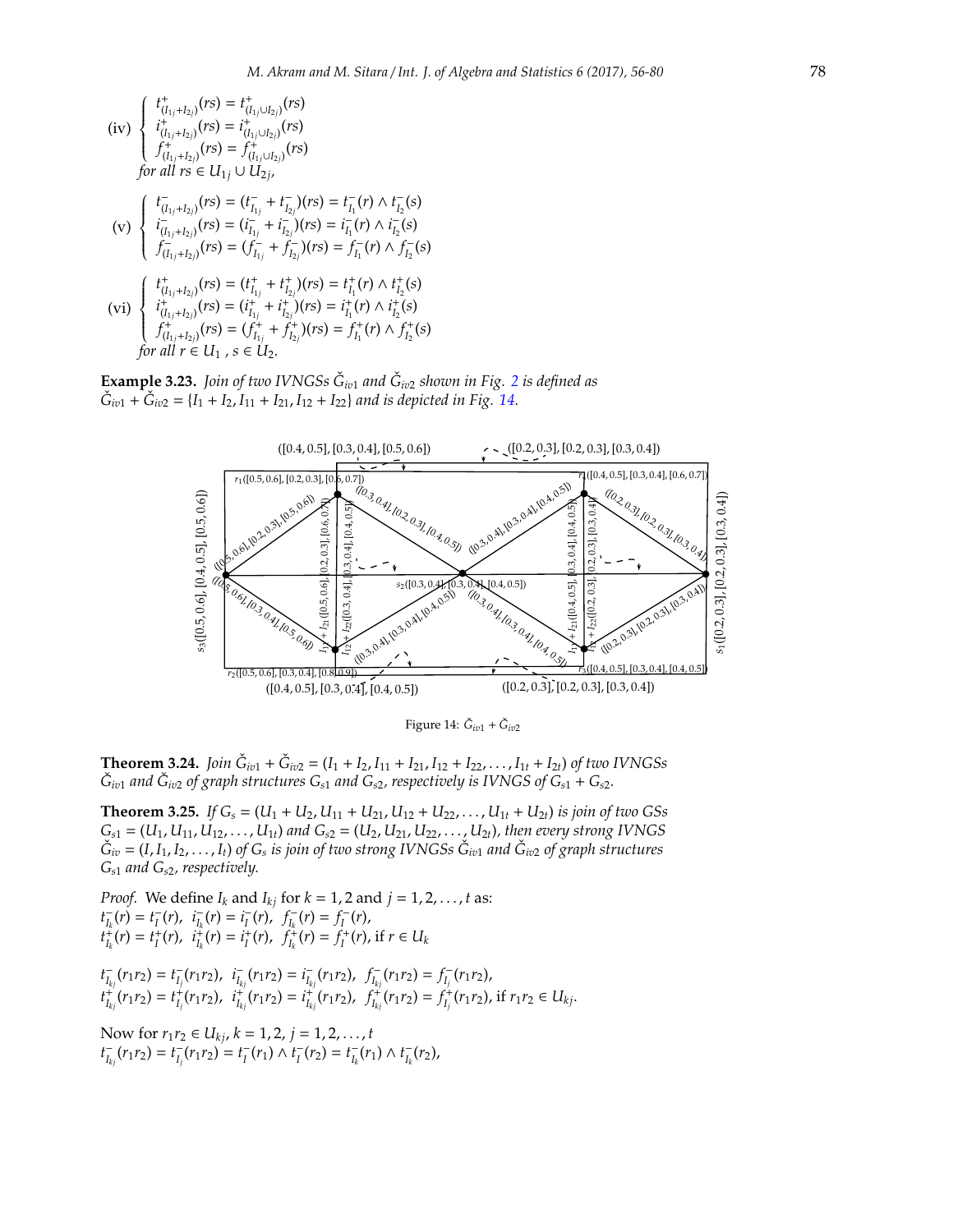$i_{I_{kj}}^-(r_1r_2) = i_{I_j}^-(r_1r_2) = i_I^-(r_1) \wedge i_I^-(r_2) = i_{I_k}^-(r_1) \wedge i_{I_k}^-(r_2)$  $f_{I_{kj}}^-(r_1r_2) = f_{I_j}^-(r_1r_2) = f_I^-(r_1) \wedge f_I^-(r_2) = f_{I_k}^-(r_1) \wedge f_{I_k}^-(r_2),$ 

 $t_{I_{kj}}^+(r_1r_2) = t_{I_j}^+(r_1r_2) = t_{I}^+(r_1) \wedge t_{I}^+(r_2) = t_{I_k}^+(r_1) \wedge t_{I_k}^+(r_2),$  $i_{I_{kj}}^+(r_1r_2) = i_{I_j}^+(r_1r_2) = i_I^+(r_1) \wedge i_I^+(r_2) = i_{I_k}^+(r_1) \wedge i_{I_k}^+(r_2)$  $f_{I_{kj}}^+(r_1r_2) = f_{I_j}^+(r_1r_2) = f_I^+(r_1) \wedge f_I^+(r_2) = f_{I_k}^+(r_1) \wedge f_{I_k}^+(r_2),$ 

Hence  $\check{G}_{i\bar{\nu}k} = (I_k, I_{k1}, I_{k2}, \ldots, I_{kt})$  is a strong IVNGS of graph structure  $G_{sk}$ ,  $k = 1, 2$ . Moreover, we will show that  $\check{G}_{iv}$  is join of  $\check{G}_{iv1}$  and  $\check{G}_{iv2}$ . According to the definitions [3.18](#page-20-1) and [3.22,](#page-21-0)  $I = I_1 \cup I_2 = I_1 + I_2$  and  $I_j = I_{1j} \cup I_{2j} = I_{1j} + I_{2j}$ , for all  $r_1r_2 \in U_{1j} \cup U_{2j}$ . *When*  $r_1r_2 \in U_{1j} + U_{2j}$  (*U*<sub>1*j*</sub> ∪ *U*<sub>2*j*</sub>), that is,  $r_1 \in U_1$  and  $r_2 \in U_2$ ,

$$
t_{I_j}^-(r_1r_2) = t_I^-(r_1) \wedge t_I^-(r_2) = t_{I_k}^-(r_1) \wedge t_{I_k}^-(r_2) = t_{(I_{1j}+I_{2j})}^-(r_1r_2),
$$
  
\n
$$
i_{I_j}^-(r_1r_2) = i_I^-(r_1) \wedge i_I^-(r_2) = i_{I_k}^-(r_1) \wedge i_{I_k}^-(r_2) = i_{(I_{1j}+I_{2j})}^-(r_1r_2),
$$
  
\n
$$
f_{I_j}^-(r_1r_2) = f_I^-(r_1) \wedge f_I^-(r_2) = f_{I_k}^-(r_1) \wedge f_{I_k}^-(r_2) = f_{(I_{1j}+I_{2j})}^-(r_1r_2),
$$

 $t_{I_j}^+(r_1r_2) = t_I^+(r_1) \wedge t_I^+(r_2) = t_{I_k}^+(r_1) \wedge t_{I_k}^+(r_2) = t_{(I_{1j}+I_{2j})}^+(r_1r_2),$  $i_{I_j}^+(r_1r_2) = i_I^+(r_1) \wedge i_I^+(r_2) = i_{I_k}^+(r_1) \wedge i_{I_k}^+(r_2) = i_{(I_1_I+I_2)}^+(r_1r_2),$  $f_{I_j}^+(r_1r_2) = f_I^+(r_1) \wedge f_I^+(r_2) = f_{I_k}^+(r_1) \wedge f_{I_k}^+(r_2) = f_{(I_{1j}+I_{2j})}^+(r_1r_2).$ 

When  $r_1 \in U_2$ ,  $r_2 \in U_1$ , we get similar calculations. It's true for  $j = 1, 2, \ldots, t$ . This completes the proof.  $\square$ 

We have defined the concept of interval-valued neutrosophic line graphs in Definition [2.3.](#page-1-0) Thus, we close this research article with the following open problems:

**Problem 1.** Prove or disprove that interval-valued neutrosophic line graph structures are generalization of interval-valued neutrosophic line graphs.

**Problem 2.** Prove or disprove that if *f* is a weak isomorphism of interval-valued neutrosophic graph structures onto interval-valued neutrosophic line graph structures, then *f* is an isomorphism.

**Acknowledgement.** The authors are grateful to the reviewer's valuable comments that improved the quality of our paper.

#### **References**

- <span id="page-23-3"></span>[1] [M. Akram, Interval-valued fuzzy line graphs, Neural Computing & Applications, 21\(2012\) 145-150.](https://www.researchgate.net/publication/225510417_Interval-valued_fuzzy_line_graphs?el=1_x_8&enrichId=rgreq-2f2daf30a3dd4624747e9a727df241b0-XXX&enrichSource=Y292ZXJQYWdlOzMxNjY4NDI5OTtBUzo0OTI2OTkzMTgwMDE2NjVAMTQ5NDQ4MDA3OTk1MA==)
- [2] [M. Akram and W.A. Dudek, Interval-valued fuzzy graphs, Computers Math. Appl., 61\(2011\) 289-299.](https://www.researchgate.net/publication/220512890_Interval-valued_fuzzy_graphs?el=1_x_8&enrichId=rgreq-2f2daf30a3dd4624747e9a727df241b0-XXX&enrichSource=Y292ZXJQYWdlOzMxNjY4NDI5OTtBUzo0OTI2OTkzMTgwMDE2NjVAMTQ5NDQ4MDA3OTk1MA==)
- [3] [M. Akram, N.O. Al-Shehrie and W.A. Dudek, Certain types of interval-valued fuzzy graphs, Journal of Applied Mathematics,](https://www.researchgate.net/publication/258399842_Certain_Types_of_Interval-Valued_Fuzzy_Graphs?el=1_x_8&enrichId=rgreq-2f2daf30a3dd4624747e9a727df241b0-XXX&enrichSource=Y292ZXJQYWdlOzMxNjY4NDI5OTtBUzo0OTI2OTkzMTgwMDE2NjVAMTQ5NDQ4MDA3OTk1MA==) [Volume 2013 Article ID 857070\(2013\) 11 pages.](https://www.researchgate.net/publication/258399842_Certain_Types_of_Interval-Valued_Fuzzy_Graphs?el=1_x_8&enrichId=rgreq-2f2daf30a3dd4624747e9a727df241b0-XXX&enrichSource=Y292ZXJQYWdlOzMxNjY4NDI5OTtBUzo0OTI2OTkzMTgwMDE2NjVAMTQ5NDQ4MDA3OTk1MA==)
- <span id="page-23-4"></span>[4] M. Akram, W.A. Dudek and M. Murtaza Yousaf, Self centered [interval-valued fuzzy graphs, Afrika Matematika, 26\(5-6\)\(2015\)](https://www.researchgate.net/publication/282712255_Self_centered_interval-valued_fuzzy_graphs?el=1_x_8&enrichId=rgreq-2f2daf30a3dd4624747e9a727df241b0-XXX&enrichSource=Y292ZXJQYWdlOzMxNjY4NDI5OTtBUzo0OTI2OTkzMTgwMDE2NjVAMTQ5NDQ4MDA3OTk1MA==) [887-898.](https://www.researchgate.net/publication/282712255_Self_centered_interval-valued_fuzzy_graphs?el=1_x_8&enrichId=rgreq-2f2daf30a3dd4624747e9a727df241b0-XXX&enrichSource=Y292ZXJQYWdlOzMxNjY4NDI5OTtBUzo0OTI2OTkzMTgwMDE2NjVAMTQ5NDQ4MDA3OTk1MA==)
- <span id="page-23-5"></span>[5] [M. Akram and M. Nasir, Concepts of interval-valued neutrosophic graphs, International Journal of Algebra and Statistics,](https://www.researchgate.net/publication/314469945_Concepts_of_Interval-Valued_Neutrosophic_Graphs?el=1_x_8&enrichId=rgreq-2f2daf30a3dd4624747e9a727df241b0-XXX&enrichSource=Y292ZXJQYWdlOzMxNjY4NDI5OTtBUzo0OTI2OTkzMTgwMDE2NjVAMTQ5NDQ4MDA3OTk1MA==) [6\(1-2\)\(2017\) 22-41 DOI :10.20454](https://www.researchgate.net/publication/314469945_Concepts_of_Interval-Valued_Neutrosophic_Graphs?el=1_x_8&enrichId=rgreq-2f2daf30a3dd4624747e9a727df241b0-XXX&enrichSource=Y292ZXJQYWdlOzMxNjY4NDI5OTtBUzo0OTI2OTkzMTgwMDE2NjVAMTQ5NDQ4MDA3OTk1MA==)/ijas.2017.1235.
- <span id="page-23-6"></span>[6] [M. Akram and S. Shahzadi, Neutrosophic soft graphs with application, Journal of Intelligent & Fuzzy Systems, 32\(1\)\(2017\)](https://www.researchgate.net/publication/305920288_Neutrosophic_soft_graphs_with_application?el=1_x_8&enrichId=rgreq-2f2daf30a3dd4624747e9a727df241b0-XXX&enrichSource=Y292ZXJQYWdlOzMxNjY4NDI5OTtBUzo0OTI2OTkzMTgwMDE2NjVAMTQ5NDQ4MDA3OTk1MA==) [841-858.](https://www.researchgate.net/publication/305920288_Neutrosophic_soft_graphs_with_application?el=1_x_8&enrichId=rgreq-2f2daf30a3dd4624747e9a727df241b0-XXX&enrichSource=Y292ZXJQYWdlOzMxNjY4NDI5OTtBUzo0OTI2OTkzMTgwMDE2NjVAMTQ5NDQ4MDA3OTk1MA==)
- <span id="page-23-7"></span>[7] [M. Akram, Single-valued neutrosophic planar graphs, International Journal of Algebra and Statistics, 5\(2\)\(2016\)](https://www.researchgate.net/publication/311743641_Single-Valued_Neutrosophic_Planar_Graphs?el=1_x_8&enrichId=rgreq-2f2daf30a3dd4624747e9a727df241b0-XXX&enrichSource=Y292ZXJQYWdlOzMxNjY4NDI5OTtBUzo0OTI2OTkzMTgwMDE2NjVAMTQ5NDQ4MDA3OTk1MA==) 157-167.
- [8] [M. Akram and G. Shahzadi, Operations on single-valued neutrosophic graphs, Journal of Uncertain System, 11\(2\)\(2017\) 1-26.](https://www.researchgate.net/publication/311426634_Operations_on_single-valued_neutrosophic_graphs?el=1_x_8&enrichId=rgreq-2f2daf30a3dd4624747e9a727df241b0-XXX&enrichSource=Y292ZXJQYWdlOzMxNjY4NDI5OTtBUzo0OTI2OTkzMTgwMDE2NjVAMTQ5NDQ4MDA3OTk1MA==)
- <span id="page-23-9"></span>[9] [M. Akram and R. Akmal, Application of bipolar fuzzy sets in graph structures, Applied Computational Intelligence and Soft](https://www.researchgate.net/publication/294139615_Application_of_Bipolar_Fuzzy_Sets_in_Graph_Structures?el=1_x_8&enrichId=rgreq-2f2daf30a3dd4624747e9a727df241b0-XXX&enrichSource=Y292ZXJQYWdlOzMxNjY4NDI5OTtBUzo0OTI2OTkzMTgwMDE2NjVAMTQ5NDQ4MDA3OTk1MA==) [Computing, 2016\(2016\), Article ID 5859080, 13 pages.](https://www.researchgate.net/publication/294139615_Application_of_Bipolar_Fuzzy_Sets_in_Graph_Structures?el=1_x_8&enrichId=rgreq-2f2daf30a3dd4624747e9a727df241b0-XXX&enrichSource=Y292ZXJQYWdlOzMxNjY4NDI5OTtBUzo0OTI2OTkzMTgwMDE2NjVAMTQ5NDQ4MDA3OTk1MA==)
- <span id="page-23-0"></span>[10] K. Atanassov, Intuitionistic fuzzy sets, Fuzzy sets and Systems, 20(1986) 87-96.
- <span id="page-23-1"></span>[11] [P. Bhattacharya, Some remarks on fuzzy graphs, Pattern](https://www.researchgate.net/publication/242794179_Some_remarks_on_fuzzy_graphs?el=1_x_8&enrichId=rgreq-2f2daf30a3dd4624747e9a727df241b0-XXX&enrichSource=Y292ZXJQYWdlOzMxNjY4NDI5OTtBUzo0OTI2OTkzMTgwMDE2NjVAMTQ5NDQ4MDA3OTk1MA==) Recognition Letter, 6(1987) 297-302.
- [12] T. Dinesh, A study on graph structures, incidence algebras and their fuzzy analogues[Ph.D.thesis], Kannur University, Kannur, India, (2011).
- <span id="page-23-8"></span>[13] [T. Dinesh and T.V. Ramakrishnan, On generalised fuzzy graph structures, Applied Mathematical Sciences, 5\(4\)\(2011\) 173](https://www.researchgate.net/publication/267127400_On_generalised_fuzzy_graph_structures?el=1_x_8&enrichId=rgreq-2f2daf30a3dd4624747e9a727df241b0-XXX&enrichSource=Y292ZXJQYWdlOzMxNjY4NDI5OTtBUzo0OTI2OTkzMTgwMDE2NjVAMTQ5NDQ4MDA3OTk1MA==) − 180.
- <span id="page-23-2"></span>[14] [J. Hongmei and W. Lianhua, Interval-valued fuzzy subsemigroups and subgroups sssociated by intervalvalued suzzy](https://www.researchgate.net/publication/224580256_Interval-valued_Fuzzy_Subsemigroups_and_Subgroups_Associated_by_Interval-valued_Fuzzy_Graphs?el=1_x_8&enrichId=rgreq-2f2daf30a3dd4624747e9a727df241b0-XXX&enrichSource=Y292ZXJQYWdlOzMxNjY4NDI5OTtBUzo0OTI2OTkzMTgwMDE2NjVAMTQ5NDQ4MDA3OTk1MA==) graphs, [2009 WRI Global Congress on Intelligent Systems, \(2009\) 484-487.](https://www.researchgate.net/publication/224580256_Interval-valued_Fuzzy_Subsemigroups_and_Subgroups_Associated_by_Interval-valued_Fuzzy_Graphs?el=1_x_8&enrichId=rgreq-2f2daf30a3dd4624747e9a727df241b0-XXX&enrichSource=Y292ZXJQYWdlOzMxNjY4NDI5OTtBUzo0OTI2OTkzMTgwMDE2NjVAMTQ5NDQ4MDA3OTk1MA==)